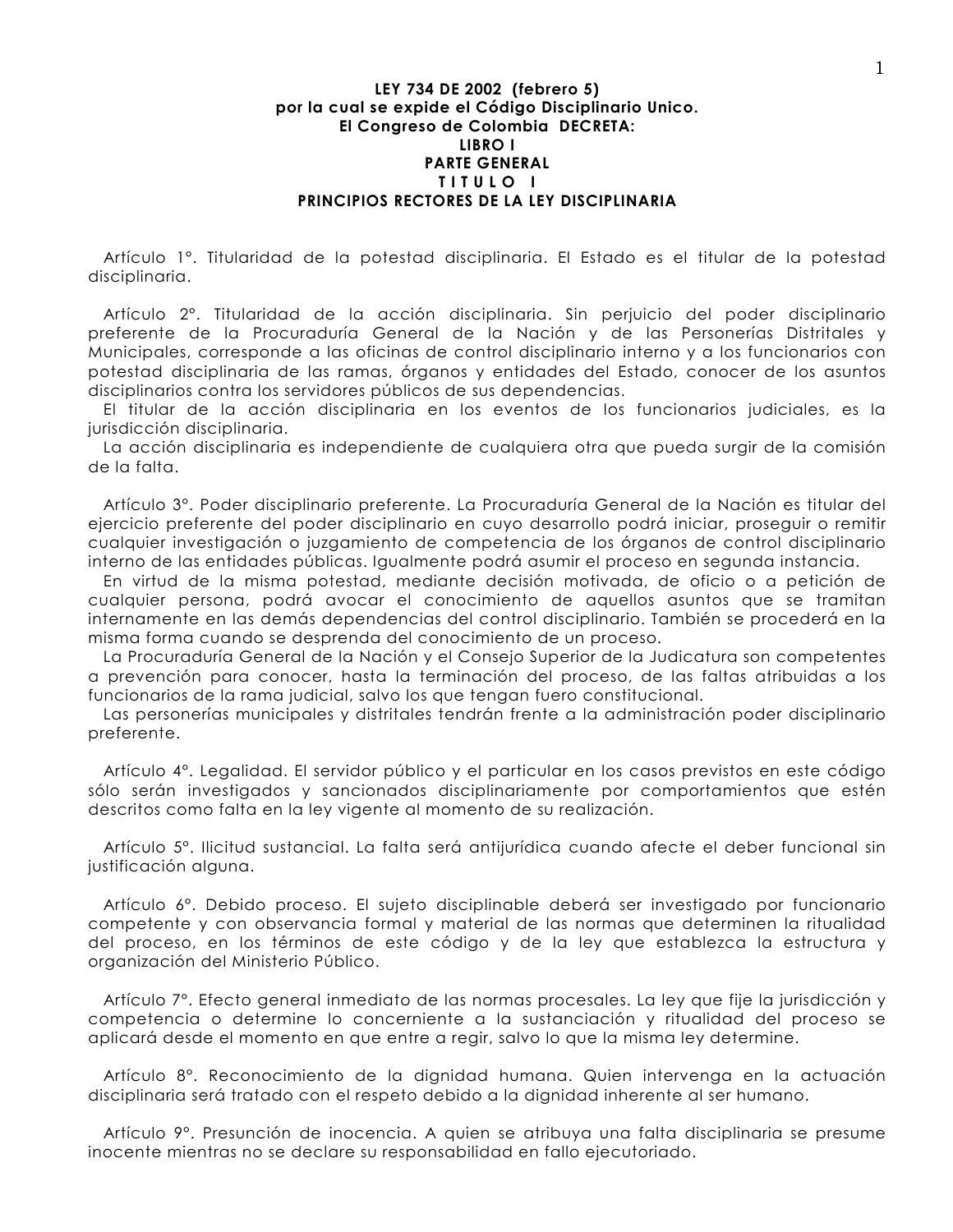Durante la actuación toda duda razonable se resolverá a favor del investigado cuando no haya modo de eliminarla.

Artículo 10. Gratuidad de la actuación disciplinaria. Ninguna actuación procesal causará erogación a quien intervenga en el proceso, salvo el costo de las copias solicitadas por los sujetos procesales.

Artículo 11. Ejecutoriedad. El destinatario de la ley disciplinaria cuya situación se haya decidido mediante fallo ejecutoriado o decisión que tenga la misma fuerza vinculante, proferidos por autoridad competente, no será sometido a nueva investigación y juzgamiento disciplinarios por el mismo hecho, aun cuando a este se le dé una denominación distinta.

Lo anterior sin perjuicio de la revocatoria directa establecida en el Capítulo IV del Título V del Libro IV de este Código.

Artículo 12. Celeridad de la actuación disciplinaria. El funcionario competente impulsará oficiosamente la actuación disciplinaria y cumplirá estrictamente los términos previstos en este código.

Artículo 13. Culpabilidad. En materia disciplinaria queda proscrita toda forma de responsabilidad objetiva. Las faltas sólo son sancionables a título de dolo o culpa.

Artículo 14. Favorabilidad. En materia disciplinaria la ley permisiva o favorable, aun cuando sea posterior, se aplicará de preferencia a la restrictiva o desfavorable. Este principio rige también para quien esté cumpliendo la sanción, salvo lo dispuesto en la Carta Política.

Artículo 15. Igualdad ante la ley disciplinaria. Las autoridades disciplinarias tratarán de modo igual a los destinatarios de la ley disciplinaria, sin establecer discriminación alguna por razones de sexo, raza, origen nacional o familiar, lengua, religión, opinión política o filosófica.

Artículo 16. Función de la sanción disciplinaria. La sanción disciplinaria tiene función preventiva y correctiva, para garantizar la efectividad de los principios y fines previstos en la Constitución, la ley y los tratados internacionales, que se deben observar en el ejercicio de la función pública.

Artículo 17. Derecho a la defensa. Durante la actuación disciplinaria el investigado tiene derecho a la defensa material y a la designación de un abogado. Si el procesado solicita la designación de un defensor así deberá procederse. Cuando se juzgue como persona ausente deberá estar representado a través de apoderado judicial, si no lo hiciere se designará defensor de oficio, que podrá ser estudiante del Consultorio Jurídico de las universidades reconocidas leaglmente.

Artículo 18. Proporcionalidad. La sanción disciplinaria debe corresponder a la gravedad de la falta cometida. En la graduación de la sanción deben aplicarse los criterios que fija esta ley.

Artículo 19. Motivación. Toda decisión de fondo deberá motivarse.

Artículo 20. Interpretación de la ley disciplinaria. En la interpretación y aplicación de la ley disciplinaria el funcionario competente debe tener en cuenta que la finalidad del proceso es la prevalencia de la justicia, la efectividad del derecho sustantivo, la búsqueda de la verdad material y el cumplimiento de los derechos y garantías debidos a las personas que en él intervienen.

Artículo 21. Aplicación de principios e integración normativa. En la aplicación del régimen disciplinario prevalecerán los principios rectores contenidos en esta ley y en la Constitución Política. En lo no previsto en esta ley se aplicarán los tratados internacionales sobre derechos humanos y los convenios internacionales de la OIT ratificados por Colombia, y lo dispuesto en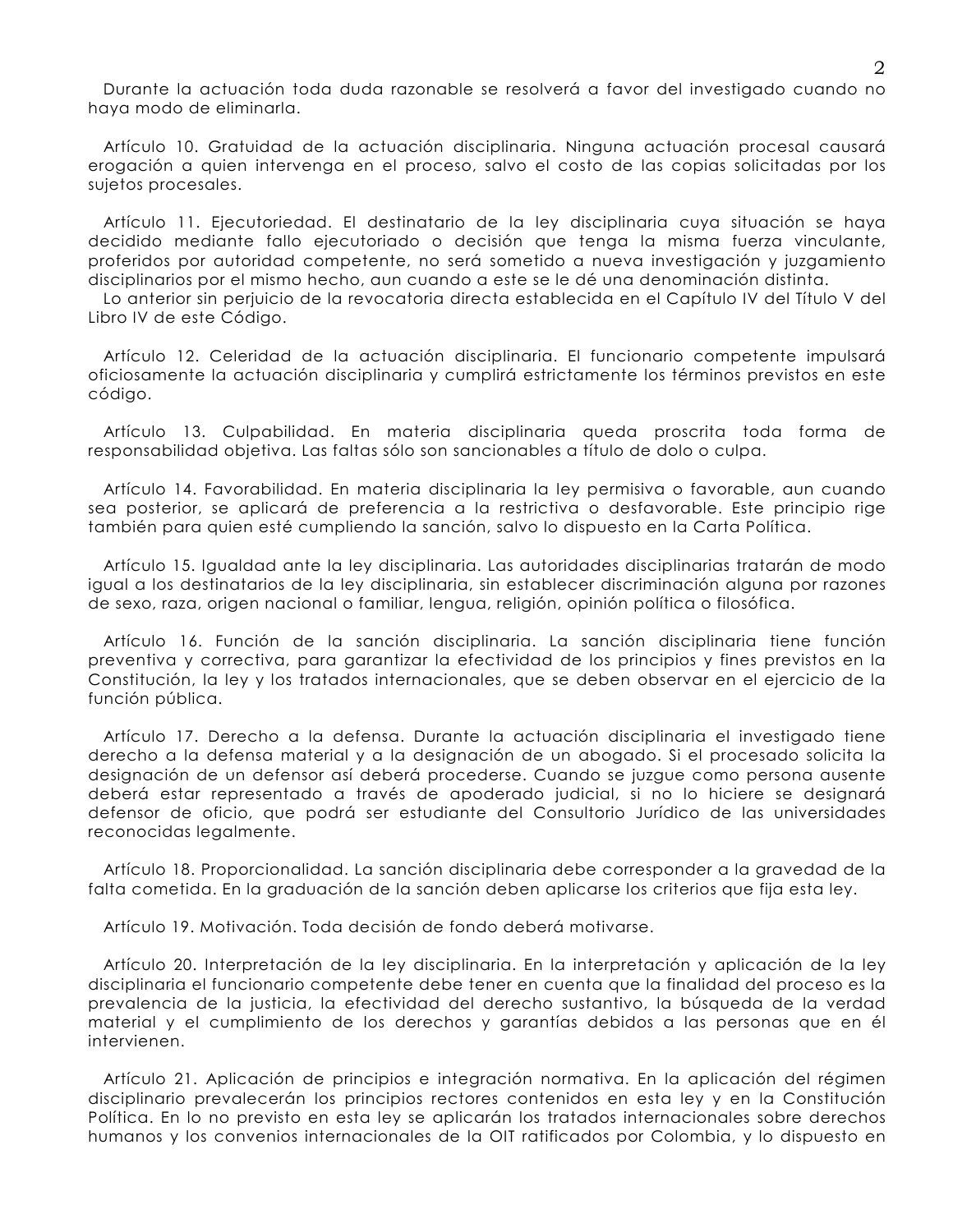los códigos Contencioso Administrativo, Penal, de Procedimiento Penal y de Procedimiento Civil en lo que no contravengan la naturaleza del derecho disciplinario.

## TITULO II LA LEY DISCIPLINARIA CAPITULO PRIMERO La Función Pública y la falta disciplinaria

Artículo 22. Garantía de la función pública. El sujeto disciplinable, para salvaguardar la morglidad pública, transparencia, obietividad, legalidad, honradez, legitad, jaugldad, imparcialidad, celeridad, publicidad, economía, neutralidad, eficacia y eficiencia que debe observar en el desempeño de su empleo, cargo o función, ejercerá los derechos, cumplirá los deberes, respetará las prohibiciones y estará sometido al régimen de inhabilidades, incompatibilidades, impedimentos y conflictos de intereses, establecidos en la Constitución Política y en las leves.

Artículo 23. La falta disciplinaria. Constituye falta disciplinaria, y por lo tanto da lugar a la acción e imposición de la sanción correspondiente, la incursión en cualquiera de las conductas o comportamientos previstos en este código que conlleve incumplimiento de deberes, extralimitación en el ejercicio de derechos y funciones, prohibiciones y violación del régimen de inhabilidades, incompatibilidades, impedimentos y conflicto de intereses, sin estar amparado por cualquiera de las causales de exclusión de responsabilidad contempladas en el artículo 28 del presente ordenamiento.

## CAPITULO SEGUNDO Ambito de aplicación de la ley disciplinaria

Artículo 24. Ambito de aplicación de la ley disciplinaria. La ley disciplinaria se aplicará a sus destinatarios cuando incurran en falta disciplinaria dentro o fuera del territorio nacional.

# **CAPITULO TERCERO** Sujetos disciplinables

Artículo 25. Destinatarios de la ley disciplinaria. Son destinatarios de la ley disciplinaria los servidores públicos aunque se encuentren retirados del servicio y los particulares contemplados en el artículo 53 del Libro Tercero de este código.

Los indígenas que administren recursos del Estado serán disciplinados conforme a este Código.

Para los efectos de esta ley y en concordancia con el artículo 38 de la Ley 489 de 1998, son servidores públicos disciplinables, los gerentes de cooperativas, fundaciones, corporaciones y asociaciones que se creen y organicen por el Estado o con su participación mayoritaria.

Artículo 26. Autores. Es autor quien cometa la falta disciplinaria o determine a otro a cometerla, aun cuando los efectos de la conducta se produzcan después de la dejación del cargo o función.

# CAPITULO CUARTO

## Formas de realización del comportamiento

Artículo 27. Acción y omisión. Las faltas disciplinarias se realizan por acción u omisión en el cumplimiento de los deberes propios del cargo o función, o con ocasión de ellos, o por extralimitación de sus funciones.

Cuando se tiene el deber jurídico de impedir un resultado, no evitarlo, pudiendo hacerlo, equivale a producirlo.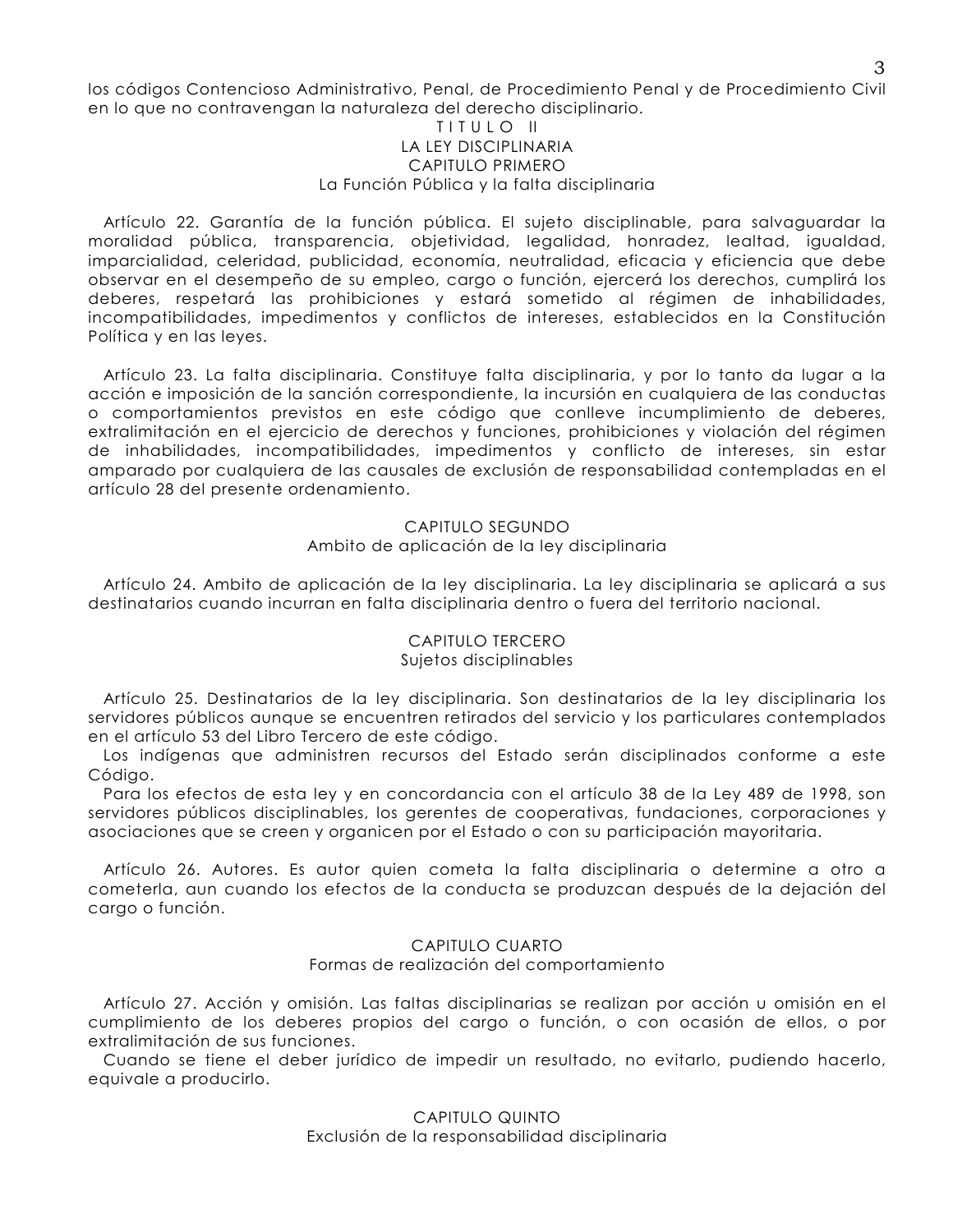Artículo 28. Causales de exclusión de la responsabilidad disciplinaria. Está exento de responsabilidad disciplinaria quien realice la conducta:

1. Por fuerza mayor o caso fortuito.

2. En estricto cumplimiento de un deber constitucional o legal de mayor importancia que el sacrificado.

3. En cumplimiento de orden legítima de autoridad competente emitida con las formalidades legales.

4. Por salvar un derecho propio o ajeno al cual deba ceder el cumplimiento del deber, en razón de la necesidad, adecuación, proporcionalidad y razonabilidad.

5. Por insuperable coacción ajena o miedo insuperable.

6. Con la convicción errada e invencible de que su conducta no constituye falta disciplinaria.

7. En situación de inimputabilidad. En tales eventos se dará inmediata aplicación, por el competente, a los mecanismos administrativos que permitan el reconocimiento de las inhabilidades sobrevinientes.

No habrá lugar al reconocimiento de inimputabilidad cuando el sujeto disciplinable hubiere preordenado su comportamiento.

# TITULO III

#### LA EXTINCION DE LA ACCION DISCIPLINARIA CAPITULO PRIMERO

# Causales de extinción de la acción disciplinaria

Artículo 29. Causales de extinción de la acción disciplinaria. Son causales de extinción de la acción disciplinaria las siguientes:

1. La muerte del investigado.

2. La prescripción de la acción disciplinaria.

Parágrafo. El desistimiento del quejoso no extingue la acción disciplinaria.

# CAPITULO SEGUNDO

# Prescripción de la acción disciplinaria

Artículo 30. Términos de prescripción de la acción disciplinaria. La acción disciplinaria prescribe en cinco años, contados para las faltas instantáneas desde el día de su consumación y para las de carácter permanente o continuado desde la realización del último acto.

En el término de doce años, para las faltas señaladas en los numerales 4, 5, 6, 7, 8, 9, 10 del artículo 48 y las del artículo 55 de este código.

Cuando fueren varias las conductas juzgadas en un solo proceso, la prescripción de las acciones se cumple independientemente para cada una de ellas.

Parágrafo. Los términos prescriptivos aquí previstos quedan sujetos a lo establecido en los tratados internacionales que Colombia ratifique.

Artículo 31. Renuncia a la prescripción. El investigado podrá renunciar a la prescripción de la acción disciplinaria. En este caso la acción sólo podrá proseguirse por un término máximo de dos (2) años contados a partir de la presentación personal de la solicitud, vencido el cual, sin que se hubiese proferido y ejecutoriado el respectivo fallo, no procederá decisión distinta a la de la declaración de la prescripción.

# CAPITULO TERCERO

Prescripción de la sanción disciplinaria

Artículo 32. Término de prescripción de la sanción disciplinaria. La sanción disciplinaria prescribe en un término de cinco años, contados a partir de la ejecutoria del fallo.

Cuando la sanción impuesta fuere la destitución e inhabilidad general o la suspensión e inhabilidad especial, una vez cumplidas se producirá la rehabilitación en forma automática, salvo lo dispuesto en la Carta Política.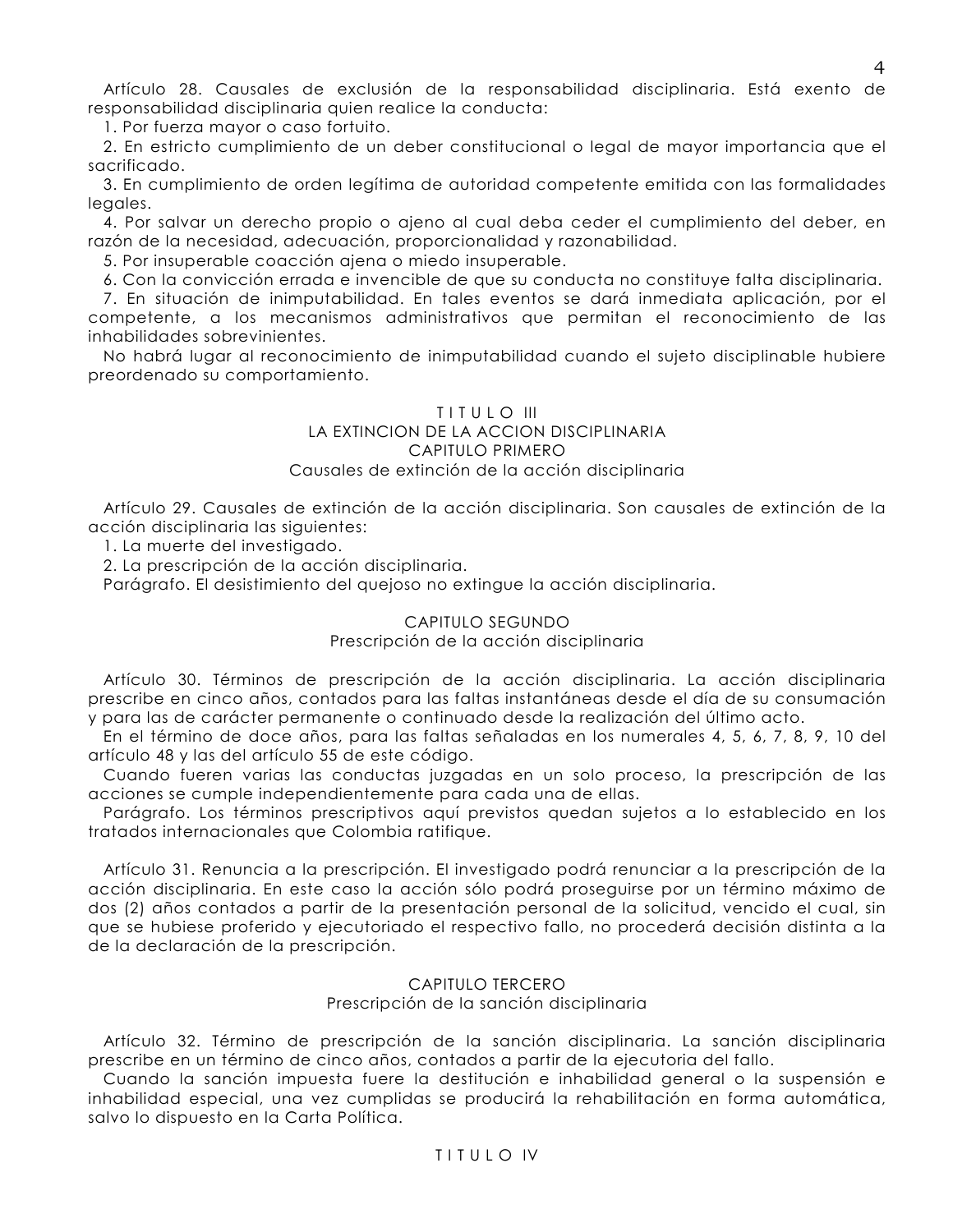#### DERECHOS, DEBERES, PROHIBICIONES, INCOMPATIBILIDADES, IMPEDIMENTOS, INHABILIDADES Y CONFLICTO DE INTERESES DEL SERVIDOR PUBLICO

## CAPITULO PRIMERO Derechos

Artículo 33. Derechos. Además de los contemplados en la Constitución, la ley y los reglamentos, son derechos de todo servidor público:

1. Percibir puntualmente la remuneración fijada o convenida para el respectivo cargo o función.

2. Disfrutar de la seguridad social en la forma y condiciones previstas en la ley.

3. Recibir capacitación para el mejor desempeño de sus funciones.

4. Participar en todos los programas de bienestar social que para los servidores públicos y sus familiares establezca el Estado, tales como los de vivienda, educación, recreación, cultura, deporte y vacacionales.

5. Disfrutar de estímulos e incentivos conforme a las disposiciones legales o convencionales vigentes.

6. Obtener permisos y licencias en los casos previstos en la ley.

7. Recibir tratamiento cortés con arreglo a los principios básicos de las relaciones humanas.

8. Participar en concursos que le permitan obtener promociones dentro del servicio.

9. Obtener el reconocimiento y pago oportuno de las prestaciones consagradas en los regímenes generales y especiales.

10. Los derechos consagrados en la Constitución, los tratados internacionales ratificados por el Congreso, las leyes, las ordenanzas, los acuerdos municipales, los reglamentos y manuales de funciones, las convenciones colectivas y los contratos de trabajo.

#### CAPITULO SEGUNDO **Deberes**

Artículo 34. Deberes. Son deberes de todo servidor público:

1. Cumplir y hacer que se cumplan los deberes contenidos en la Constitución, los tratados de Derecho Internacional Humanitario, los demás ratificados por el Congreso, las leyes, los decretos, las ordenanzas, los acuerdos distritales y municipales, los estatutos de la entidad, los reglamentos y los manuales de funciones, las decisiones judiciales y disciplinarias, las convenciones colectivas, los contratos de trabajo y las órdenes superiores emitidas por funcionario competente.

Los deberes consignados en la Ley 190 de 1995 se integrarán a este código.

2. Cumplir con diligencia, eficiencia e imparcialidad el servicio que le sea encomendado y abstenerse de cualquier acto u omisión que cause la suspensión o perturbación injustificada de un servicio esencial, o que implique abuso indebido del cargo o función.

3. Formular, decidir oportunamente o ejecutar los planes de desarrollo y los presupuestos, y cumplir las leyes y normas que regulan el manejo de los recursos económicos públicos, o afectos al servicio público.

4. Utilizar los bienes y recursos asignados para el desempeño de su empleo, cargo o función, las facultades que le sean atribuidas, o la información reservada a que tenga acceso por razón de su función, en forma exclusiva para los fines a que están afectos.

5. Custodiar y cuidar la documentación e información que por razón de su empleo, cargo o función conserve bajo su cuidado o a la cual tenga acceso, e impedir o evitar la sustracción, destrucción, ocultamiento o utilización indebidos.

6. Tratar con respeto, imparcialidad y rectitud a las personas con que tenga relación por razón del servicio.

7. Cumplir las disposiciones que sus superiores jerárquicos adopten en ejercicio de sus atribuciones, siempre que no sean contrarias a la Constitución Nacional y a las leyes vigentes, y atender los requerimientos y citaciones de las autoridades competentes.

8. Desempeñar el empleo, cargo o función sin obtener o pretender beneficios adicionales a las contraprestaciones legales y convencionales cuando a ellas tenga derecho.

9. Acreditar los requisitos exigidos por la ley para la posesión y el desempeño del cargo.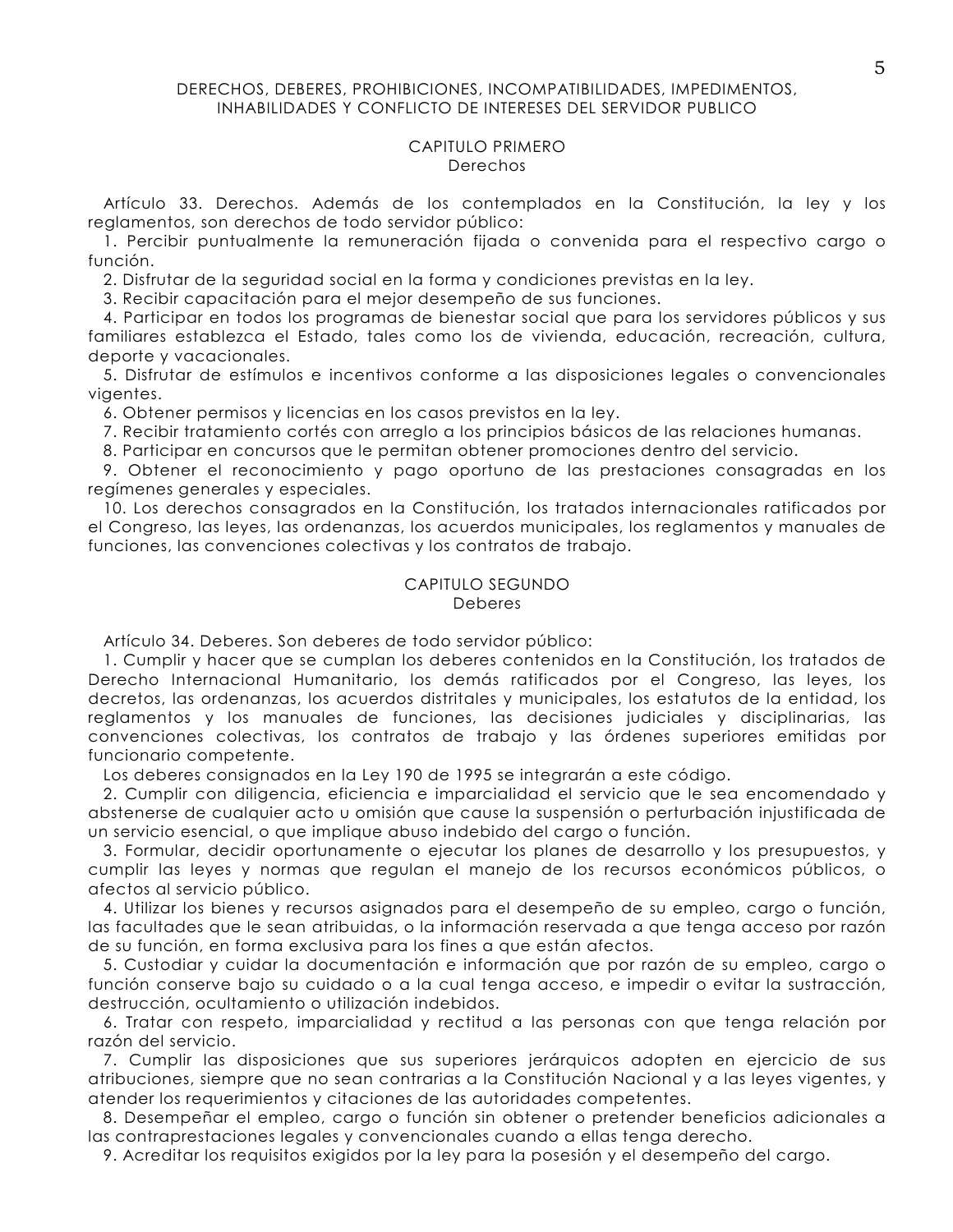10. Realizar personalmente las tareas que le sean confiadas, responder por el ejercicio de la autoridad que se le delegue, así como por la ejecución de las órdenes que imparta, sin que en las situaciones anteriores quede exento de la responsabilidad que le incumbe por la correspondiente a sus subordinados.

11. Dedicar la totalidad del tiempo reglamentario de trabajo al desempeño de las funciones encomendadas, salvo las excepciones legales.

12. Resolver los asuntos en el orden en que hayan ingresado al despacho, salvo prelación legal o urgencia manifiesta.

13. Motivar las decisiones que lo requieran, de conformidad con la lev.

14. Registrar en la oficina de recursos humanos, o en la que haga sus veces, su domicilio o dirección de residencia y teléfono, y dar aviso oportuno de cualquier cambio.

15. Ejercer sus funciones consultando permanentemente los intereses del bien común, y teniendo siempre presente que los servicios que presta constituyen el reconocimiento y efectividad de un derecho y buscan la satisfacción de las necesidades generales de todos los ciudadanos.

16. Permitir a los representantes del Ministerio Público, fiscales, jueces y demás autoridades competentes el acceso inmediato a los lugares donde deban adelantar sus actuaciones e investigaciones y el examen de los libros de registro, documentos y diligencias correspondientes. Así mismo, prestarles la colaboración necesaria para el desempeño de sus funciones.

17. Permanecer en el desempeño de sus labores mientras no se haya hecho cargo de ellas quien deba reemplazarlo, salvo autorización legal, reglamentaria, o de quien deba proveer el cargo.

18. Hacer los descuentos conforme a la ley o a las órdenes de autoridad judicial y girar en el término que señale la ley o la autoridad judicial los dineros correspondientes.

19. Dictar los reglamentos o manuales de funciones de la entidad, así como los internos sobre el trámite del derecho de petición.

20. Calificar a los funcionarios o empleados en la oportunidad y condiciones previstas por la ley o el reglamento.

21. Vigilar y salvaguardar los bienes y valores que le han sido encomendados y cuidar que sean utilizados debida y racionalmente, de conformidad con los fines a que han sido destinados.

22. Responder por la conservación de los útiles, equipos, muebles y bienes confiados a su guarda o administración y rendir cuenta oportuna de su utilización.

23. Explicar inmediata y satisfactoriamente al nominador, a la Procuraduría General de la Nación o a la personería, cuando estos lo requieran, la procedencia del incremento patrimonial obtenido durante el ejercicio del cargo, función o servicio.

24. Denunciar los delitos, contravenciones y faltas disciplinarias de los cuales tuviere conocimiento, salvo las excepciones de ley.

25. Poner en conocimiento del superior los hechos que puedan perjudicar el funcionamiento de la administración y proponer las iniciativas que estime útiles para el mejoramiento del servicio.

26. Publicar en las dependencias de la respectiva entidad, en sitio visible, una vez por mes, en lenguaje sencillo y accesible al ciudadano común, una lista de las licitaciones declaradas desiertas y de los contratos adjudicados, que incluirá el objeto y valor de los mismos y el nombre del adjudicatario.

27. Hacer las apropiaciones en los presupuestos y girar directamente a las contralorías departamentales y municipales, como a la Contraloría General de la República y las Personerías Municipales y Distritales dentro del término legal, las partidas por concepto de la cuota de vigilancia fiscal, siempre y cuando lo permita el flujo de caja.

28. Controlar el cumplimiento de las finalidades, objetivos, políticas y programas que deban ser observados por los particulares cuando se les atribuyan funciones públicas.

29. Ordenar, en su condición de jefe inmediato, adelantar el trámite de jurisdicción coactiva en la respectiva entidad, para el cobro de la sanción de multa, cuando el pago no se hubiere efectuado oportunamente.

30. Ejercer, dentro de los términos legales, la jurisdicción coactiva para el cobro de las sanciones de multa.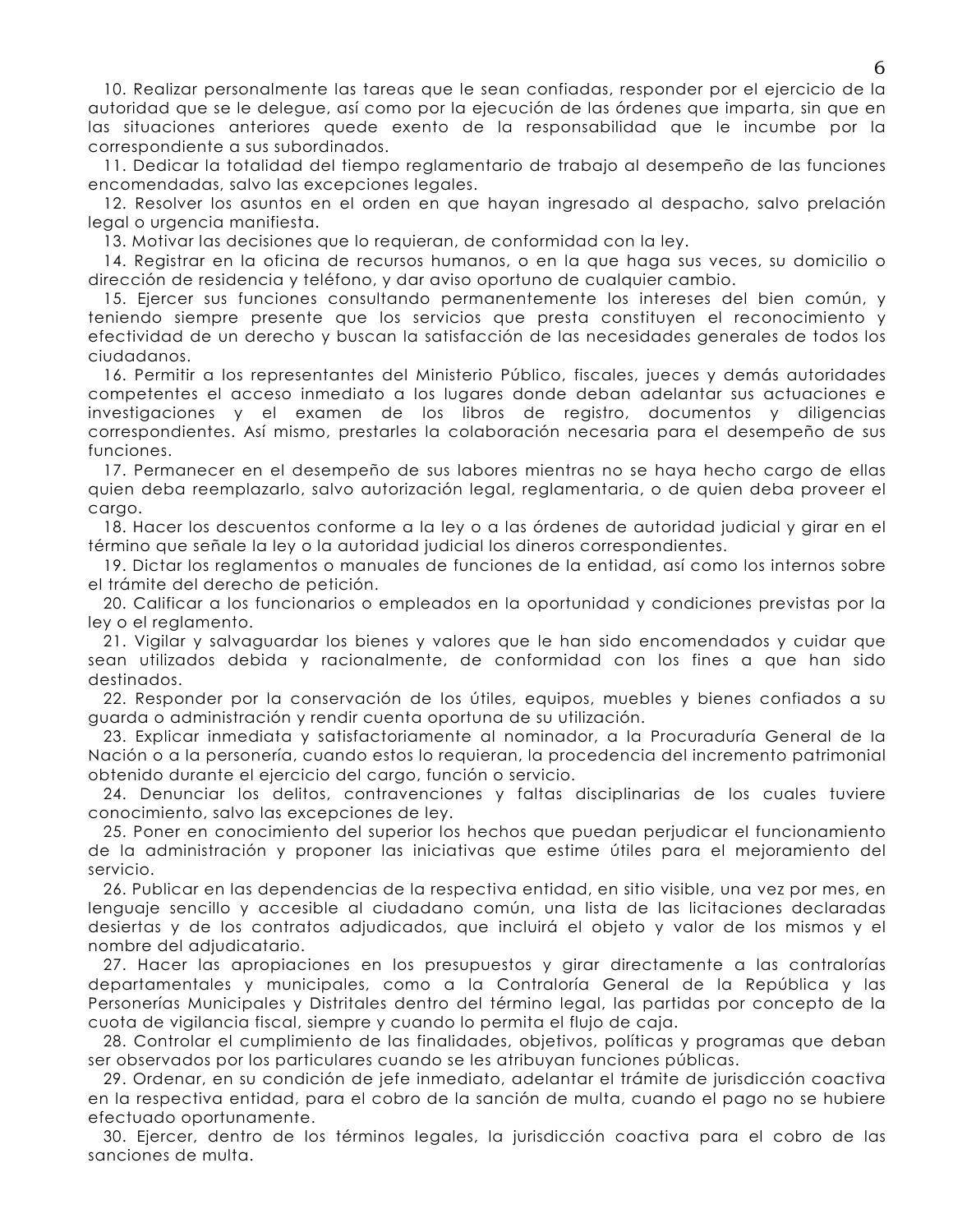31. Adoptar el Sistema de Control Interno y la función independiente de Auditoría Interna que trata la Ley 87 de 1993 y demás normas que la modifiquen o complementen.

32. Implementar el Control Interno Disciplinario al más alto nivel jerárquico del organismo o entidad pública, asegurando su autonomía e independencia y el principio de segunda instancia, de acuerdo con las recomendaciones que para el efecto señale el Departamento Administrativo de la Función Pública, a más tardar para la fecha en que entre en vigencia el presente código, siempre y cuando existan los recursos presupuestales para el efecto.

33. Adoptar el Sistema de Contabilidad Pública y el Sistema Integrado de Información Financiera SIIF, así como los demás sistemas de información a que se encuentre obliagda la administración pública, siempre y cuando existan los recursos presupuestales para el efecto.

34. Recibir, tramitar y resolver las quejas y denuncias que presenten los ciudadanos en ejercicio de la vigilancia de la función administrativa del Estado.

35. Ofrecer garantías a los servidores públicos o a los particulares que denuncien acciones u omisiones antijurídicas de los superiores, subalternos o particulares que administren recursos públicos o ejerzan funciones públicas.

Parágrafo transitorio. El Presidente de la República, dentro de los seis meses siguientes a la vigencia de esta ley, reglamentará la materia.

36. Publicar mensualmente en las dependencias de la respectiva entidad, en lugar visible y público, los informes de gestión, resultados, financieros y contables que se determinen por autoridad competente, para efectos del control social de que trata la Ley 489 de 1998 y demás normas vigentes.

37. Crear y facilitar la operación de mecanismos de recepción y emisión permanente de información a la ciudadanía, que faciliten a esta el conocimiento periódico de la actuación administrativa, los informes de gestión y los más importantes proyectos a desarrollar.

38. Actuar con imparcialidad, asegurando y garantizando los derechos de todas las personas, sin ningún género de discriminación, respetando el orden de inscripción, ingreso de solicitudes y peticiones ciudadanas, acatando los términos de ley.

39. Acatar y poner en práctica los mecanismos que se diseñen para facilitar la participación de la comunidad en la planeación del desarrollo, la concertación y la toma de decisiones en la gestión administrativa de acuerdo a lo preceptuado en la ley.

40. Capacitarse y actualizarse en el área donde desempeña su función.

#### CAPITULO TERCERO Prohibiciones

Artículo 35. Prohibiciones. A todo servidor público le está prohibido:

1. Incumplir los deberes o abusar de los derechos o extralimitar las funciones contenidas en la Constitución, los tratados internacionales ratificados por el Congreso, las leyes, los decretos, las ordenanzas, los acuerdos distritales y municipales, los estatutos de la entidad, los reglamentos y los manuales de funciones, las decisiones judiciales y disciplinarias, las convenciones colectivas y los contratos de trabajo.

2. Imponer a otro servidor público trabajos ajenos a sus funciones o impedirle el cumplimiento de sus deberes.

3. Solicitar, directa o indirectamente, dádivas, agasajos, regalos, favores o cualquier otra clase de beneficios.

4. Aceptar, sin permiso de la autoridad correspondiente, cargos, honores o recompensas provenientes de organismos internacionales o gobiernos extranjeros, o celebrar contratos con estos, sin previa autorización del Gobierno.

5. Ocupar o tomar indebidamente oficinas o edificios públicos.

6. Ejecutar actos de violencia contra superiores, subalternos o compañeros de trabajo, demás servidores públicos o injuriarlos o calumniarlos.

7. Omitir, negar, retardar o entrabar el despacho de los asuntos a su cargo o la prestación del servicio a que está obligado.

8. Omitir, retardar o no suministrar debida y oportuna respuesta a las peticiones respetuosas de los particulares o a solicitudes de las autoridades, así como retenerlas o enviarlas a destinatario diferente de aquel a quien corresponda su conocimiento.

9. Ejecutar en el lugar de trabajo actos que atenten contra la moral o las buenas costumbres.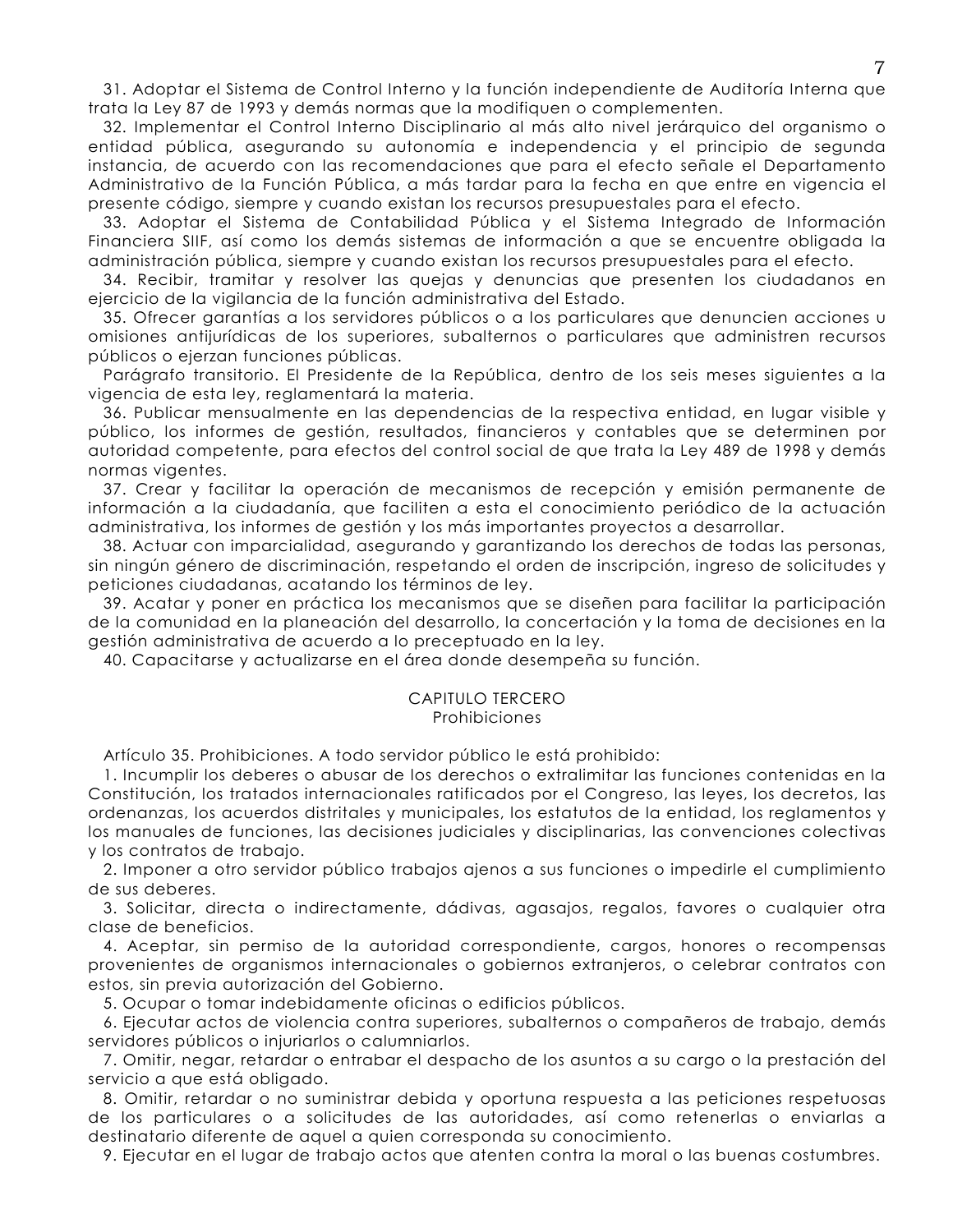10. Constituirse en acreedor o deudor de alguna persona interesada directa o indirectamente en los asuntos a su cargo, de sus representantes o apoderados, de sus parientes dentro del cuarto grado de consanguinidad, segundo de afinidad o primero civil, o de su cónyuge o compañero o compañera permanente.

11. Incumplir de manera reiterada e injustificada obligaciones civiles, laborales, comerciales o de familia impuestas en decisiones judiciales o administrativas o admitidas en diligencia de conciliación.

12. Proporcionar dato inexacto o presentar documentos ideológicamente falsos u omitir información que tenga incidencia en su vinculación o permanencia en el cargo o en la carrera, o en las promociones o ascensos o para justificar una situación administrativa.

13. Ocasionar daño o dar lugar a la pérdida de bienes, elementos, expedientes o documentos que hayan llegado a su poder por razón de sus funciones.

14. Desempeñar simultáneamente más de un empleo público o recibir más de una asignación que provenga del tesoro público, o de empresas o de instituciones en las que tenga parte mayoritaria el Estado, salvo los casos expresamente determinados por la ley. Entiéndese por tesoro público el de la Nación, las entidades territoriales y las descentralizadas.

15. Ordenar el pago o percibir remuneración oficial por servicios no prestados, o por cuantía superior a la legal, o reconocer y cancelar pensiones irregularmente reconocidas, o efectuar avances prohibidos por la ley o los reglamentos.

16. Asumir obligaciones o compromisos de pago que superen la cuantía de los montos aprobados en el Programa Anual Mensualizado de Caja (PAC).

17. Ejercer cualquier clase de coacción sobre servidores públicos o sobre particulares que ejerzan funciones públicas, a fin de conseguir provecho personal o para terceros, o para que proceda en determinado sentido.

18. Nombrar o elegir, para el desempeño de cargos públicos, personas que no reúnan los requisitos constitucionales, legales o reglamentarios, o darles posesión a sabiendas de tal situación.

19. Reproducir actos administrativos suspendidos o anulados por la jurisdicción contenciosoadministrativa, o proceder contra resolución o providencia ejecutoriadas del superior.

20. Permitir, tolerar o facilitar el ejercicio ilegal de profesiones reguladas por la ley.

21. Dar lugar al acceso o exhibir expedientes, documentos o archivos a personas no autorizadas.

22. Prestar, a título particular, servicios de asistencia, representación o asesoría en asuntos relacionados con las funciones propias del cargo, hasta por un término de un año después de la dejación del cargo o permitir que ello ocurra.

23. Proferir en acto oficial o en público expresiones injuriosas o calumniosas contra cualquier servidor público o las personas que intervienen en los mismos.

24. Incumplir cualquier decisión judicial, fiscal, administrativa, o disciplinaria en razón o con ocasión del cargo o funciones, u obstaculizar su ejecución.

25. Gestionar directa o indirectamente, a título personal, o en representación de terceros, en asuntos que estuvieron a su cargo.

26. Distinguir, excluir, restringir o preferir, con base en motivos de raza, color, lingie u origen nacional o étnico que tengan por objeto o por resultado anular o menoscabar el reconocimiento, goce o ejercicio, en condiciones de igualdad, de los derechos humanos y libertades fundamentales en las esferas política, económica, social, cultural o en cualquier otra de la vida pública (artículo 1°, Convención Internacional sobre Eliminación de Todas las Formas de Discriminación Racial, aprobada en Colombia mediante la Ley 22 de 1981).

27. Ejercer la docencia, dentro de la jornada laboral, por un número de horas superior al legalmente permitido.

28. Manifestar indebidamente en acto público o por los medios de comunicación, opiniones o criterios dirigidos a influir para que la decisión contenida en sentencias judiciales, fallos disciplinarios, administrativos o fiscales sean favorables a los intereses de la entidad a la cual se encuentra vinculado, en su propio beneficio o de un tercero.

29. Prescindir del reparto cuando sea obligatorio hacerlo, o efectuarlo en forma irregular.

30. Infringir las disposiciones sobre honorarios o tarifas de los profesionales liberales o auxiliares de la justicia y/o el arancel judicial, en cuantía injusta y excesiva.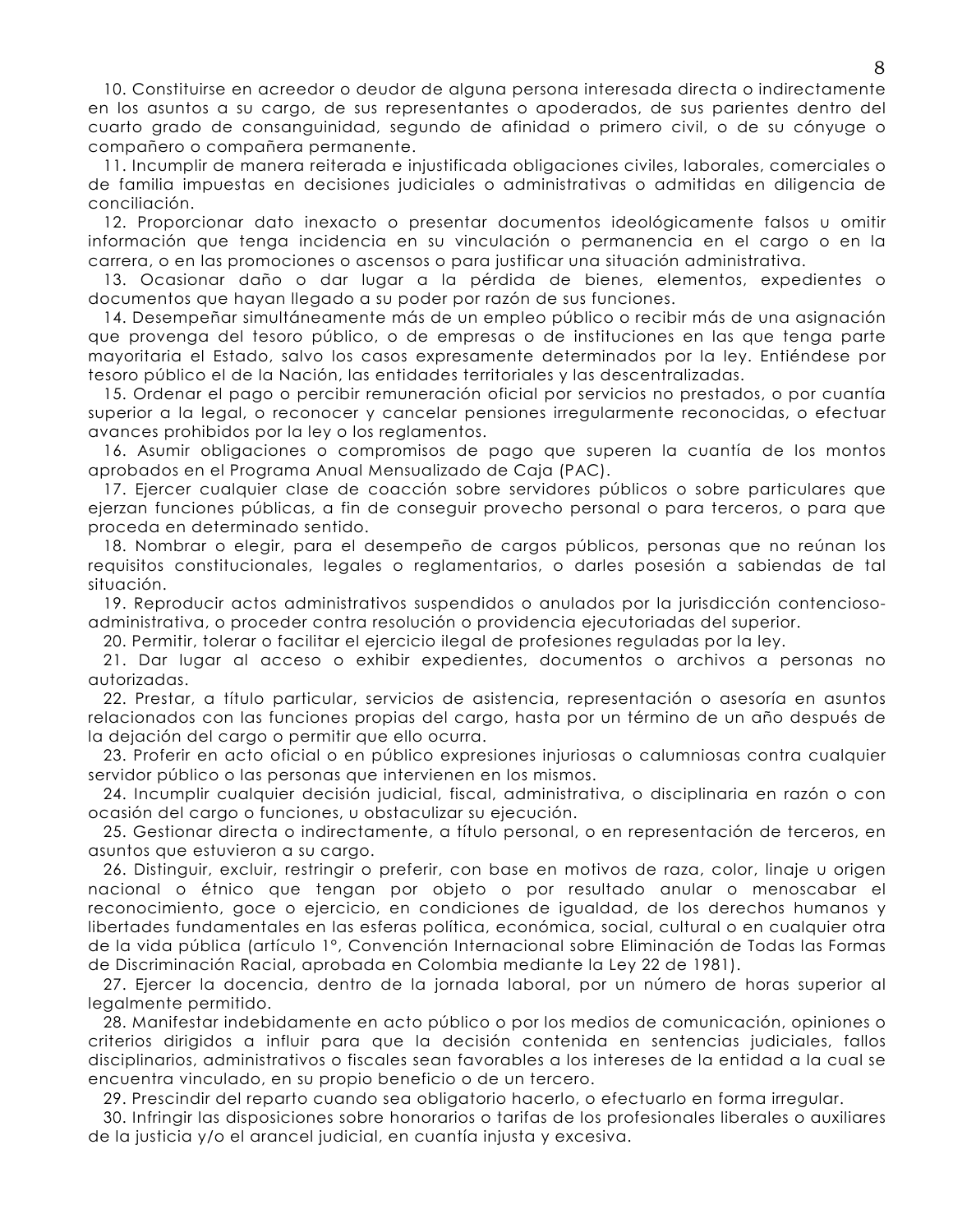31. Tener a su servicio, en forma estable para las labores propias de su despacho, personas ajenas a la entidad.

32. Propiciar, organizar o participar en huelgas, paros o suspensión de actividades o disminución del ritmo de trabajo, cuando se trate de servicios públicos esenciales definidos por el legislador.

33. Adquirir, por sí o por interpuesta persona, bienes que se vendan por su gestión o influir para que otros los adquieran, salvo las excepciones legales.

34. Proporcionar noticias o informes sobre asuntos de la administración, cuando no esté facultado para hacerlo.

35. Las demás prohibiciones consagradas en la ley y reglamentos.

#### CAPITULO CUARTO

#### Inhabilidades, impedimentos, incompatibilidades y conflicto de intereses

Artículo 36. Incorporación de inhabilidades, impedimentos, incompatibilidades y conflicto de intereses. Se entienden incorporadas a este código las inhabilidades, impedimentos, incompatibilidades y conflicto de intereses señalados en la Constitución y en la ley.

Artículo 37. Inhabilidades sobrevinientes. Las inhabilidades sobrevinientes se presentan cuando al quedar en firme la sanción de destitución e inhabilidad general o la de suspensión e inhabilidad especial o cuando se presente el hecho que las generan el sujeto disciplinable sancionado se encuentra ejerciendo cargo o función pública diferente de aquel o aquella en cuyo ejercicio cometió la falta objeto de la sanción. En tal caso, se le comunicará al actual nominador para que proceda en forma inmediata a hacer efectivas sus consecuencias.

Artículo 38. Otras inhabilidades. También constituyen inhabilidades para desempeñar cargos públicos, a partir de la ejecutoria del fallo, las siguientes:

1. Además de la descrita en el inciso final del artículo 122 de la Constitución Política, haber sido condenado a pena privativa de la libertad mayor de cuatro años por delito doloso dentro de los diez años anteriores, salvo que se trate de delito político.

2. Haber sido sancionado disciplinariamente tres o más veces en los últimos cinco (5) años por faltas graves o leves dolosas o por ambas. Esta inhabilidad tendrá una duración de tres años contados a partir de la ejecutoria de la última sanción.

3. Hallarse en estado de interdicción judicial o inhabilitado por una sanción disciplinaria o penal, o suspendido en el ejercicio de su profesión o excluido de esta, cuando el cargo a desempeñar se relacione con la misma.

4. Haber sido declarado responsable fiscalmente.

Parágrafo 1º. Quien haya sido declarado responsable fiscalmente será inhábil para el ejercicio de cargos públicos y para contratar con el Estado durante los cinco (5) años siguientes a la ejecutoria del fallo correspondiente. Esta inhabilidad cesará cuando la Contraloría competente declare haber recibido el pago o, si este no fuere procedente, cuando la Contraloría General de la República excluya al responsable del boletín de responsables fiscales.

Si pasados cinco años desde la ejecutoria de la providencia, quien haya sido declarado responsable fiscalmente no hubiere pagado la suma establecida en el fallo ni hubiere sido excluido del boletín de responsables fiscales, continuará siendo inhábil por cinco años si la cuantía, al momento de la declaración de responsabilidad fiscal, fuere superior a 100 salarios mínimos legales mensuales vigentes; por dos años si la cuantía fuere superior a 50 sin exceder de 100 salarios mínimos legales mensuales vigentes; por un año si la cuantía fuere superior a 10 salarios mínimos legales mensuales vigentes sin exceder de 50, y por tres meses si la cuantía fuere igual o inferior a 10 salarios mínimos legales mensuales vigentes.

Parágrafo 2º. Para los fines previstos en el inciso final del artículo 122 de la Constitución Política a que se refiere el numeral 1 de este artículo, se entenderá por delitos que afecten el patrimonio del Estado aquellos que produzcan de manera directa lesión del patrimonio público, representada en el menoscabo, disminución, perjuicio, detrimento, pérdida, uso indebido o deterioro de los bienes o recursos públicos, producida por una conducta dolosa, cometida por un servidor público.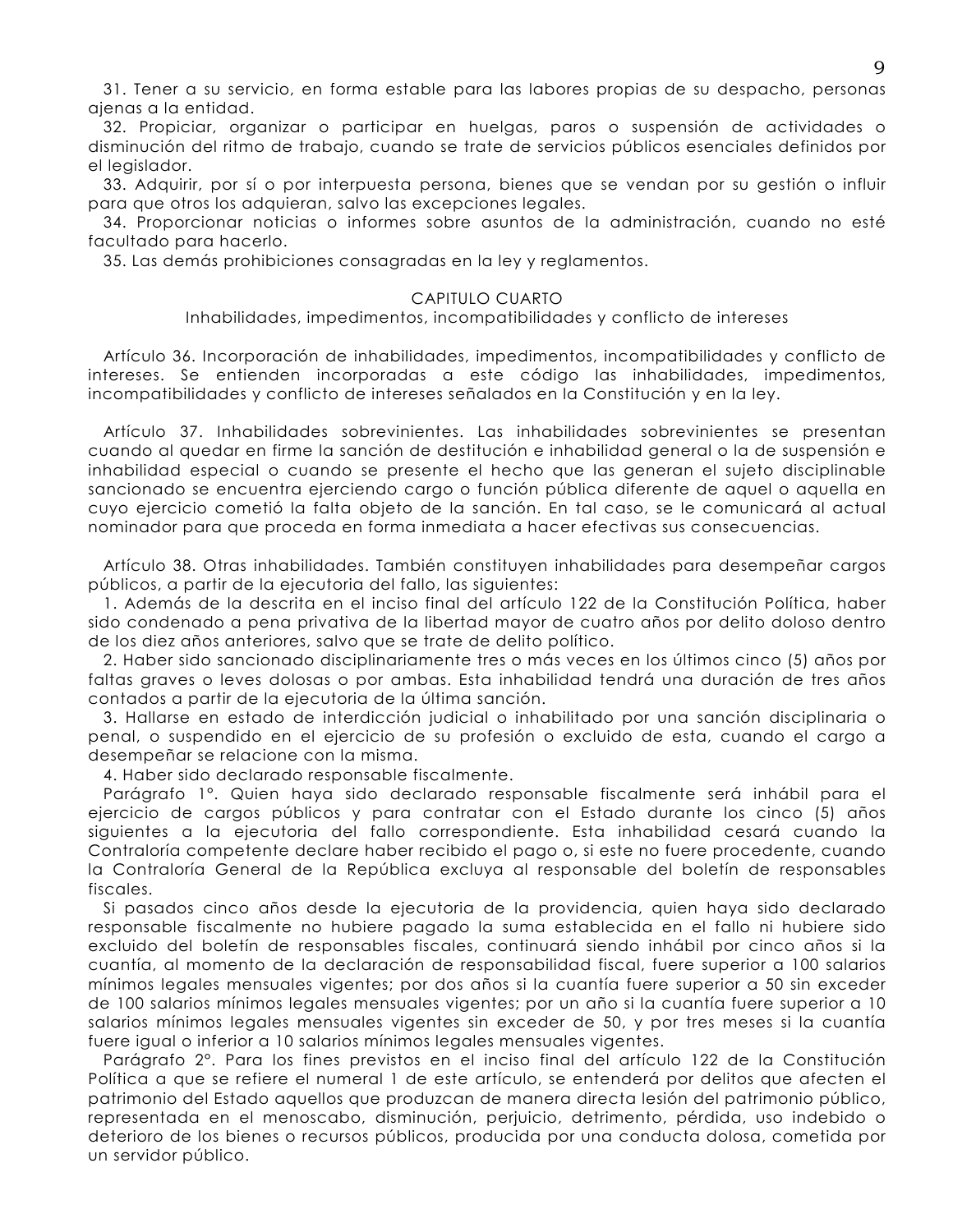Para estos efectos la sentencia condenatoria deberá especificar si la conducta objeto de la misma constituye un delito que afecte el patrimonio del Estado.

Artículo 39. Otras incompatibilidades. Además, constituyen incompatibilidades para desempeñar cargos públicos, las siguientes:

1. Para los gobernadores, diputados, alcaldes, concejales y miembros de las juntas administradoras locales, en el nivel territorial donde hayan ejercido jurisdicción, desde el momento de su elección y hasta cuando esté legalmente terminado el período:

a) Intervenir en nombre propio o gieno en asuntos, actuaciones administrativas o actuación contractual en los cuales tenga interés el departamento, distrito o municipio correspondiente, o sus organismos;

b) Actuar como apoderados o gestores ante entidades o autoridades disciplinarias, fiscales, administrativas o jurisdiccionales.

2. Para todo servidor público, adquirir o intervenir directa o indirectamente, en remate o venta de bienes que se efectúen en la entidad donde labore o en cualquier otra sobre la cual se ejerza control jerárquico o de tutela o funciones de inspección, control y vigilancia. Esta prohibición se extiende qun encontrándose en uso de licencia.

Artículo 40. Conflicto de intereses. Todo servidor público deberá declararse impedido para actuar en un asunto cuando tenga interés particular y directo en su regulación, gestión, control o decisión, o lo tuviere su cónyuge, compañero o compañera permanente, o algunos de sus parientes dentro del cuarto grado de consanguinidad, segundo de afinidad o primero civil, o su socio o socios de hecho o de derecho.

Cuando el interés general, propio de la función pública, entre en conflicto con un interés particular y directo del servidor público deberá declararse impedido.

Artículo 41. Extensión de las inhabilidades, incompatibilidades e impedimentos. Las inhabilidades, incompatibilidades e impedimentos señalados en la ley para los gerentes, directores, rectores, miembros de juntas directivas y funcionarios o servidores públicos de las empresas industriales y comerciales del Estado y sociedades de economía mixta, se hacen extensivos a las mismas autoridades de los niveles departamental, distrital y municipal.

#### TITULO V **FALTAS Y SANCIONES**

## CAPITULO PRIMERO Clasificación y connotación de las faltas

Artículo 42. Clasificación de las faltas. Las faltas disciplinarias son:

- 1. Gravísimas
- 2. Graves.
- 3. Leves.

Artículo 43. Criterios para determinar la gravedad o levedad de la falta. Las faltas gravísimas están taxativamente señaladas en este código. Se determinará si la falta es grave o leve de conformidad con los siguientes criterios:

- 1. El grado de culpabilidad.
- 2. La naturaleza esencial del servicio.
- 3. El grado de perturbación del servicio.
- 4. La jerarquía y mando que el servidor público tenga en la respectiva institución.
- 5. La trascendencia social de la falta o el perivicio causado.

6. Las modalidades y circunstancias en que se cometió la falta, que se apreciarán teniendo en cuenta el cuidado empleado en su preparación, el nivel de aprovechamiento de la confianza depositada en el investigado o de la que se derive de la naturaleza del cargo o función, el grado de participación en la comisión de la falta, si fue inducido por un superior a cometerla, o si la cometió en estado de ofuscación originado en circunstancias o condiciones de difícil prevención y gravedad extrema, debidamente comprobadas.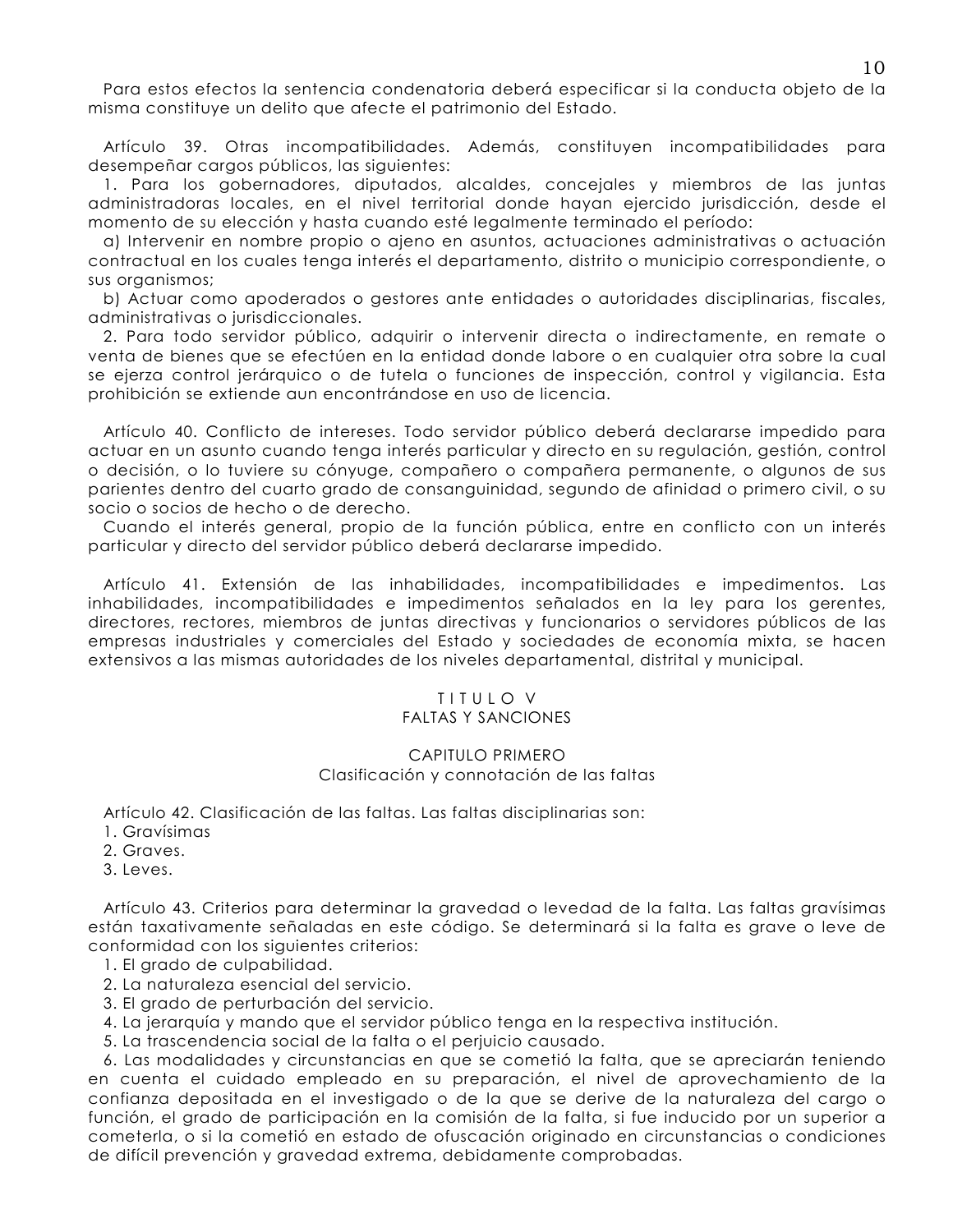7. Los motivos determinantes del comportamiento.

8. Cuando la falta se realice con la intervención de varias personas, sean particulares o servidores públicos.

9. La realización típica de una falta objetivamente gravísima cometida con culpa grave, será considerada falta grave.

#### CAPITULO SEGUNDO Clasificación y límite de las sanciones

Artículo 44. Clases de sanciones. El servidor público está sometido a las siguientes sanciones:

1. Destitución e inhabilidad general, para las faltas gravísimas dolosas o realizadas con culpa gravísima.

2. Suspensión en el ejercicio del cargo e inhabilidad especial para las faltas graves dolosas o gravísimas culposas.

3. Suspensión, para las faltas graves culposas.

4. Multa, para las faltas leves dolosas.

5. Amonestación escrita, para las faltas leves culposas.

Parágrafo. Habrá culpa gravísima cuando se incurra en falta disciplinaria por ignorancia supina, desatención elemental o violación manifiesta de reglas de obligatorio cumplimiento. La culpa será grave cuando se incurra en falta disciplinaria por inobservancia del cuidado necesario que cualquier persona del común imprime a sus actuaciones.

Artículo 45. Definición de las sanciones.

1. La destitución e inhabilidad general implica:

a) La terminación de la relación del servidor público con la administración, sin que importe que sea de libre nombramiento y remoción, de carrera o elección, o

b) La desvinculación del cargo, en los casos previstos en los artículos 110 y 278, numeral 1, de la Constitución Política, o

c) La terminación del contrato de trabajo, y

d) En todos los casos anteriores, la imposibilidad de ejercer la función pública en cualquier cargo o función, por el término señalado en el fallo, y la exclusión del escalafón o carrera.

2. La suspensión implica la separación del ejercicio del cargo en cuyo desempeño se originó la falta disciplinaria y la inhabilidad especial, la imposibilidad de ejercer la función pública, en cualquier cargo distinto de aquel, por el término señalado en el fallo.

3. La multa es una sanción de carácter pecuniario.

4. La amonestación escrita implica un llamado de atención formal, por escrito, que debe registrarse en la hoja de vida.

Si al momento del fallo el servidor público o el particular sancionado presta servicios en el mismo o en otro cargo similar en la misma entidad o en otra entidad oficial, incluso en período diferente, deberá comunicarse la sanción al representante legal o a quien corresponda, para que proceda a hacerla efectiva.

Artículo 46. Límite de las sanciones. La inhabilidad general será de diez a veinte años; la inhabilidad especial no será inferior a treinta días ni superior a doce meses; pero cuando la falta afecte el patrimonio económico del Estado la inhabilidad será permanente.

La suspensión no será inferior a un mes ni superior a doce meses. Cuando el disciplinado haya cesado en sus funciones para el momento de la ejecutoria del fallo o durante la ejecución del mismo, cuando no fuere posible ejecutar la sanción se convertirá el término de suspensión o el que faltare, según el caso, en salarios de acuerdo al monto de lo devengado para el momento de la comisión de la falta, sin perjuicio de la inhabilidad especial.

La multa no podrá ser inferior al valor de diez, ni superior al de ciento ochenta días del salario básico mensual devengado al momento de la comisión de la falta.

La amonestación escrita se anotará en la correspondiente hoja de vida.

Artículo 47. Criterios para la graduación de la sanción.

1. La cuantía de la multa y el término de duración de la suspensión e inhabilidad se fijarán de acuerdo con los siguientes criterios: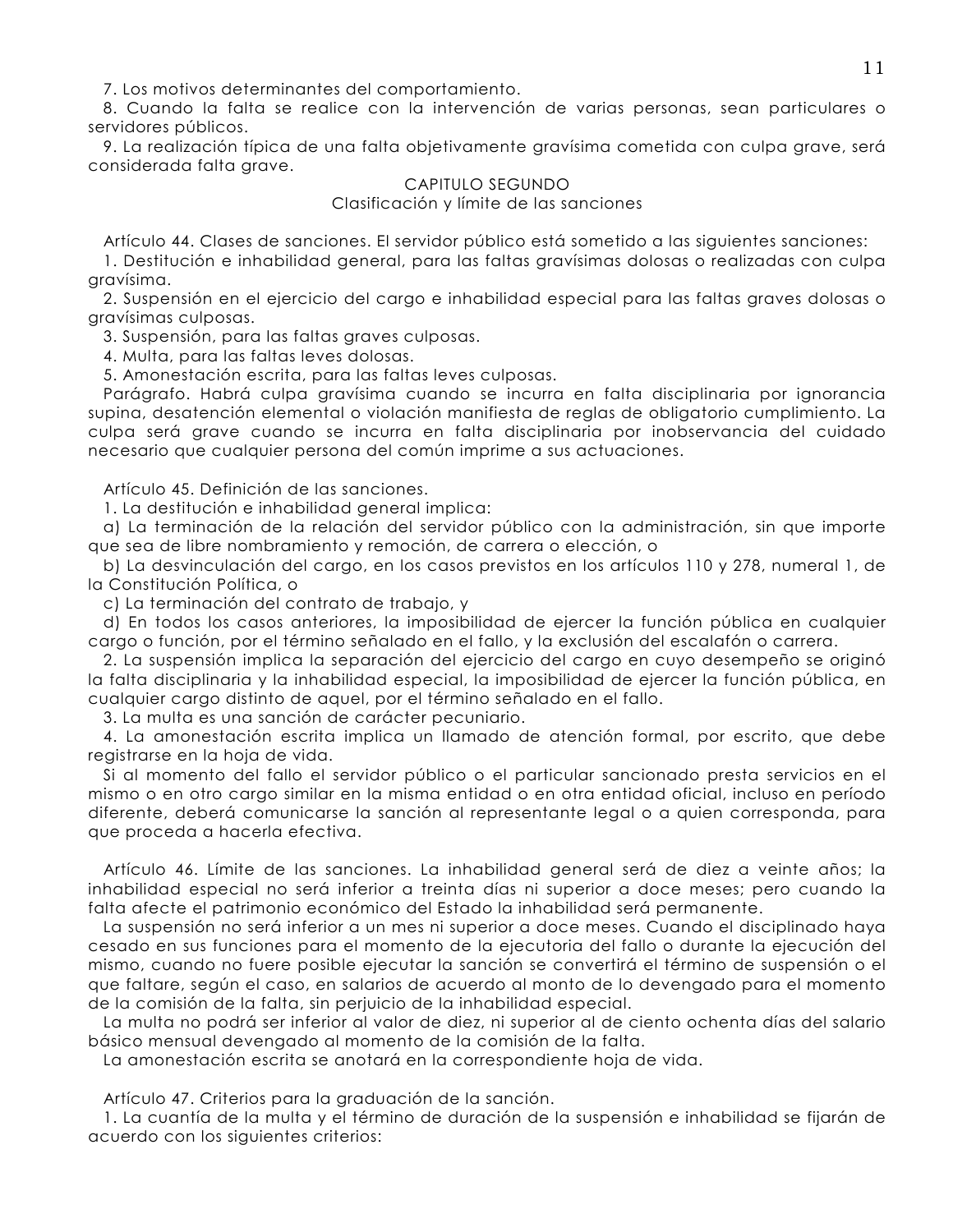g) Haber sido sancionado fiscal o disciplinariamente dentro de los cinco años anteriores a la comisión de la conducta que se investiga;

b) La diligencia y eficiencia demostrada en el desempeño del cargo o de la función;

c) Atribuir la responsabilidad infundadamente a un tercero;

d) La confesión de la falta antes de la formulación de cargos;

e) Haber procurado, por iniciativa propia, resarcir el daño o compensar el perjuicio causado;

f) Haber devuelto, restituido o reparado, según el caso, el bien afectado con la conducta constitutiva de la falta, siempre que la devolución, restitución o reparación

no se hubieren decretado en otro proceso:

g) El grave daño social de la conducta;

h) La afectación a derechos fundamentales;

i) El conocimiento de la ilicitud;

j) Pertenecer el servidor público al nivel directivo o ejecutivo de la entidad.

2. A quien, con una o varias acciones u omisiones, infrinia varias disposiciones de la ley disciplinaria o varias veces la misma disposición, se le graduará la sanción

de acuerdo con los siguientes criterios: a) Si la sanción más grave es la destitución e inhabilidad general, esta última se incrementará

hasta en otro tanto, sin exceder el máximo legal;

b) Si la sanción más grave es la suspensión e inhabilidad especial, se incrementará hasta en otro tanto, sin exceder el máximo legal;

c) Si la sanción más grave es la suspensión, esta se incrementará hasta en otro tanto, sin exceder el máximo legal;

d) Si las sanciones son de multa se impondrá la más grave aumentada en otro tanto, sin exceder el máximo legal;

e) Si las sanciones a imponer para cada una de las faltas son la multa o la amonestación, se impondrán todas.

# LIBRO II

# PARTE ESPECIAL TITULO UNICO

# LA DESCRIPCION DE LAS FALTAS DISCIPLINARIAS EN PARTICULAR

# **CAPITULO I**

## Faltas gravísimas

Artículo 48. Faltas gravísimas. Son faltas gravísimas las siguientes:

1. Realizar objetivamente una descripción típica consagrada en la ley como delito sancionable a título de dolo, cuando se cometa en razón, con ocasión o como consecuencia de la función o cargo, o abusando del mismo.

2. Obstaculizar en forma grave la o las investigaciones que realicen las autoridades administrativas, jurisdiccionales o de control, o no suministrar oportunamente a los miembros del Congreso de la República las informaciones y documentos necesarios para el ejercicio del control político.

3. Dar lugar a que por culpa gravísima se extravíen, pierdan o dañen bienes del Estado o a cargo del mismo, o de empresas o instituciones en que este tenga parte o bienes de particulares cuya administración o custodia se le haya confiado por razón de sus funciones, en cuantía igual o superior a quinientos (500) salarios mínimos legales mensuales.

Incrementar injustificadamente el patrimonio, directa o indirectamente, en favor propio o de un tercero, permitir o tolerar que otro lo haga.

4. Omitir, retardar y obstaculizar la tramitación de la actuación disciplinaria originada en faltas gravísimas cometidas por los servidores públicos u omitir o retardar la denuncia de faltas gravísimas o delitos dolosos, preterintencionales o culposos investigables de oficio de que tenga conocimiento en razón del cargo o función.

5. Realizar cualquiera de los actos mencionados a continuación con la intención de destruir, total o parcialmente, a un grupo nacional, étnico, racial, religioso, político o social:

a) Lesión grave a la integridad física o mental de los miembros del grupo;

b) Sometimiento intencional del grupo a condiciones de existencia que hayan de acarrear su destrucción física, total o parcial;

c) Medidas destinadas a impedir los nacimientos en el seno del grupo;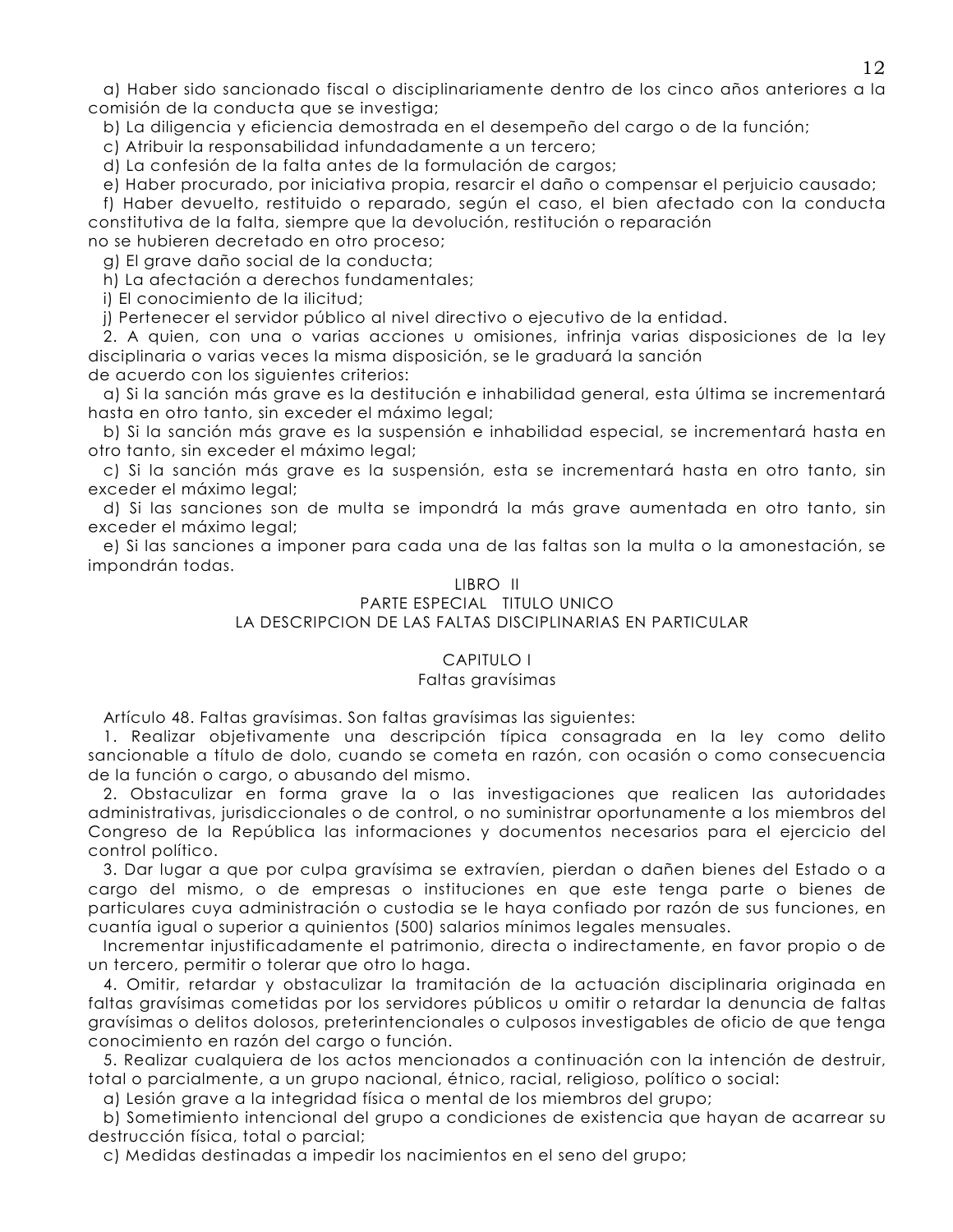d) Traslado por la fuerza de miembros del grupo a otro.

6. Ocasionar, con el propósito de destruir total o parcialmente un grupo nacional, étnico, racial, religioso, político o colectividad con identidad propia fundada en motivos políticos, por razón de su pertenencia al mismo, la muerte de uno o varios de sus miembros.

7. Incurrir en graves violaciones al derecho internacional humanitario.

8. Someter a una o varias personas a privación de la libertad, cualquiera que sea la forma, seguida de su ocultamiento y de la negativa a reconocer dicha privación o de dar información sobre su paradero, sustrayéndola del amparo de la ley.

9. Infligir a una persona dolores o sufrimientos araves físicos o psíquicos con el fin de obtener de ella o de un tercero información o confesión, de castigarla por un acto por ella cometido o que se sospeche que ha cometido o de intimidarla o coaccionarla por cualquier razón que comporte algún tipo de discriminación.

10. Ocasionar, mediante violencia u otros actos coactivos dirigidos contra un sector de la población que uno o varios de sus miembros cambie el lugar de su residencia.

11. Ocasionar la muerte en forma deliberada, y dentro de un mismo contexto de hechos, a varias personas que se encuentren en situación de indefensión, por causa de sus opiniones o actividades políticas, creencias religiosas, raza, sexo, color o idioma.

12. Fomentar o ejecutar actos tendientes a la formación o subsistencia de grupos armados al margen de la ley; o promoverlos, auspiciarlos, financiarlos, organizarlos, instruirlos, dirigirlos o colaborar con ellos.

13. Privar de la libertad a una o varias personas y condicionar la vida, la seguridad y la libertad de esta o estas a la satisfacción de cualquier tipo de exigencias.

14. Privar ilegalmente de la libertad a una persona.

15. Retardar injustificadamente la conducción de persona capturada, detenida o condenada, al lugar de destino, o no ponerla a órdenes de la autoridad competente, dentro del término legal.

16. Atentar, con cualquier propósito, contra la inviolabilidad de la correspondencia y demás formas de comunicación, u obtener información o recaudar prueba con desconocimiento de los derechos y garantías constitucionales y legales.

17. Actuar u omitir, a pesar de la existencia de causales de incompatibilidad, inhabilidad y conflicto de intereses, de acuerdo con las previsiones constitucionales y legales.

Nombrar, designar, elegir, postular o intervenir en la postulación de una persona en quien concurra causal de inhabilidad, incompatibilidad, o conflicto de intereses.

18. Contraer obligaciones con personas naturales o jurídicas con las cuales se tengan relaciones oficiales en razón del cargo que desempeña violando el régimen de inhabilidades e incompatibilidades señalados en las normas vigentes.

19. Amenazar, provocar o agredir gravemente a las autoridades legítimamente constituidas en ejercicio o con relación a las funciones.

20. Autorizar u ordenar la utilización indebida, o utilizar indebidamente rentas que tienen destinación específica en la Constitución o en la ley.

21. Autorizar o pagar gastos por fuera de los establecidos en el artículo 346 de la Constitución Política.

22. Asumir compromisos sobre apropiaciones presupuestales inexistentes o en exceso del saldo disponible de apropiación o que afecten vigencias futuras, sin contar con las autorizaciones pertinentes.

23. Ordenar o efectuar el pago de obligaciones en exceso del saldo disponible en el Programa Anual Mensualizado de Caja (PAC).

24. No incluir en el presupuesto las apropiaciones necesarias y suficientes, cuando exista la posibilidad, para cubrir el déficit fiscal, servir la deuda pública y atender debidamente el pago de sentencias, créditos judicialmente reconocidos, laudos arbitrales, conciliaciones y servicios públicos domiciliarios.

25. No adoptar las acciones establecidas en el estatuto orgánico del presupuesto, cuando las apropiaciones de gasto sean superiores al recaudo efectivo de los ingresos.

26. No llevar en debida forma los libros de registro de la ejecución presupuestal de ingresos y gastos, ni los de contabilidad financiera.

27. Efectuar inversión de recursos públicos en condiciones que no garanticen, necesariamente y en orden de precedencia, liquidez, seguridad y rentabilidad del mercado.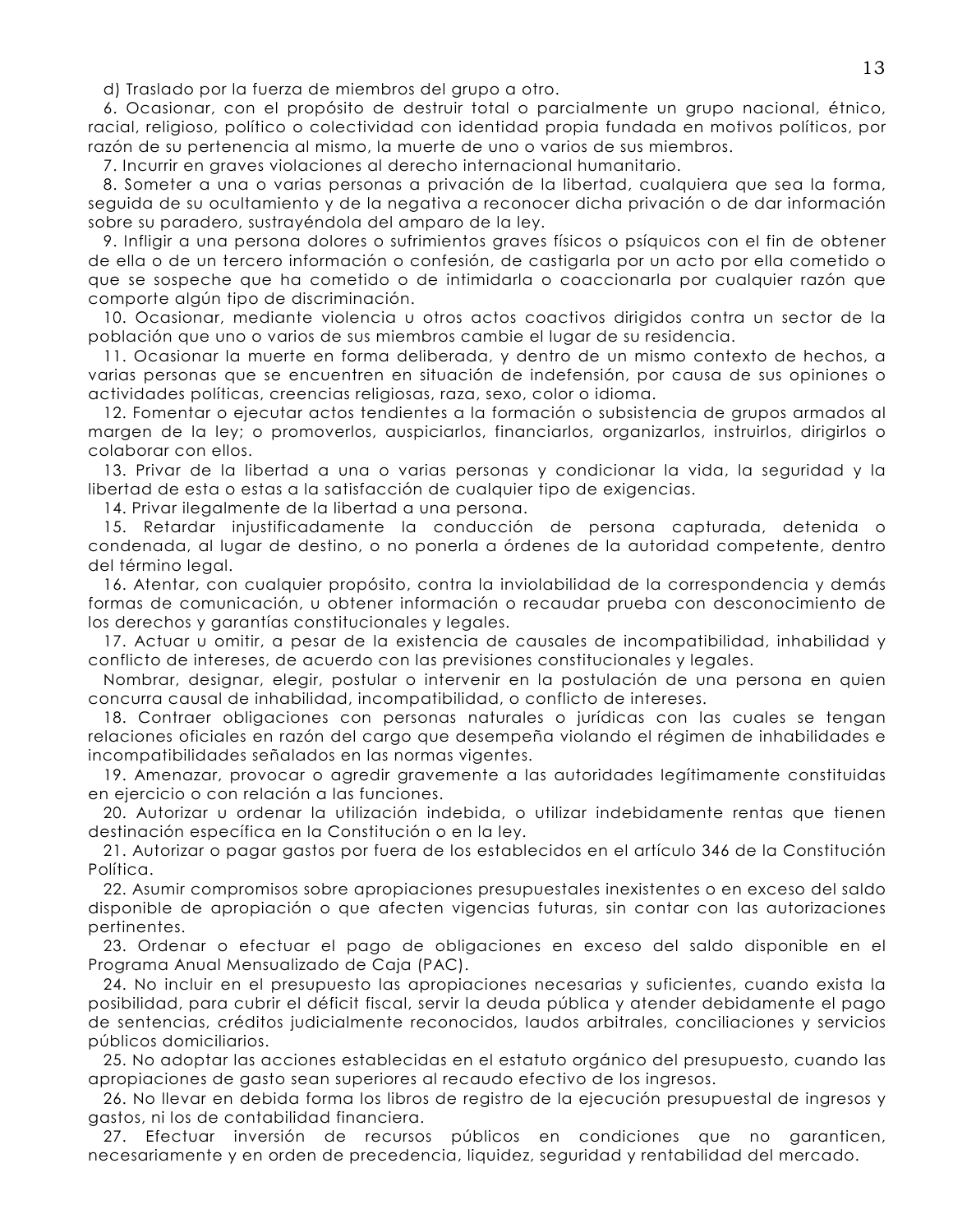28. No efectuar oportunamente e injustificadamente, salvo la existencia de acuerdos especiales de pago, los descuentos o no realizar puntualmente los pagos por concepto de aportes patronales o del servidor público para los sistemas de pensiones, salud y riesgos profesionales del sistema integrado de seguridad social, o, respecto de las cesantías, no hacerlo en el plazo legal señalado y en el orden estricto en que se hubieren radicado las solicitudes. De igual forma, no presupuestar ni efectuar oportunamente el pago por concepto de aportes patronales correspondiente al 3% de las nóminas de los servidores públicos al ICBF.

29. Celebrar contrato de prestación de servicios cuyo objeto sea el cumplimiento de funciones públicas o administrativas que requieran dedicación de tiempo completo e impliquen subordinación y ausencia de autonomía respecto del contratista, salvo las excepciones legales.

30. Intervenir en la tramitación, aprobación, celebración o ejecución de contrato estatal con persona que esté incursa en causal de incompatibilidad o inhabilidad prevista en la Constitución o en la ley, o con omisión de los estudios técnicos, financieros y jurídicos previos requeridos para su ejecución o sin la previa obtención de la correspondiente licencia ambiental.

31. Participar en la etapa precontractual o en la actividad contractual, en detrimento del patrimonio público, o con desconocimiento de los principios que regulan la contratación estatal y la función administrativa contemplados en la Constitución y en la ley.

32. Declarar la caducidad de un contrato estatal o darlo por terminado sin que se presenten las causales previstas en la ley para ello.

33. Aplicar la urgencia manifiesta para la celebración de los contratos sin existir las causales previstas en la ley.

34. No exigir, el interventor, la calidad de los bienes y servicios adquiridos por la entidad estatal, o en su defecto, los exigidos por las normas técnicas obligatorias, o certificar como recibida a satisfacción, obra que no ha sido ejecutada a cabalidad.

35. Dar lugar a la configuración del silencio administrativo positivo.

36. No instaurarse en forma oportuna por parte del Representante Legal de la entidad, en el evento de proceder, la acción de repetición contra el funcionario, ex funcionario o particular en ejercicio de funciones públicas cuya conducta haya generado conciliación o condena de responsabilidad contra el Estado.

37. Proferir actos administrativos, por fuera del cumplimiento del deber, con violación de las disposiciones constitucionales o legales referentes a la protección de la diversidad étnica y cultural de la Nación, de los recursos naturales y del medio ambiente, originando un riesgo grave para las etnias, los pueblos indígenas, la salud humana o la preservación de los ecosistemas naturales o el medio ambiente.

39. Utilizar el cargo para participar en las actividades de los partidos y movimientos políticos y en las controversias políticas, sin perjuicio de los derechos previstos en la Constitución y la ley.

40. Utilizar el empleo para presionar a particulares o subalternos a respaldar una causa o campaña política o influir en procesos electorales de carácter político partidista.

41. Ofrecer el servidor público, directa o indirectamente, la vinculación de recomendados a la administración o la adjudicación de contratos a favor de determinadas personas, con ocasión o por razón del trámite de un proyecto legislativo de interés para el Estado o solicitar a los congresistas, diputados o concejales tales prebendas aprovechando su intervención en dicho trámite.

42. Influir en otro servidor público, prevaliéndose de su cargo o de cualquier otra situación o relación derivada de su función o jerarquía para conseguir una actuación, concepto o decisión que le pueda generar directa o indirectamente beneficio de cualquier orden para sí o para un tercero. Igualmente, ofrecerse o acceder a realizar la conducta anteriormente descrita.

43. Causar daño a los equipos estatales de informática, alterar, falsificar, introducir, borrar, ocultar o desaparecer información en cualquiera de los sistemas de información oficial contenida en ellos o en los que se almacene o guarde la misma, o permitir el acceso a ella a personas no autorizadas.

44. Favorecer en forma deliberada el ingreso o salida de bienes del territorio nacional sin el lleno de los requisitos exigidos por la legislación aduanera.

45. Ejercer actividades o recibir beneficios de negocios incompatibles con el buen nombre y prestigio de la institución a la que pertenece.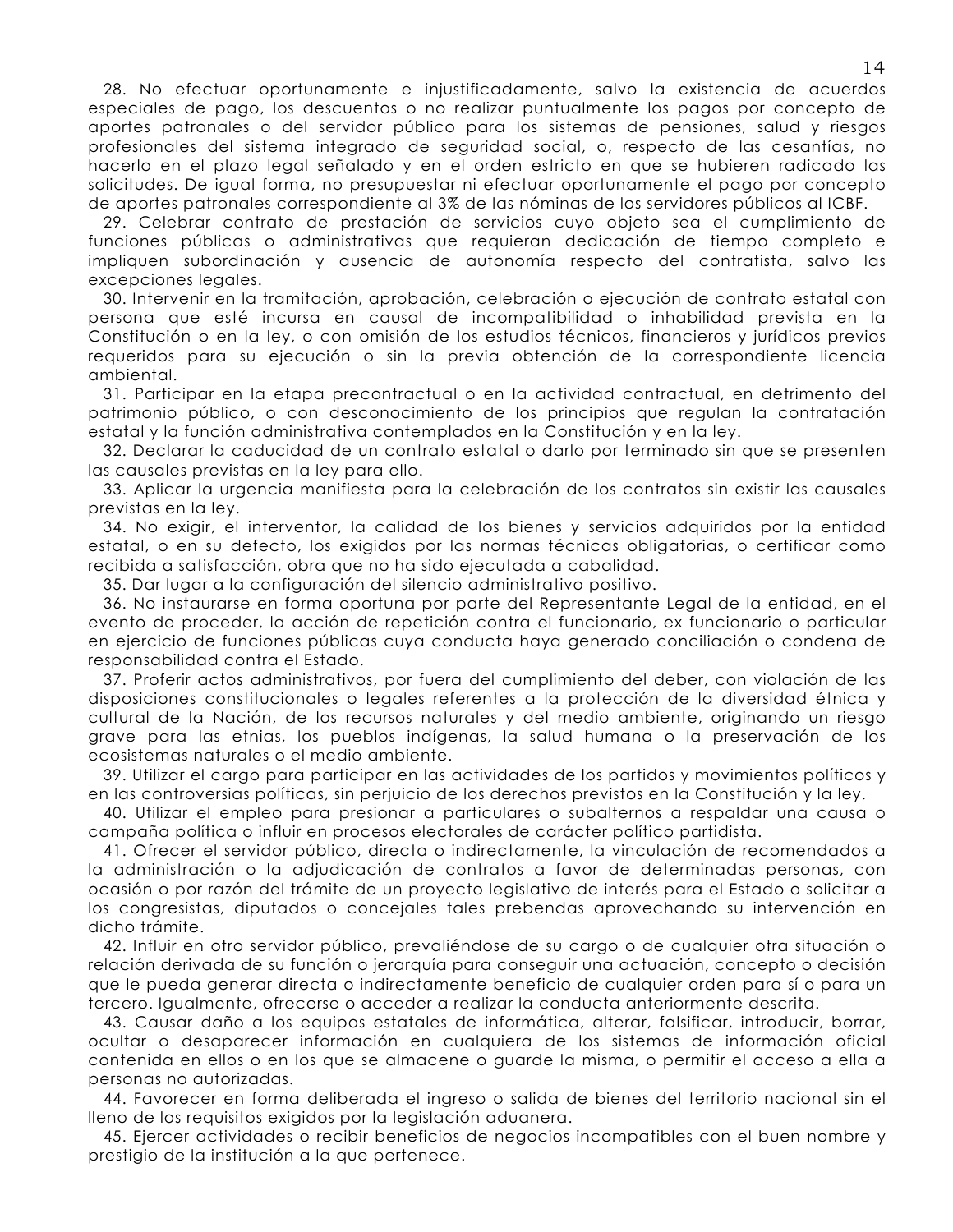46. No declararse impedido oportunamente, cuando exista la obligación de hacerlo, demorar el trámite de las recusaciones, o actuar después de separado del asunto.

47. Violar la reserva de la investigación y de las demás actuaciones sometidas a la misma restricción.

48. Consumir, en el sitio de trabajo o en lugares públicos, sustancias prohibidas que produzcan dependencia física o síquica, asistir al trabajo en tres o más ocasiones en estado de embriaguez o bajo el efecto de estupefacientes.

Cuando la conducta no fuere reiterada conforme a la modalidad señalada, será calificada como arave.

49. Las demás conductas que en la Constitución o en la ley hayan sido previstas con sanción de remoción o destitución, o como causales de mala conducta.

50. Ejecutar por razón o con ocasión del cargo, en provecho suyo o de terceros, actos, acciones u operaciones o incurrir en omisiones tendientes a la evasión de impuestos, cualquiera que sea su naturaleza o denominación, o violar el régimen aduanero o cambiario.

51. Adquirir directamente o por interpuesta persona bienes que deban ser enajenados en razón de las funciones de su cargo, o hacer gestiones para que otros los adquieran.

52. No dar cumplimiento injustificadamente a la exigencia de adoptar el Sistema Nacional de Contabilidad Pública de acuerdo con las disposiciones emitidas por la Contaduría General de la Nación y no observar las políticas, principios y plazos que en materia de contabilidad pública se expidan con el fin de producir información confiable, oportuna y veraz.

53. Desacatar las órdenes e instrucciones contenidas en las Directivas Presidenciales cuyo objeto sea la promoción de los derechos humanos y la aplicación del Derecho Internacional Humanitario, el manejo del orden público o la congelación de nóminas oficiales, dentro de la órbita de su competencia.

54. No resolver la consulta sobre la suspensión provisional en los términos de ley.

55. El abandono injustificado del cargo, función o servicio.

56. Suministrar datos inexactos o documentación con contenidos que no correspondan a la realidad para conseguir posesión, ascenso o inclusión en carrera administrativa.

57. No enviar a la Procuraduría General de la Nación dentro de los cinco días siguientes a la ejecutoria del fallo judicial, administrativo o fiscal, salvo disposición en contrario, la información que de acuerdo con la ley los servidores públicos están obligados a remitir, referida a las sanciones penales y disciplinarias impuestas, y a las causas de inhabilidad que se deriven de las relaciones contractuales con el Estado, de los fallos con responsabilidad fiscal, de las declaraciones de pérdida de investidura y de las condenas proferidas en ejercicio de la acción de repetición o del llamamiento en garantía.

58. Omitir, alterar o suprimir la anotación en el registro de antecedentes, de las sanciones o causas de inhabilidad que, de acuerdo con la ley, las autoridades competentes informen a la Procuraduría General de la Nación, o hacer la anotación tardíamente.

59. Ejercer funciones propias del cargo público desempeñado, o cumplir otras en cargo diferente, a sabiendas de la existencia de decisión judicial o administrativa, de carácter cautelar o provisional, de suspensión en el ejercicio de las mismas.

60. Ejercer las potestades que su empleo o función le concedan para una finalidad distinta a la prevista en la norma otorgante.

61. Ejercer las funciones con el propósito de defraudar otra norma de carácter imperativo.

62. Incurrir injustificadamente en mora sistemática en la sustanciación y fallo de los negocios asignados. Se entiende por mora sistemática, el incumplimiento por parte de un servidor público de los términos fijados por ley o reglamento interno en la sustanciación de los negocios a él asignados, en una proporción que represente el veinte por ciento (20%) de su carga laboral.

63. No asegurar por su valor real los bienes del Estado ni hacer las apropiaciones presupuestales pertinentes.

Parágrafo 1º. Además de las faltas anteriores que resulten compatibles con su naturaleza, también serán faltas gravísimas para los funcionarios y empleados judiciales el incumplimiento de los deberes y la incursión en las prohibiciones contemplados en los artículos 153 numeral 21 y 154 numerales 8, 14, 15, 16 y 17 de la Ley Estatutaria de la Administración de Justicia.

Parágrafo 2°. También lo será la incursión en la prohibición de que da cuenta el numeral 3 del artículo 154 ibidem cuando la mora supere el término de un año calendario o ante un concurso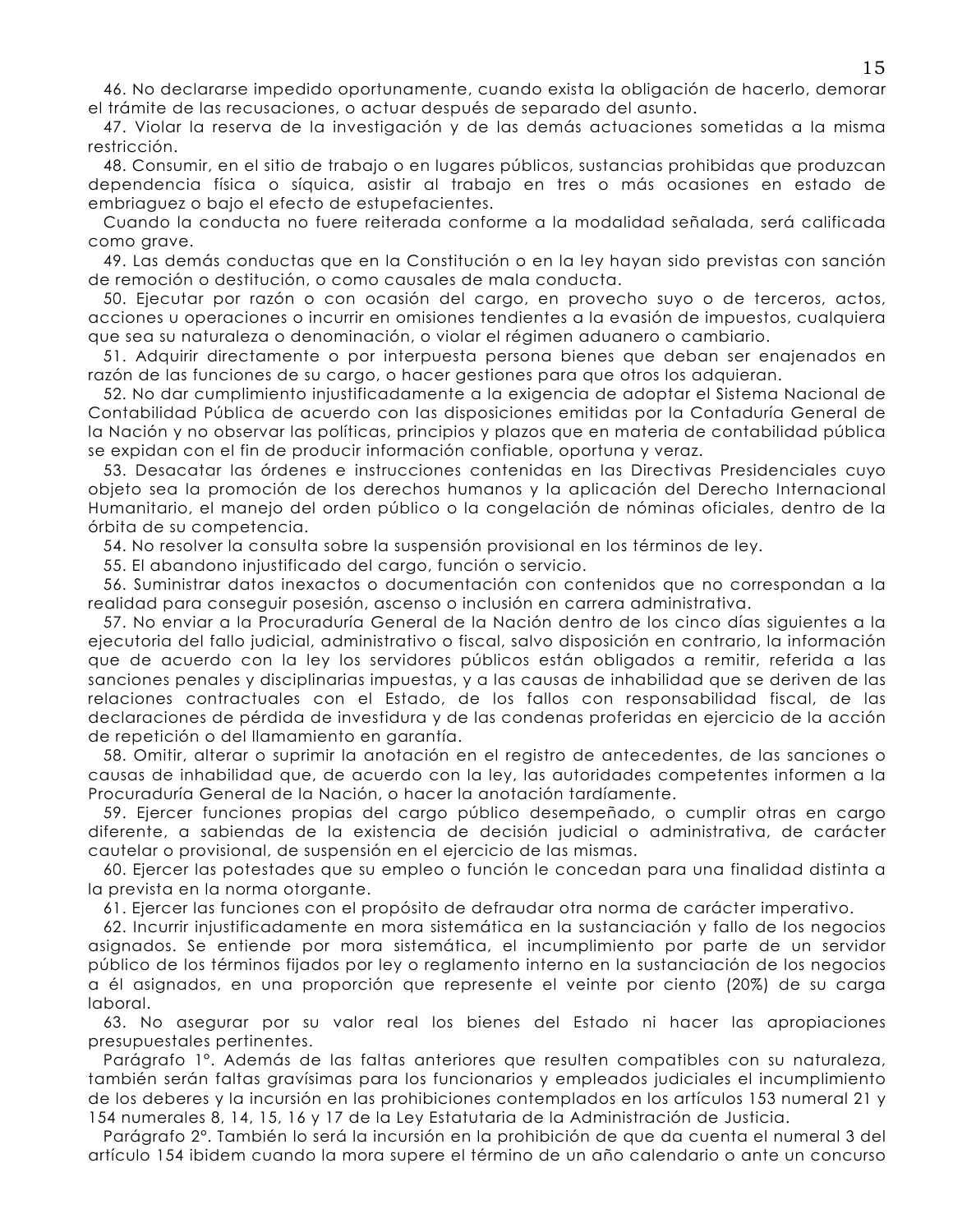de infracciones en número superior a diez o haber sido sancionado disciplinariamente en tres ocasiones con anterioridad dentro de los cinco años anteriores.

Parágrafo 3º. También será falta gravísima la incursión en la prohibición de que da cuenta el numeral 10 del artículo 154 ibidem cuando el compromiso por votar o escoger una determinada persona se realiza entre varios funcionarios o empleados a cambio del apoyo a otro u otros, de una decisión o de la obtención de un beneficio cualquiera.

Parágrafo 4°. También serán faltas gravísimas para los servidores públicos que ejerzan dirección, administración, control y vigilancia sobre las instituciones penitenciarias y carcelarias:

a) Procurar o facilitar la fuga de un interno o dar lugar a ella;

b) Introducir o permitir el ingreso, fabricar, comercializar armas, municiones, explosivos, bebidas embriagantes, estupefacientes o sustancias psicotrópicas o insumos para su fabricación:

c) Introducir o permitir el ingreso de elementos de comunicación no autorizados, tales como teléfonos, radios, radioteléfonos, buscapersonas, similares y accesorios;

d) Contraer deudas o efectuar negocios de cualquier índole con los reclusos o con sus familiares:

e) Facilitar a los internos las llaves o implementos de seguridad que permitan el acceso a las dependencias del establecimiento:

f) Llevar a los internos a lugares diferentes del señalado en la orden de remisión o desviarse de la ruta fijada sin justificación;

g) Dejar de hacer las anotaciones o registros que correspondan en los libros de los centros de reclusión o no rendir o facilitar los informes dispuestos por la ley o los reglamentos a la autoridad competente sobre novedades, incautaciones de elementos prohibidos, visitas, llamadas telefónicas y entrevistas;

h) Ceder, ocupar o dar destinación diferente sin autorización legal a las Casas Fiscales;

i) Realizar actos, manifestaciones, que pongan en peligro el orden interno, la seguridad del establecimiento de reclusión o la tranguilidad de los internos;

j) Negarse a cumplir las remisiones o impedirlas, interrumpir los servicios de vigilancia de custodia, tomarse o abandonar las garitas irregularmente, bloquear el acceso a los establecimientos, obstaculizar visitas de abogados o visitas de otra índole legalmente permitidas:

k) Tomar el armamento, municiones y demás elementos para el servicio sin la autorización debida o negarse a entregarlos cuando sean requeridos legalmente;

I) Permanecer irreglamentariamente en las instalaciones;

m) Disponer la distribución de los servicios sin sujeción a las normas o a las órdenes superiores;

n) Actuar tumultuariamente, entorpeciendo el normal y libre funcionamiento de los establecimientos de reclusión:

o) Causar destrozos a los bienes afectos a la custodia o inherentes al servicio;

p) Retener personas:

q) Intimidar con armas y proferir amenazas y en general;

r) Preparar o realizar hechos que afecten o pongan en peligro la seguridad de los funcionarios, de los reclusos, de los particulares o de los centros carcelarios;

s) Declarar, incitar, promover huelgas o paros, apoyarlos o intervenir en ellos o suspender, entorpecer los servicios y el normal desarrollo de las actividades del centro de reclusión en cualquiera de sus dependencias;

t) Establecer negocios particulares en dependencias de establecimientos carcelarios.

Parágrafo 5°. Las obligaciones contenidas en los numerales 23, 26 y 52 sólo originarán falta disciplinaria gravísima un año después de la entrada en vigencia de este Código. El incumplimiento de las disposiciones legales referidas a tales materias serán sancionadas conforme al numeral 1 del artículo 34 de este código.

Artículo 49. Causales de mala conducta. Las faltas anteriores constituyen causales de mala conducta para los efectos señalados en el numeral 2 del artículo 175 de la Constitución Política, cuando fueren realizadas por el Presidente de la República, los magistrados de la Corte Suprema de Justicia, del Consejo de Estado o de la Corte Constitucional, los miembros del Consejo Superior de la Judicatura y el Fiscal General de la Nación.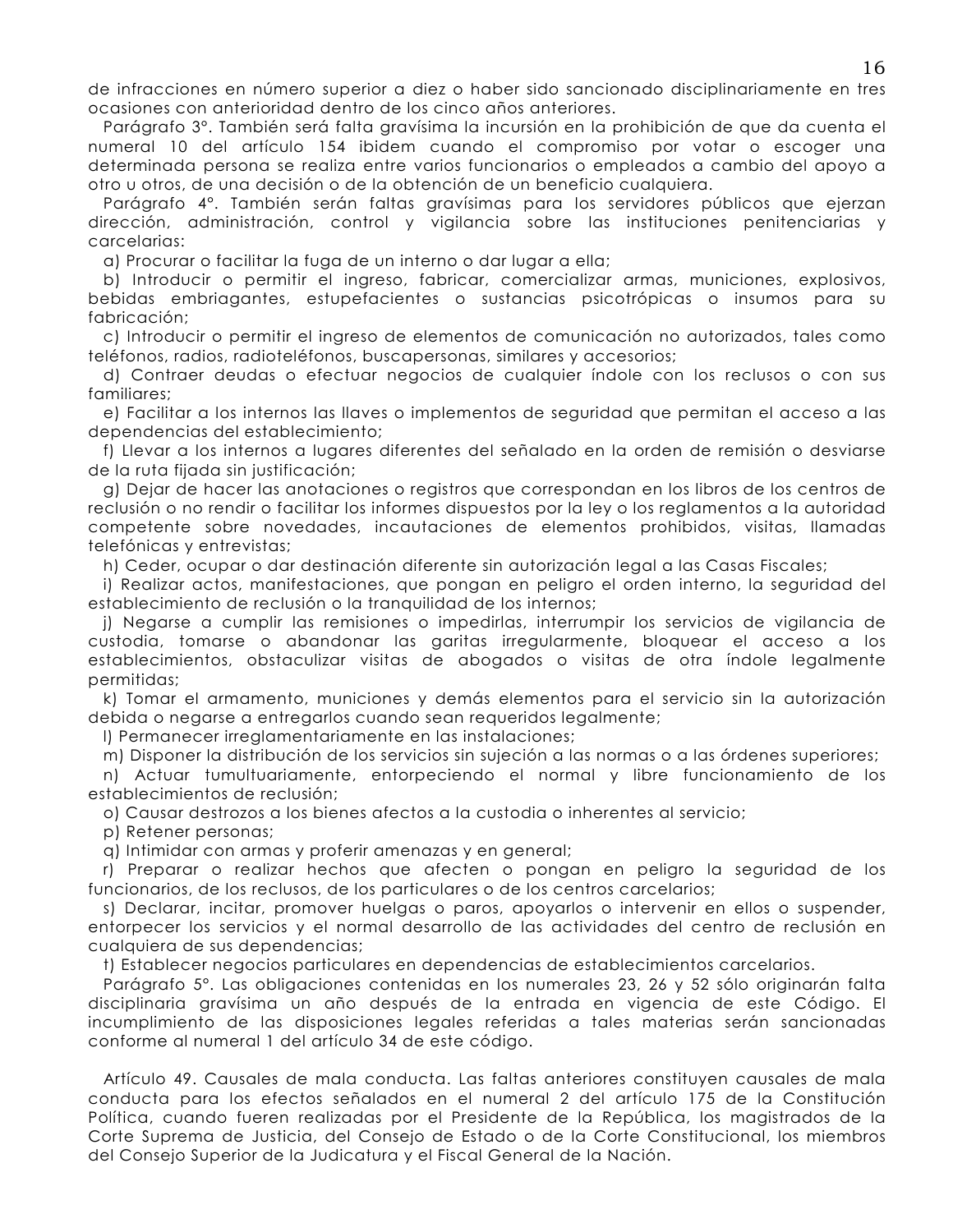Artículo 50. Faltas graves y leves. Constituye falta disciplinaria grave o leve, el incumplimiento de los deberes, el abuso de los derechos, la extralimitación de las funciones, o la violación al régimen de prohibiciones, impedimentos, inhabilidades, incompatibilidades o conflicto de intereses consagrados en la Constitución o en la ley.

La gravedad o levedad de la falta se establecerá de conformidad con los criterios señalados en el artículo 43 de este código.

Los comportamientos previstos en normas constitucionales o legales como causales de mala conducta constituyen falta disciplinaria grave o leve si fueren cometidos a título diferente de dolo o culpa gravísima.

Artículo 51. Preservación del orden interno. Cuando se trate de hechos que contraríen en menor grado el orden administrativo al interior de cada dependencia sin afectar sustancialmente los deberes funcionales, el jefe inmediato llamará por escrito la atención al autor del hecho sin necesidad de acudir a formalismo procesal alguno.

Este llamado de atención se anotará en la hoja de vida y no generará antecedente disciplinario.

En el evento de que el servidor público respectivo incurra en reiteración de tales hechos habrá lugar a formal actuación disciplinaria.

# LIBRO II REGIMEN ESPECIAL TITULO I REGIMEN DE LOS PARTICULARES

## CAPITULO PRIMERO Ambito de aplicación

Artículo 52. Normas aplicables. El régimen disciplinario para los particulares comprende la determinación de los sujetos disciplinables, las inhabilidades, impedimentos, incompatibilidades y conflicto de intereses, y el catálogo especial de faltas imputables a los mismos.

Artículo 53. Sujetos disciplinables. El presente régimen se aplica a los particulares que cumplan labores de interventoría en los contratos estatales; que ejerzan funciones públicas, en lo que tienen que ver con estas; presten servicios públicos a cargo del Estado, de los contemplados en el artículo 366 de la Constitución Política, administren recursos de este, salvo las empresas de economía mixta que se rijan por el régimen privado.

Cuando se trate de personas jurídicas la responsabilidad disciplinaria será exigible del representante legal o de los miembros de la Junta Directiva.

## CAPITULO SEGUNDO

Artículo 54. Inhabilidades, impedimentos, incompatibilidades y conflicto de intereses. Constituyen inhabilidades, impedimentos, incompatibilidades y violación al régimen de conflicto de intereses, para los particulares que ejerzan funciones públicas, las siguientes:

1. Las derivadas de sentencias o fallos judiciales o disciplinarios de suspensión o exclusión del ejercicio de su profesión.

2. Las contempladas en los artículos 8º de la Ley 80 de 1993 y 113 de la Ley 489 de 1998, o en las normas que los modifiquen o complementen.

3. Las contempladas en los artículos 37 y 38 de esta ley.

Las previstas en la Constitución, la ley y decretos, referidas a la función pública que el particular deba cumplir.

## CAPITULO TERCERO

Artículo 55. Sujetos y faltas gravísimas. Los sujetos disciplinables por este título sólo responderán de las faltas gravísimas aquí descritas. Son faltas gravísimas las siguientes conductas: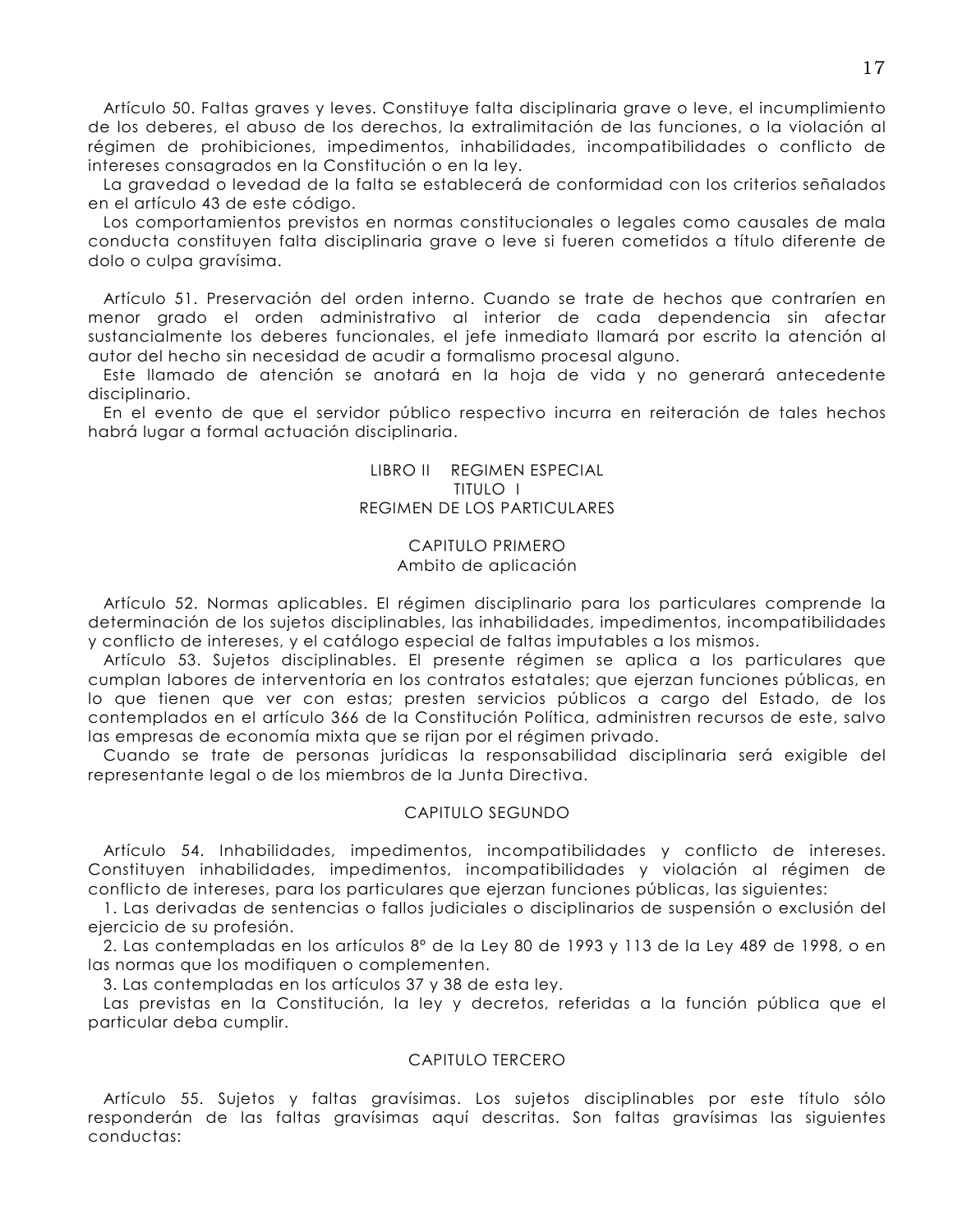1. Realizar una conducta tipificada objetivamente en la ley como delito sancionable a título de dolo, por razón o con ocasión de las funciones.

2. Actuar u omitir, a pesar de la existencia de causales de incompatibilidad, inhabilidad, impedimento o conflicto de intereses establecidos en la Constitución o en la ley.

3. Desatender las instrucciones o directrices contenidas en los actos administrativos de los organismos de regulación, control y vigilancia o de la autoridad o entidad pública titular de la función.

4. Apropiarse, directa o indirectamente, en provecho propio o de un tercero, de recursos públicos, o permitir que otro lo haga; o utilizarlos indebidamente.

5. Cobrar por los servicios derechos que no correspondan a las tarifas autorizadas en el arancel vigente, o hacerlo por aquellos que no causen erogación.

6. Ofrecer u otorgar dádivas o prebendas a los servidores públicos o particulares para obtener beneficios personales que desvíen la transparencia en el uso de los recursos públicos.

7. Abstenerse de denunciar a los servidores públicos y particulares que soliciten dádivas, prebendas o cualquier beneficio en perjuicio de la transparencia del servicio público.

8. Ejercer las potestades que su empleo o función le concedan para una finalidad distinta a la prevista en la norma otorgante.

9. Ejercer las funciones con el propósito de defraudar otra norma de carácter imperativo.

10. Abusar de los derechos o extralimitarse en las funciones.

11. Las consagradas en los numerales 2, 3, 14, 15, 16, 18, 19, 20, 26, 27, 28, 40, 42, 43, 50, 51, 52, 55, 56 y 59, parágrafo cuarto, del artículo 48 de esta ley cuando resulten compatibles con la función.

Parágrafo 1°. Las faltas gravísimas, sólo son sancionables a título de dolo o culpa.

Parágrafo 2°. Los árbitros y conciliadores quedarán sometidos además al régimen de faltas, deberes, prohibiciones, inhabilidades, incompatibilidades, impedimentos y conflictos de intereses de los funcionarios judiciales en lo que sea compatible con su naturaleza particular. Las sanciones a imponer serán las consagradas para los funcionarios judiciales acorde con la jerarquía de la función que le competía al juez o magistrado desplazado.

Artículo 56. Sanción. Los particulares destinatarios de la ley disciplinaria estarán sometidos a las siguientes sanciones principales:

Multa de diez a cien salarios mínimos mensuales legales vigentes al momento de la comisión del hecho y, concurrentemente según la gravedad de la falta, inhabilidad para ejercer empleo público, función pública, prestar servicios a cargo del Estado, o contratar con este de uno a veinte años. Cuando la conducta disciplinable implique detrimento del patrimonio público, la sanción patrimonial será igual al doble del detrimento patrimonial sufrido por el Estado.

Cuando la prestación del servicio sea permanente y la vinculación provenga de nombramiento oficial, será de destitución e inhabilidad de uno a veinte años.

Artículo 57. Criterios para la graduación de la sanción. Además de los criterios para la graduación de la sanción consagrados para los servidores públicos, respecto de los destinatarios de la ley disciplinaria de que trata este libro, se tendrán en cuenta el resarcimiento del perjuicio causado, la situación económica del sancionado, y la cuantía de la remuneración percibida por el servicio prestado.

## TITULO II

#### **REGIMEN DE LOS NOTARIOS**

#### **CAPITULO PRIMERO**

Artículo 58. Normas aplicables. El régimen disciplinario especial de los particulares, también se aplicará a los notarios y comprende el catálogo de faltas imputables a ellos, contempladas en este título.

Los principios rectores, los términos prescriptivos de la acción y de la sanción disciplinaria, al igual que el procedimiento, son los mismos consagrados en este código respecto de la competencia preferente.

Artículo 59. Organo competente. El régimen especial para los notarios se aplica por la Superintendencia de Notariado y Registro como órgano de control especial con todos sus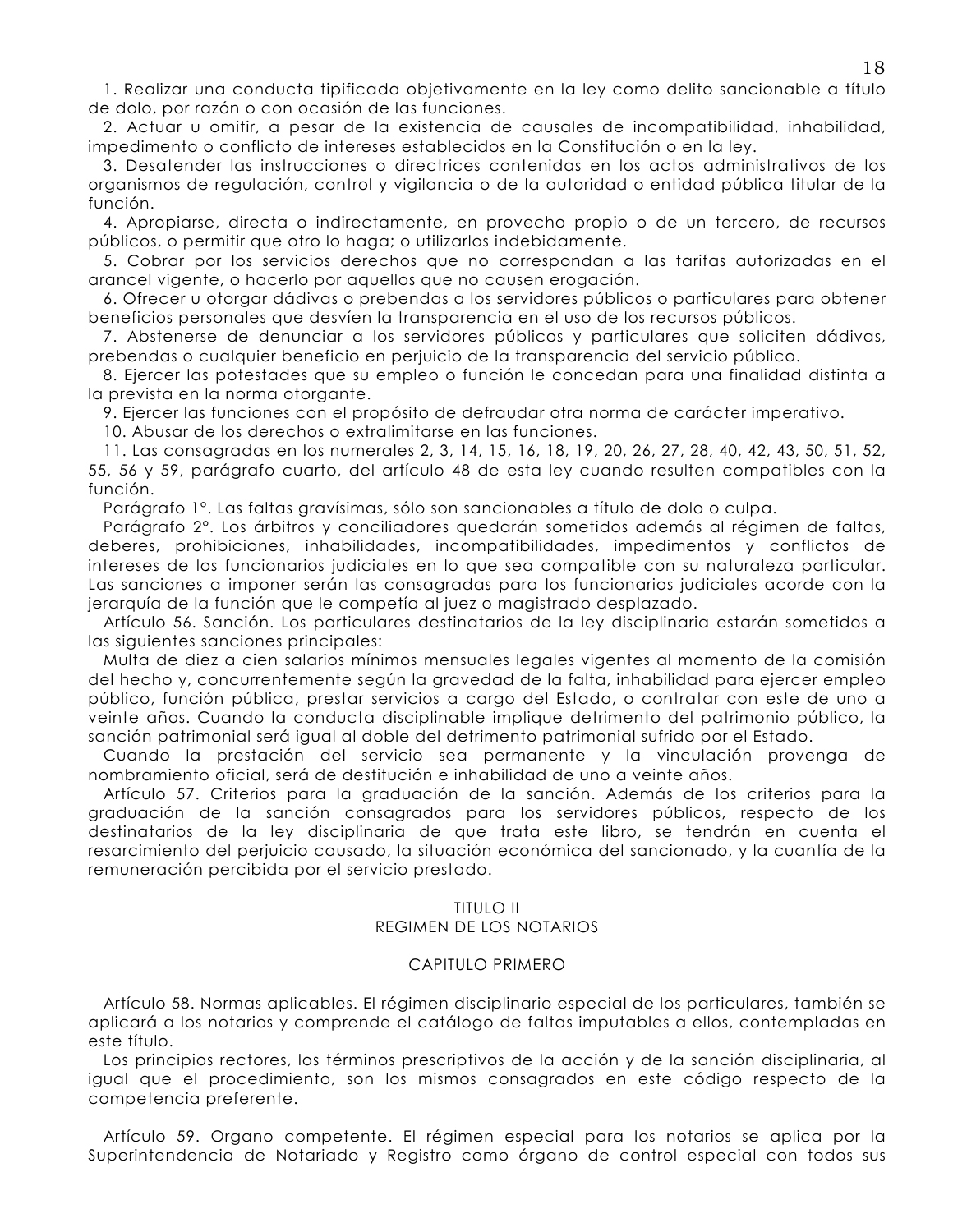requisitos y consecuencias, sin periuicio del poder preferente que podrá ejercer la Procuraduría General de la Nación.

## CAPITULO SEGUNDO Faltas especiales de los notarios

Artículo 60. Faltas de los notarios. Constituye falta disciplinaria grave y por lo tanto da lugar a la acción e imposición de la sanción correspondiente, el incumplimiento de los deberes, el abuso o extralimitación de los derechos y funciones.

Artículo 61. Faltas gravísimas de los notarios. Constituyen faltas imputables a los notarios, además de las contempladas en el artículo 48 en que puedan incurrir en el ejercicio de su función:

1. Incumplir las obligaciones para con la Superintendencia de Notariado y Registro, Fondo Cuenta Especial de Notariado, la Administración de Impuestos Nacionales, las demás de carácter oficial y las Entidades de Seguridad o Previsión Social.

2. Ejercer la función por fuera del círculo notarial correspondiente o permitir que se rompa la unidad operativa de la función notarial, estableciendo sitios de trabajo en oficinas de usuarios y lugares diferentes de la notaría.

3. Dar uso indebido o aprovecharse en su favor o en el de terceros de dineros, bienes o efectos negociables que reciban de los usuarios del servicio, en depósito o para pagos con destinación específica.

4. La transgresión de las normas sobre inhabilidades, impedimentos, incompatibilidades y conflictos de intereses previstos en la Constitución, la ley y decretos.

5. Celebrar convenios o contratos con los usuarios o realizar conductas tendientes a establecer privilegios y preferencias ilegales en la prestación del servicio. Son preferencias ilegales, la omisión o inclusión defectuosa de los anexos ordenados por ley, según la naturaleza de cada contrato y el no dejar las constancias de ley cuando el acto o contrato contiene una causal de posible nulidad relativa o ineficacia.

Parágrafo. Las faltas gravísimas, sólo son sancionables a título de dolo o culpa.

Artículo 62. Deberes y prohibiciones. Son deberes y prohibiciones de los notarios, los siguientes: 1. Les está prohibido a los notarios, emplear e insertar propaganda de índole comercial en documentos de la esencia de la función notarial o utilizar incentivos de cualquier orden para estimular al público a demandar sus servicios, generando competencia desleal.

2. Es deber de los notarios, someter a reparto las minutas de las escrituras públicas correspondientes a los actos en los cuales intervengan todos los organismos administrativos del sector central y del sector descentralizado territorial y por servicios para los efectos contemplados en el literal g) del artículo 38 de la Ley 489 de 1998, cuando en el círculo de que se trate exista más de una notaría.

3. Es deber de los notarios no desatender las recomendaciones e instrucciones de la Superintendencia de Notariado y Registro, en lo relacionado con el desempeño de la función notarial y prestación del servicio, contenidas en los actos administrativos dictados dentro de la órbita de su competencia.

4. Los demás deberes y prohibiciones previstas en el Decreto-ley 960 de 1970, su Decreto Reglamentario 2148 de 1983 y las normas especiales de que trata la función notarial.

# CAPITULO TERCERO Sanciones

Artículo 63. Sanciones. Los notarios estarán sometidos al siguiente régimen de sanciones:

1. Destitución para el caso de faltas gravísimas realizadas con dolo o culpa gravísima.

2. Suspensión en el ejercicio del cargo para las faltas graves realizadas con dolo o culpa y las gravísimas diferentes a las anteriores.

3. Multa para las faltas leves dolosas.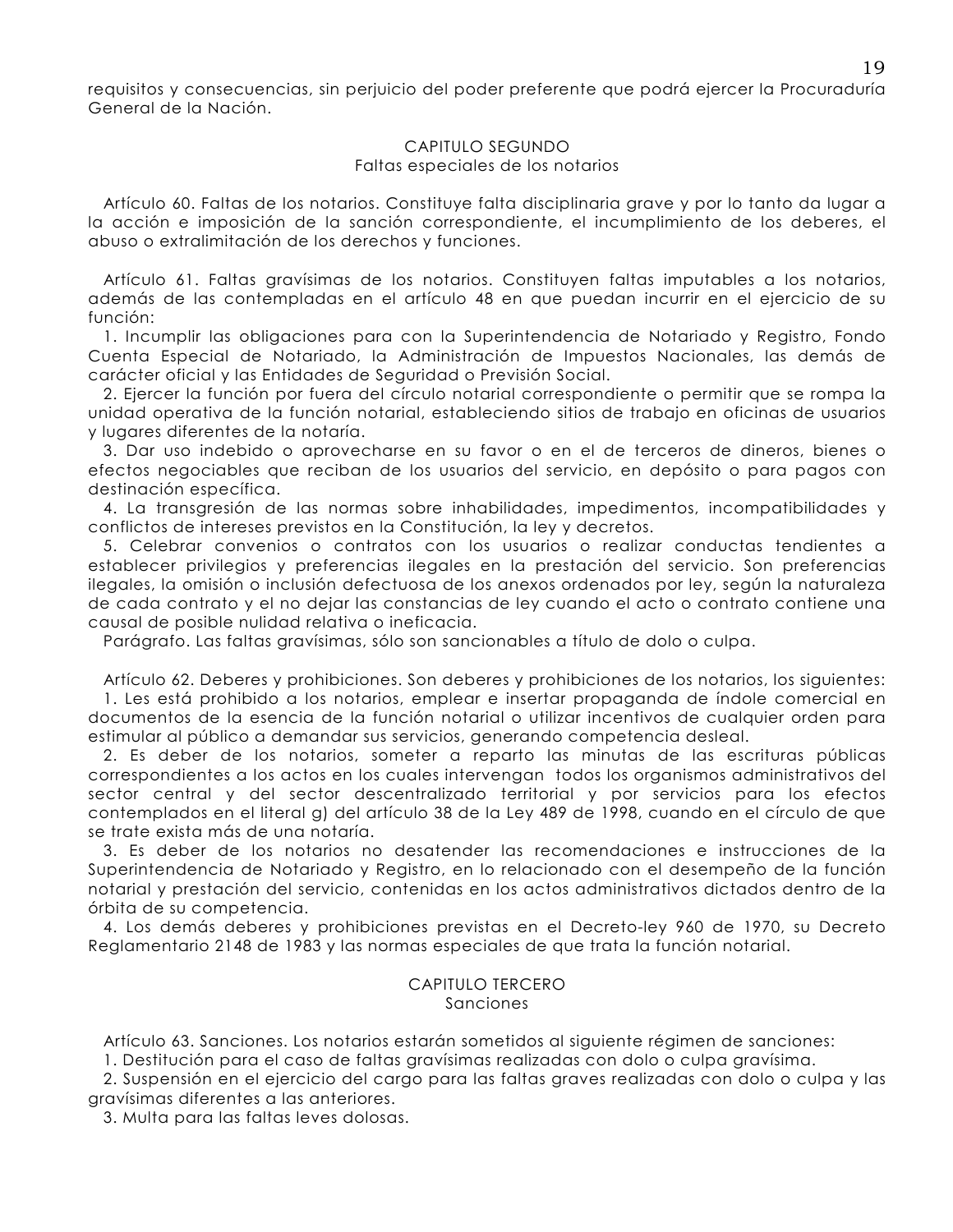Artículo 64, Límite de las sanciones. La multa es una sanción de carácter pecuniario la cual no podrá ser inferior al valor de diez, ni superior al de 180 días de salario básico mensual establecido por el Gobierno Nacional.

La suspensión no será inferior a treinta días, ni superior a doce meses.

Artículo 65. Criterios para la graduación de la falta y la sanción. Además de los criterios para la graduación de la falta y la sanción consagrados para los servidores públicos, respecto de los notarios se tendrá en cuenta la gravedad de la falta, el resarcimiento del perjuicio causado, la situación económica del sancionado, la cuantía de la remuneración percibida por el servicio prestado y los antecedentes en el servicio y en materia disciplinaria.

#### **LIBRO IV**

## PROCEDIMIENTO DISCIPLINARIO

#### **TITULO I** LA ACCION DISCIPLINARIA

Artículo 66. Aplicación del procedimiento. El procedimiento disciplinario establecido en la presente ley deberá aplicarse por las respectivas oficinas de control interno disciplinario, personerías municipales y distritales, la jurisdicción disciplinaria y la Procuraduría General de la Nación.

El procedimiento disciplinario previsto en esta ley se aplicará en los procesos disciplinarios que se sigan en contra de los particulares disciplinables conforme a ella.

Artículo 67. Ejercicio de la acción disciplinaria. La acción disciplinaria se ejerce por la Procuraduría General de la Nación; los Consejos Superior y Seccionales de la Judicatura; la Superintendencia de Notariado y Registro; los personeros distritales y municipales; las oficinas de control disciplinario interno establecidas en todas las ramas, órganos y entidades del Estado; y los nominadores y superiores jerárquicos inmediatos, en los casos a los cuales se refiere la presente ley.

Artículo 68. Naturaleza de la acción disciplinaria. La acción disciplinaria es pública.

Artículo 69. Oficiosidad y preferencia. La acción disciplinaria se iniciará y adelantará de oficio, o por información proveniente de servidor público o de otro medio que amerite credibilidad, o por queja formulada por cualquier persona, y no procederá por anónimos, salvo en los eventos en que cumpla con los requisitos mínimos consagrados en los artículos 38 de Ley 190 de 1995 y 27 de la Ley 24 de 1992. La Procuraduría General de la Nación, previa decisión motivada del funcionario competente, de oficio o a petición del disciplinado, cuando este invoque debidamente sustentada la violación del debido proceso, podrá asumir la investigación disciplinaria iniciada por otro organismo, caso en el cual este la suspenderá y la pondrá a su disposición, dejando constancia de ello en el expediente, previa información al jefe de la entidad. Una vez avocado el conocimiento por parte de la Procuraduría, esta agotará el trámite de la actuación hasta la decisión final.

Los personeros tendrán competencia preferente frente a la administración distrital o municipal.

Las denuncias y quejas falsas o temerarias, una vez ejecutoriada la decisión que así lo reconoce, originarán responsabilidad patrimonial en contra del denunciante o quejoso exigible ante las autoridades judiciales competentes.

Artículo 70. Obligatoriedad de la acción disciplinaria. El servidor público que tenga conocimiento de un hecho constitutivo de posible falta disciplinaria, si fuere competente, iniciará inmediatamente la acción correspondiente. Si no lo fuere, pondrá el hecho en conocimiento de la autoridad competente, adjuntando las pruebas que tuviere.

Si los hechos materia de la investigación disciplinaria pudieren constituir delitos investigables de oficio, deberán ser puestos en conocimiento de la autoridad competente, enviándole las pruebas de la posible conducta delictiva.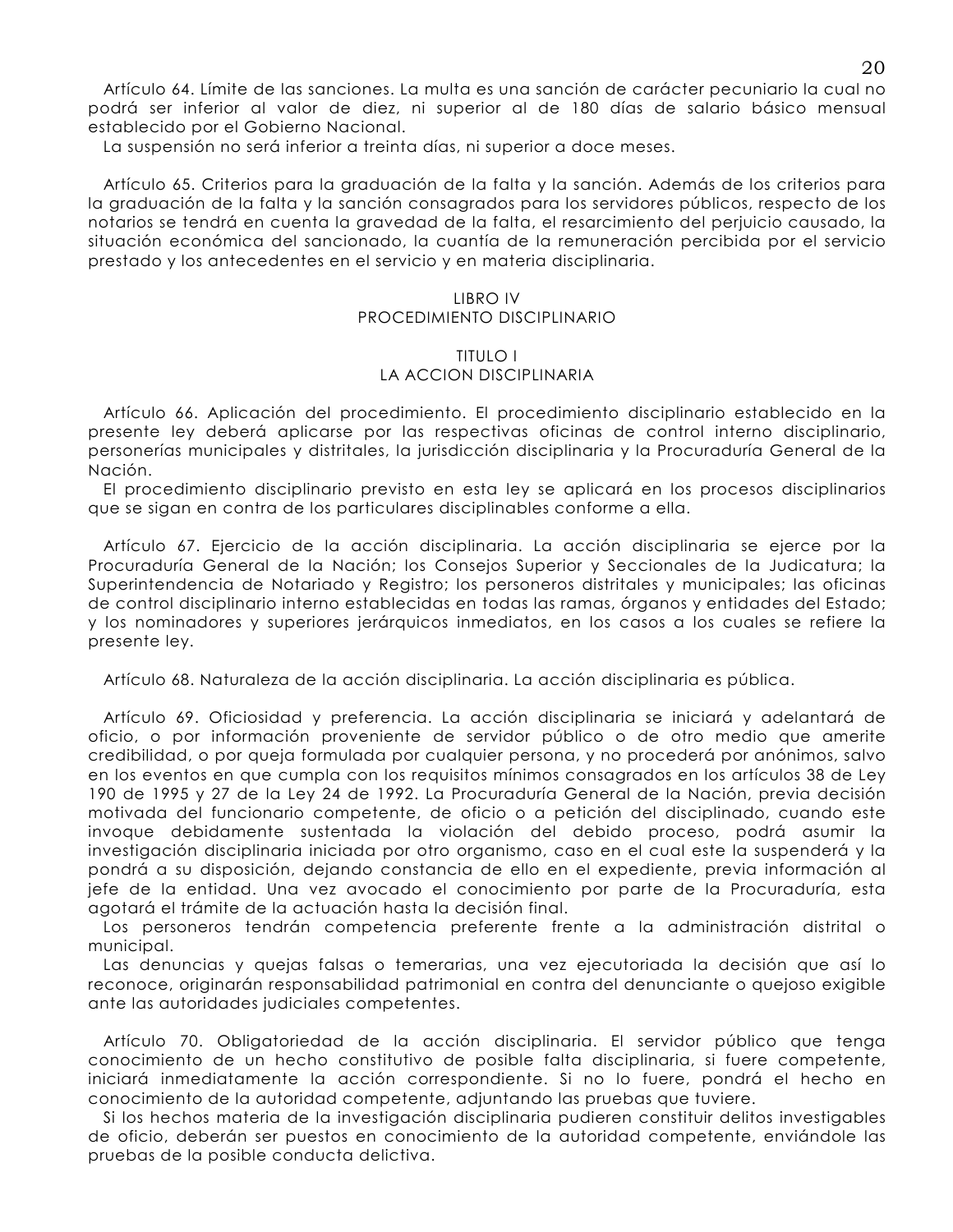Artículo 71. Exoneración del deber de formular quejas. El servidor público no está obligado a formular queja contra sí mismo o contra su cónyuge, compañero permanente o pariente dentro del cuarto grado de consanguinidad, segundo de afinidad o primero civil, ni por hechos que haya conocido por causa o con ocasión del ejercicio de actividades que le impongan legalmente el secreto profesional.

Artículo 72. Acción contra servidor público retirado del servicio. La acción disciplinaria es procedente aunaue el servidor público va no esté ejerciendo funciones públicas.

Cuando la sanción no pudiere cumplirse porque el infractor se encuentra retirado del servicio, se registrará en la Procuraduría General de la Nación, de conformidad con lo previsto en este código, y en la hoja de vida del servidor público.

Artículo 73. Terminación del proceso disciplinario. En cualquier etapa de la actuación disciplinaria en que aparezca plenamente demostrado que el hecho atribuido no existió, que la conducta no está prevista en la ley como falta disciplinaria, que el investigado no la cometió, que existe una causal de exclusión de responsabilidad, o que la actuación no podía iniciarse o proseguirse, el funcionario del conocimiento, mediante decisión motivada, así lo declarará y ordenará el archivo definitivo de las diligencias.

## **TITULO II**

#### LA COMPETENCIA

Artículo 74. Factores que determinan la competencia. La competencia se determinará teniendo en cuenta la calidad del sujeto disciplinable, la naturaleza del hecho, el territorio donde se cometió la falta, el factor funcional y el de conexidad.

En los casos en que resulte incompatible la aplicación de los factores territorial y funcional, para determinar la competencia, prevalecerá este último.

Artículo 75. Competencia por la calidad del sujeto disciplinable. Corresponde a las entidades y órganos del Estado, a las administraciones central y descentralizada territorialmente y por servicios, disciplinar a sus servidores o miembros.

El particular disciplinable conforme a este código lo será exclusivamente por la Procuraduría General de la Nación, salvo lo dispuesto en el artículo 59 de este código, cualquiera que sea la forma de vinculación y la naturaleza de la acción u omisión.

Cuando en la comisión de una o varias faltas disciplinarias conexas intervengan servidores públicos y particulares disciplinables la competencia radicará exclusivamente en la Procuraduría General de la Nación y se determinará conforme a las reglas de competencia que gobiernan a los primeros.

Las personerías municipales y distritales se organizarán de tal forma que cumplan con el principio de la doble instancia, correspondiendo la segunda en todo caso al respectivo personero. Donde ello no fuere posible la segunda instancia le corresponderá al respectivo Procurador Regional.

Artículo 76. Control disciplinario interno. Toda entidad u organismo del Estado, con excepción de las competencias de los Consejos Superior y Seccionales de la Judicatura, deberá organizar una unidad u oficina del más alto nivel, cuya estructura jerárquica permita preservar la garantía de la doble instancia, encargada de conocer y fallar en primera instancia los procesos disciplinarios que se adelanten contra sus servidores. Si no fuere posible garantizar la segunda instancia por razones de estructura organizacional conocerá del asunto la Procuraduría General de la Nación de acuerdo a sus competencias.

En aquellas entidades u organismos donde existan regionales o seccionales, se podrán crear oficinas de control interno del más alto nivel, con las competencias y para los fines anotados.

En todo caso, la segunda instancia será de competencia del nominador, salvo disposición legal en contrario. En aquellas entidades donde no sea posible organizar la segunda instancia, será competente para ello el funcionario de la Procuraduría a quien le corresponda investigar al servidor público de primera instancia.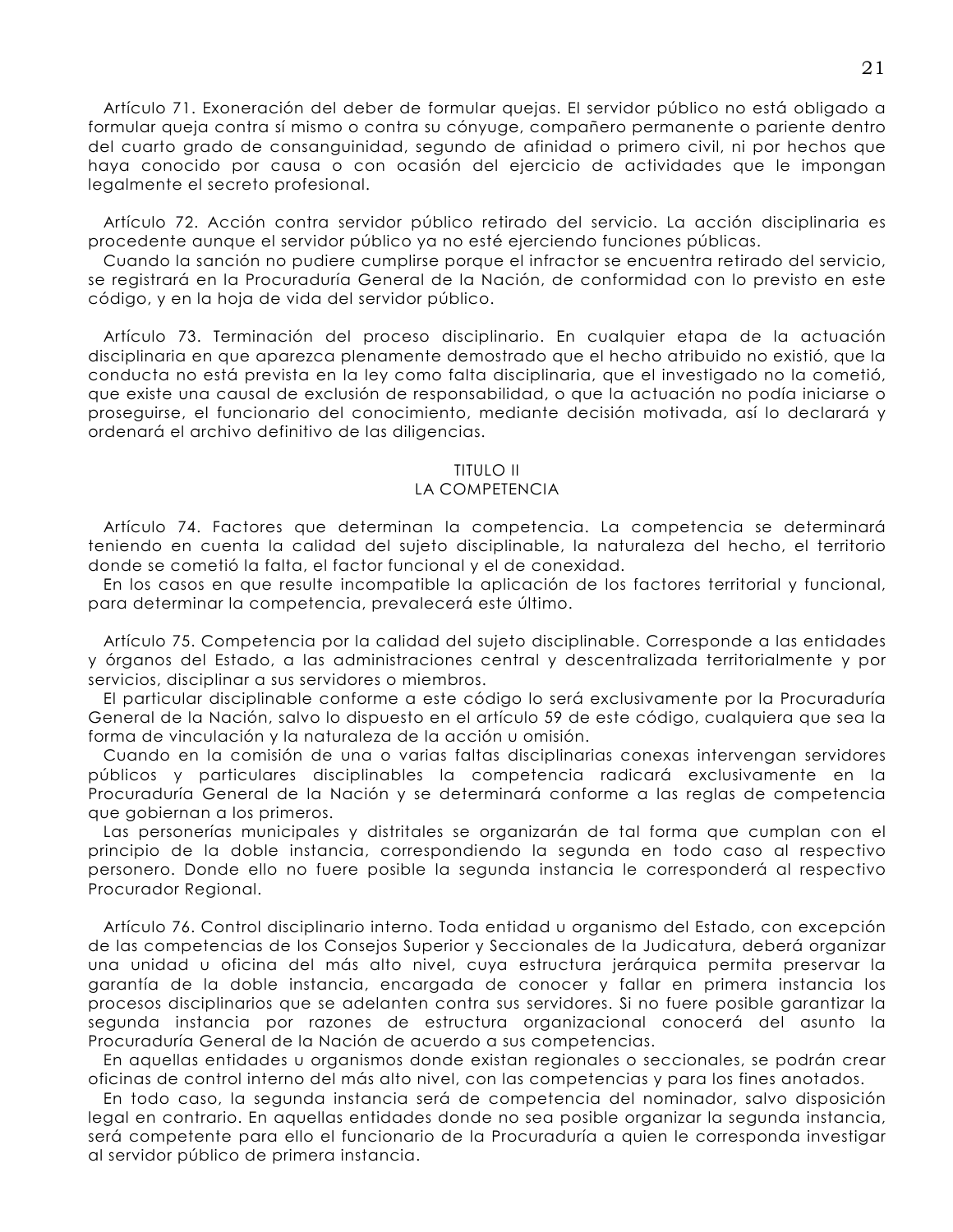Parágrafo 1º. La Oficina de Control Interno Disciplinario de la Fiscalía General de la Nación conocerá y fallará las investigaciones que se adelanten contra los empleados judiciales de la entidad. La segunda instancia será de competencia del señor Fiscal General de la Nación.

Parágrafo 2°. Se entiende por oficina del más alto nivel la conformada por servidores públicos mínimo del nivel profesional de la administración.

Parágrafo 3º. Donde no se hayan implementado oficinas de control interno disciplinario, el competente será el superior inmediato del investigado y la segunda instancia corresponderá al superior jerárquico de aquél.

Artículo 77. Significado de control disciplinario interno. Cuando en este código se utilice la locución "control disciplinario interno" debe entenderse por tal, la oficina o dependencia que conforme a la ley tiene a su cargo el ejercicio de la función disciplinaria.

Artículo 78. Competencia de la Procuraduría General de la Nación. Los procesos disciplinarios que adelante la Procuraduría General de la Nación y las personerías distritales y municipales se tramitarán de conformidad con las competencias establecidas en la ley que determina su estructura y funcionamiento y resoluciones que la desarrollen, con observancia del procedimiento establecido en este código.

Artículo 79. Faltas cometidas por funcionarios de distintas entidades. Cuando en la comisión de una o varias faltas conexas hubieren participado servidores públicos pertenecientes a distintas entidades, el servidor público competente de la que primero haya tenido conocimiento del hecho, informará a las demás para que inicien la respectiva acción disciplinaria.

Cuando la investigación sea asumida por la Procuraduría o la Personería se conservará la unidad procesal.

Artículo 80. El factor territorial. Es competente en materia disciplinaria el funcionario del territorio donde se realizó la conducta.

Cuando no puedan ser adelantados por las correspondientes oficinas de control interno disciplinario, las faltas cometidas por los servidores públicos en el exterior y en ejercicio de sus funciones, corresponderá a los funcionarios que de acuerdo con el factor subjetivo y objetivo, fueren competentes en el Distrito Capital.

Cuando la falta o faltas fueren cometidas en diversos lugares del territorio nacional, conocerá el funcionario competente que primero hubiere iniciado la investigación.

Artículo 81. Competencia por razón de la conexidad. Cuando un servidor público cometa varias faltas disciplinarias conexas, se investigarán y decidirán en un solo proceso.

Cuando varios servidores públicos de la misma entidad participen en la comisión de una falta o de varias que sean conexas, se investigarán y decidirán en el mismo proceso, por quien tenga la competencia para juzgar al de mayor jerarquía.

Artículo 82. Conflicto de competencias. El funcionario que se considere incompetente para conocer de una actuación disciplinaria deberá expresarlo remitiendo el expediente en el estado en que se encuentre, en el menor tiempo posible, a quien por disposición legal tenga atribuida la competencia.

Si el funcionario a quien se remite la actuación acepta la competencia, avocará el conocimiento del asunto; en caso contrario, lo remitirá al superior común inmediato, con el objeto de que éste dirima el conflicto. El mismo procedimiento se aplicará cuando ambos funcionarios se consideren competentes.

El funcionario de inferior nivel, no podrá promover conflicto de competencia al superior, pero podrá exponer las razones que le asisten y aquel, de plano, resolverá lo pertinente.

Artículo 83. Competencias especiales. Tendrán competencias especiales:

1. El proceso disciplinario que se adelante contra el Procurador General de la Nación, en única instancia y mediante el procedimiento ordinario previsto en este código, cuyo conocimiento será de competencia de la Sala Plena de la Corte Suprema de Justicia. En el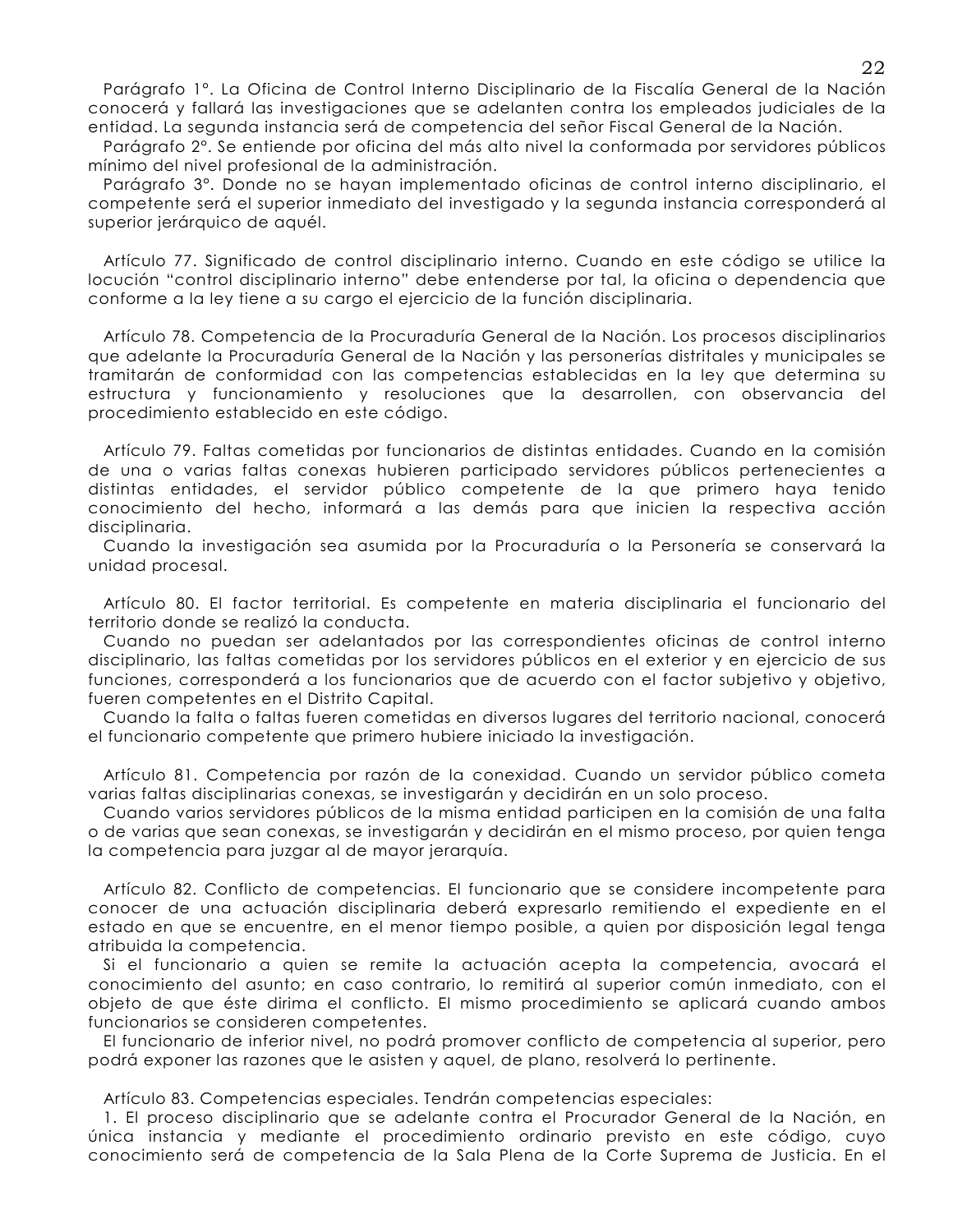evento en que el Procurador haya sido postulado por esa corporación, conocerá la Sala Plena del Consejo de Estado. La conducción del proceso estará a cargo, de manera exclusiva y directa, del presidente de la respectiva corporación.

2. En el proceso que se adelante por las faltas disciplinarias señaladas en el artículo 48, cometidas por los servidores públicos determinados en el artículo 49 de este código, el Procurador General de la Nación por sí, o por medio de comisionado, tendrá a su cargo las funciones de Policía Judicial.

#### **TITULO III**

## **IMPEDIMENTOS Y RECUSACIONES**

Artículo 84. Causales de impedimento y recusación. Son causales de impedimento y recusación, para los servidores públicos que ejerzan la acción disciplinaria, las siguientes:

1. Tener interés directo en la actuación disciplinaria, o tenerlo su cónyuge, compañero permanente, o alguno de sus parientes dentro del cuarto grado de consanguinidad, segundo de afinidad o primero civil.

2. Haber proferido la decisión de cuya revisión se trata, o ser cónyuge o compañero permanente, o pariente dentro del cuarto grado de consanguinidad, segundo de afinidad o primero civil, del inferior que dictó la providencia.

3. Ser cónyuge o compañero permanente, o pariente dentro del cuarto grado de consanguinidad, segundo de afinidad o primero civil, de cualquiera de los sujetos procesales.

4. Haber sido apoderado o defensor de alguno de los sujetos procesales o contraparte de cualquiera de ellos, o haber dado consejo o manifestado su opinión sobre el asunto materia de la actuación.

5. Tener amistad íntima o enemistad grave con cualquiera de los sujetos procesales.

6. Ser o haber sido socio de cualquiera de los sujetos procesales en sociedad colectiva, de responsabilidad limitada, en comandita simple, o de hecho, o serlo o haberlo sido su cónyuge o compañero permanente, o pariente dentro del cuarto grado de consanguinidad, segundo de afinidad o primero civil.

7. Ser o haber sido heredero, legatario o guardador de cualquiera de los sujetos procesales, o serlo o haberlo sido su cónyuge o compañero permanente, o pariente dentro del cuarto grado de consanguinidad, segundo de afinidad o primero civil.

8. Estar o haber estado vinculado legalmente a una investigación penal o disciplinaria en la que se le hubiere proferido resolución de acusación o formulado cargos, por denuncia o queja instaurada por cualquiera de los sujetos procesales.

9. Ser o haber sido acreedor o deudor de cualquiera de los sujetos procesales, salvo cuando se trate de sociedad anónima, o serlo o haberlo sido su cónyuge o compañero permanente, o pariente dentro del cuarto grado de consanguinidad, segundo de afinidad o primero civil.

10. Haber dejado vencer, sin actuar, los términos que la ley señale, a menos que la demora sea debidamente iustificada.

Artículo 85. Declaración de impedimento. El servidor público en quien concurra cualquiera de las anteriores causales debe declararse inmediatamente impedido, una vez la advierta, mediante escrito en el que exprese las razones, señale la causal y si fuere posible aporte las pruebas pertinentes.

Artículo 86. Recusaciones. Cualquiera de los sujetos procesales podrá recusar al servidor público que conozca de la actuación disciplinaria, con base en las causales a que se refiere el artículo 84 de esta ley. Al escrito de recusación acompañará la prueba en que se funde.

Artículo 87. Procedimiento en caso de impedimento o de recusación. En caso de impedimento el servidor público enviará, inmediatamente, la actuación disciplinaria al superior, quien decidirá de plano dentro de los tres días siguientes a la fecha de su recibo. Si acepta el impedimento, determinará a quien corresponde el conocimiento de las diligencias.

Cuando se trate de recusación, el servidor público manifestará si acepta o no la causal, dentro de los dos días siguientes a la fecha de su formulación, vencido este término, se seguirá el trámite señalado en el inciso anterior.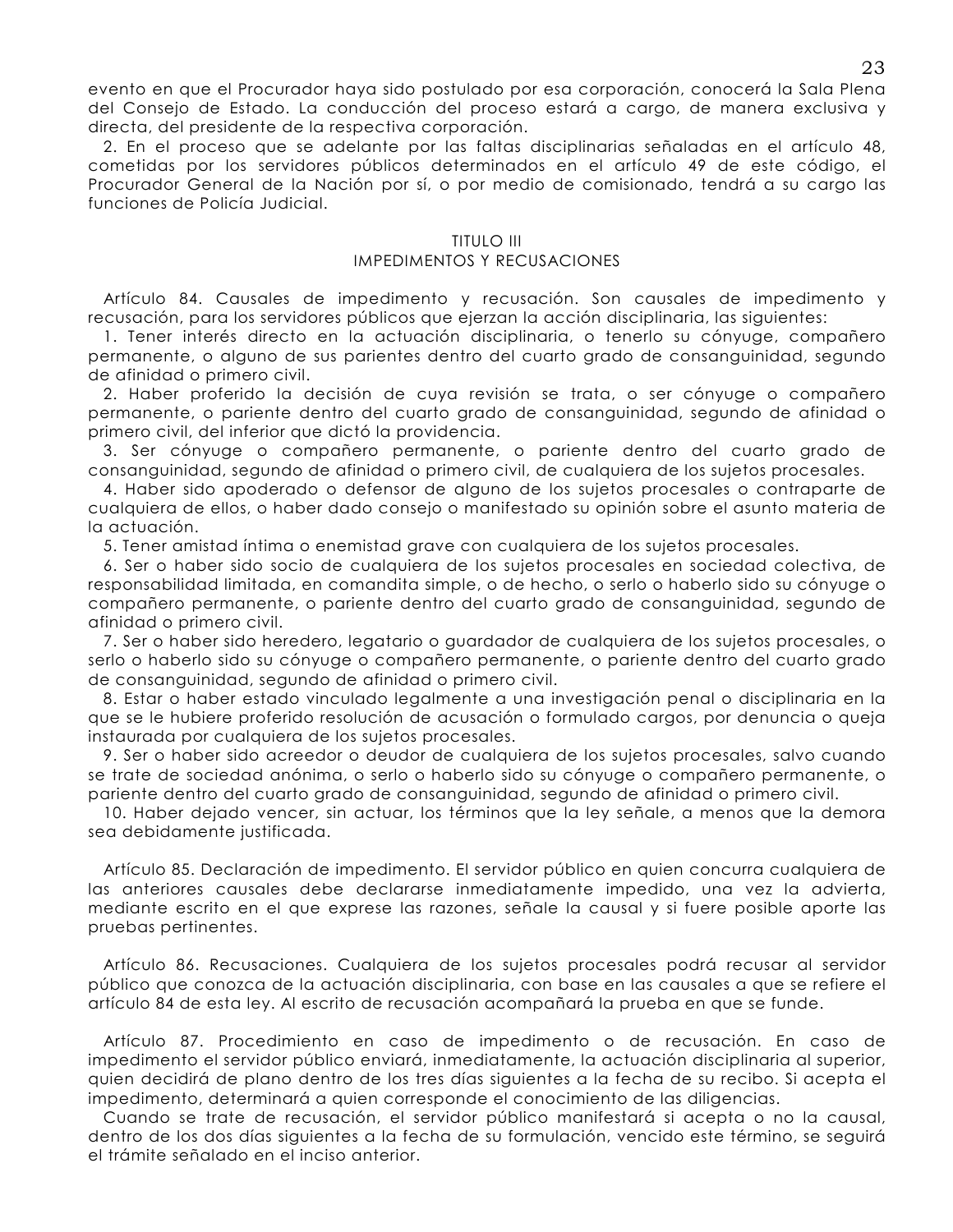La actuación disciplinaria se suspenderá desde que se manifieste el impedimento o se presente la recusación y hasta cuando se decida.

Artículo 88. Impedimento y recusación del Procurador General de la Nación. Si el Procurador General de la Nación se declara impedido o es recusado y acepta la causal, el Viceprocurador General de la Nación asumirá el conocimiento de la actuación disciplinaria.

## **TITULO IV SUJETOS PROCESALES**

Artículo 89. Sujetos procesales en la actuación disciplinaria. Podrán intervenir en la actuación disciplinaria, como sujetos procesales, el investigado y su defensor, el Ministerio Público, cuando la actuación se adelante en el Consejo Superior o Seccional de la Judicatura o en el Congreso de la República contra los funcionarios a que se refiere el artículo 174 de la Constitución Política.

En ejercicio del poder de supervigilancia administrativa y cuando no se ejerza el poder preferente por la Procuraduría General de la Nación, ésta podrá intervenir en calidad de sujeto procesal.

Artículo 90. Facultades de los sujetos procesales. Los sujetos procesales podrán:

1. Solicitar, aportar y controvertir pruebas e intervenir en la práctica de las mismas.

2. Interponer los recursos de ley.

3. Presentar las solicitudes que consideren necesarias para garantizar la legalidad de la actuación disciplinaria y el cumplimiento de los fines de la misma, y

4. Obtener copias de la actuación, salvo que por mandato constitucional o legal ésta tenga carácter reservado.

Parágrafo. La intervención del quejoso se limita únicamente a presentar y ampliar la queja bajo la gravedad del juramento, a aportar las pruebas que tenga en su poder y a recurrir la decisión de archivo y el fallo absolutorio. Para estos efectos podrá conocer el expediente en la secretaría del despacho que profirió la decisión.

Artículo 91. Calidad de investigado. La calidad de investigado se adquiere a partir del momento de la apertura de investigación o de la orden de vinculación, según el caso.

El funcionario encargado de la investigación, notificará de manera personal la decisión de apertura, al disciplinado. Para tal efecto lo citará a la dirección registrada en el expediente o a aquella que aparezca registrada en su hoja de vida. De no ser posible la notificación personal, se le notificará por edicto de la manera prevista en este código.

El trámite de la notificación personal no suspende en ningún caso la actuación probatoria encaminada a demostrar la existencia del hecho y la responsabilidad del disciplinado. Con todo, aquellas pruebas que se hayan practicado sin la presencia del implicado, en tanto se surtía dicho trámite de notificación, deberán ser ampliadas o reiteradas, en los puntos que solicite el disciplinado.

Enterado de la vinculación el investigado, y su defensor si lo tuviere, tendrá la obligación procesal de señalar la dirección en la cual recibirán las comunicaciones y de informar cualquier cambio de ella.

La omisión de tal deber implicará que las comunicaciones se dirijan a la última dirección conocida.

Artículo 92. Derechos del investigado. Como sujeto procesal, el investigado tiene los siguientes derechos:

1. Acceder a la investigación.

2. Designar defensor.

3. Ser oído en versión libre, en cualquier etapa de la actuación, hasta antes del fallo de primera instancia.

4. Solicitar o aportar pruebas y controvertirlas, e intervenir en su práctica.

5. Rendir descargos.

6. Impugnar y sustentar las decisiones cuando hubiere lugar a ello.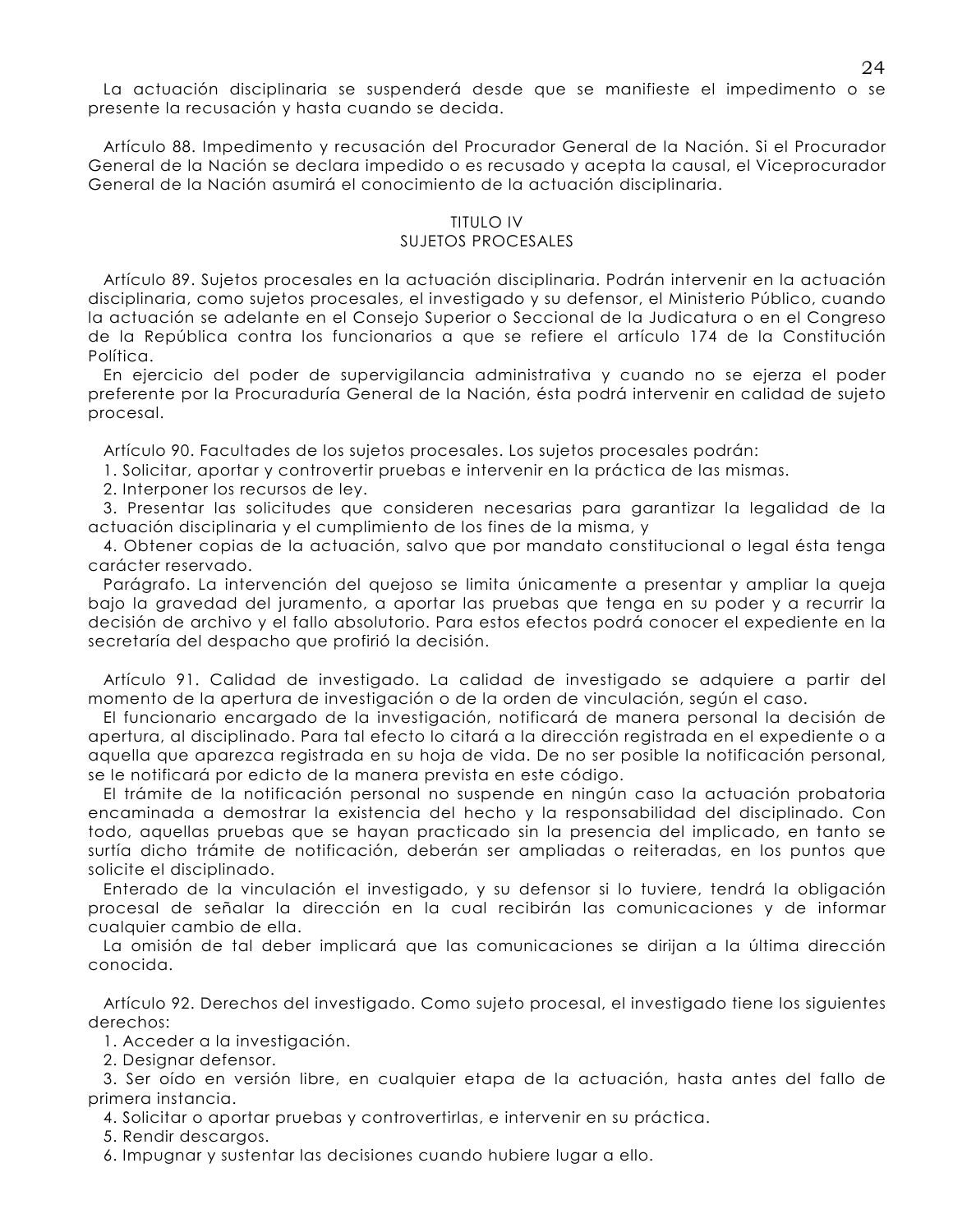- 7. Obtener copias de la actuación.
- 8. Presentar alegatos de conclusión antes del fallo de primera o única instancia.

Artículo 93. Estudiantes de consultorios jurídicos y facultades del defensor. Los estudiantes de los Consultorios Jurídicos, podrán actuar como defensores de oficio en los procesos disciplinarios, según los términos previstos en la Ley 583 de 2000. Como sujeto procesal, el defensor tiene las mismas facultades del investigado; cuando existan criterios contradictorios prevalecerá el del primero.

#### TITUI O V LA ACTUACION PROCESAL

#### CAPITULO PRIMERO Disposiciones generales

Artículo 94. Principios que rigen la actuación procesal. La actuación disciplinaria se desarrollará conforme a los principios rectores consagrados en la presente ley y en el artículo 3° del Código Contencioso Administrativo. Así mismo, se observarán los principios de igualdad, moralidad, eficacia, economía, celeridad, imparcialidad, publicidad y contradicción.

Artículo 95. Reserva de la actuación disciplinaria. En el procedimiento ordinario las actuaciones disciplinarias serán reservadas hasta cuando se formule el pliego de cargos o la providencia que ordene el archivo definitivo, sin periuicio de los derechos de los sujetos procesales. En el procedimiento especial ante el Procurador General de la Nación y en el procedimiento verbal, hasta la decisión de citar a audiencia.

El investigado estará obligado a guardar la reserva de las pruebas que por disposición de la Constitución o la ley tengan dicha condición.

Artículo 96. Requisitos formales de la actuación. La actuación disciplinaria deberá adelantarse en idioma castellano, y se recogerá por duplicado, en el medio más idóneo posible.

Las demás formalidades se regirán por las normas del Código Contencioso Administrativo. Cuando la Procuraduría General de la Nación ejerza funciones de policía judicial se aplicará el Código de Procedimiento Penal, en cuanto no se oponga a las previsiones de esta ley.

Artículo 97. Motivación de las decisiones disciplinarias y término para adoptar decisiones. Salvo lo dispuesto en normas especiales de este código, todas las decisiones interlocutorias y los fallos que se profieran en el curso de la actuación deberán motivarse.

Las decisiones que requieran motivación se tomarán en el término de diez días y las de impulso procesal en el de tres, salvo disposición en contrario.

Artículo 98. Utilización de medios técnicos. Para la práctica de las pruebas y para el desarrollo de la actuación se podrán utilizar medios técnicos, siempre y cuando su uso no atente contra los derechos y garantías constitucionales.

Las pruebas y diligencias pueden ser recogidas y conservadas en medios técnicos y su contenido se consignará por escrito sólo cuando sea estrictamente necesario.

Así mismo, la evacuación de audiencias, diligencias en general y la práctica de pruebas pueden llevarse a cabo en lugares diferentes al del conductor del proceso, a través de medios como la audiencia o comunicación virtual, siempre que otro servidor público controle materialmente su desarrollo en el lugar de su evacuación. De ello se dejará constancia expresa en el acta de la diligencia.

Artículo 99. Reconstrucción de expedientes. Cuando se perdiere o destruyere un expediente correspondiente a una actuación en curso, el funcionario competente deberá practicar todas las diligencias necesarias para lograr su reconstrucción. Para tal efecto, se allegarán las copias recogidas previamente por escrito o en medio magnético y se solicitará la colaboración de los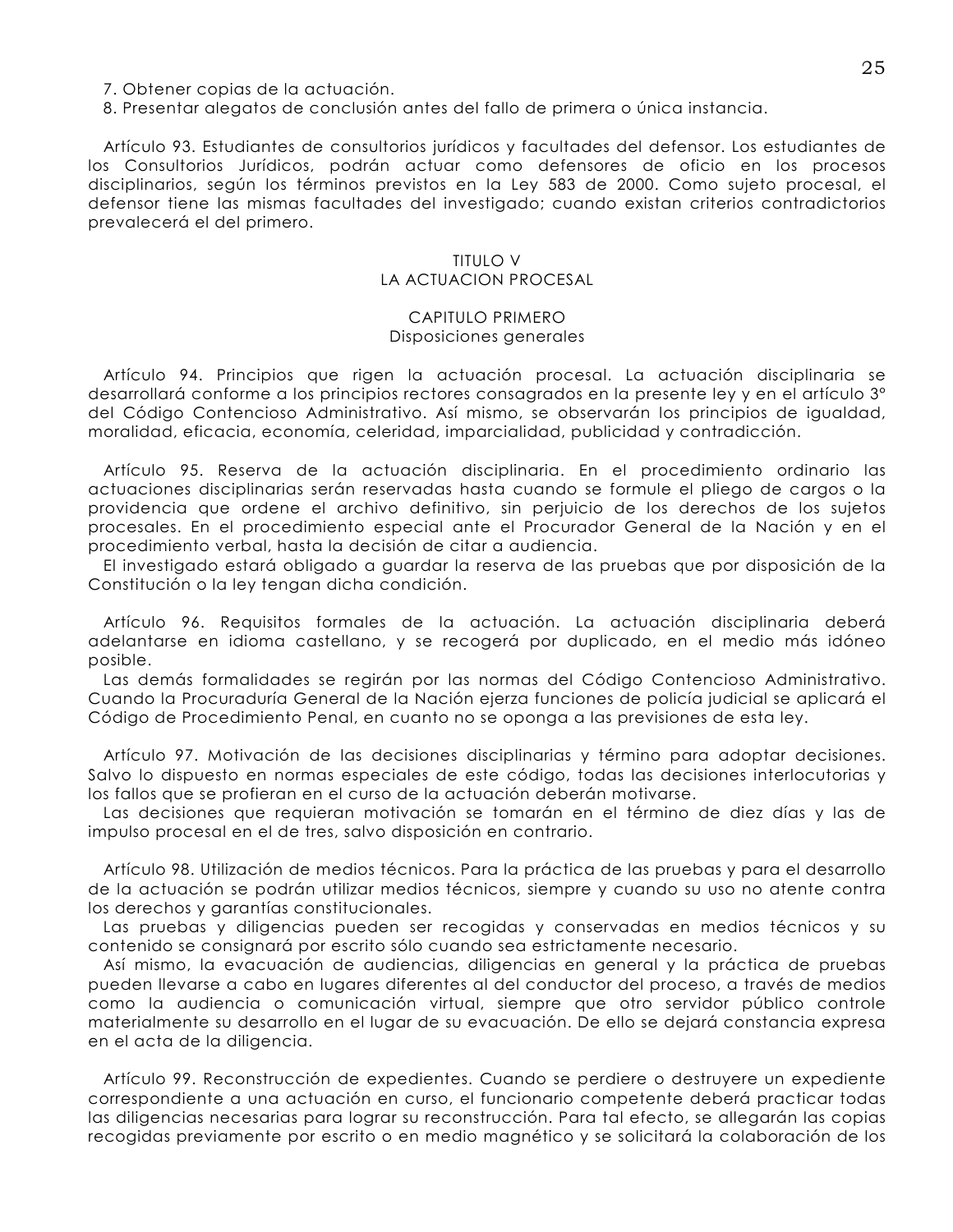sujetos procesales, a fin de obtener copia de las diligencias o decisiones que se hubieren proferido; de igual forma se procederá respecto de las remitidas a las entidades oficiales.

Cuando los procesos no pudieren ser reconstruidos, deberá reiniciarse la actuación oficiosamente.

#### CAPITULO SEGUNDO Notificaciones y comunicaciones

Artículo 100. Formas de notificación. La notificación de las decisiones disciplinarias puede ser: personal, por estado, en estrados, por edicto o por conducta concluyente.

Artículo 101. Notificación personal. Se notificarán personalmente los autos de apertura de indagación preliminar y de investigación disciplinaria, el pliego de cargos y el fallo.

Artículo 102. Notificación por medios de comunicación electrónicos. Las decisiones que deban notificarse personalmente podrán ser enviadas al número de fax o a la dirección de correo electrónico del investigado o de su defensor, si previamente y por escrito, hubieren aceptado ser notificados de esta manera. La notificación se entenderá surtida en la fecha que aparezca en el reporte del fax o en que el correo electrónico sea enviado. La respectiva constancia será anexada al expediente.

Artículo 103. Notificación de decisiones interlocutorias. Proferida la decisión, a más tardar al día siguiente se librará comunicación con destino a la persona que deba notificarse; si ésta no se presenta a la secretaría del despacho que profirió la decisión, dentro de los tres días hábiles siguientes, se procederá a notificar por estado o por edicto, salvo en el evento del pliego de cargos.

En la comunicación se indicará la fecha de la providencia y la decisión tomada.

Artículo 104. Notificación por funcionario comisionado. En los casos en que la notificación del pliego de cargos deba realizarse en sede diferente a la del competente, éste podrá comisionar para tal efecto a otro funcionario de la Procuraduría o al jefe de la entidad a la que esté vinculado el investigado, o en su defecto, al personero distrital o municipal del lugar donde se encuentre el investigado o su apoderado, según el caso. Si no se pudiere realizar la notificación personal, se fijará edicto en lugar visible de la secretaría del despacho comisionado, por el término de cinco días hábiles. Cumplido lo anterior, el comisionado devolverá inmediatamente al comitente la actuación, con las constancias correspondientes.

La actuación permanecerá en la Secretaría del funcionario que profirió la decisión.

Artículo 105. Notificación por estado. La notificación por estado se hará conforme lo dispone el Código de Procedimiento Civil.

Artículo 106. Notificación en estrado. Las decisiones que se profieran en audiencia pública o en el curso de cualquier diligencia de carácter verbal se consideran notificadas a todos los sujetos procesales inmediatamente se haga el pronunciamiento, se encuentren o no presentes.

Artículo 107. Notificación por edicto. Los autos que deciden la apertura de indagación preliminar e investigación y fallos que no pudieren notificarse personalmente se notificarán por edicto. Para tal efecto, una vez producida la decisión, se citará inmediatamente al disciplinado, por un medio eficaz, a la entidad donde trabaja o a la última dirección registrada en su hoja de vida o a la que aparezca en el proceso disciplinario, con el fin de notificarle el contenido de aquella y, si es sancionatoria, hacerle conocer los recursos que puede interponer. Se dejará constancia secretarial en el expediente sobre el envío de la citación.

Si vencido el término de ocho (8) días a partir del envío de la citación, no comparece el citado, en la Secretaría se fijará edicto por el término de tres (3) días para notificar la providencia.

Cuando el procesado ha estado asistido por apoderado, con él se surtirá la notificación personal, previo el procedimiento anterior.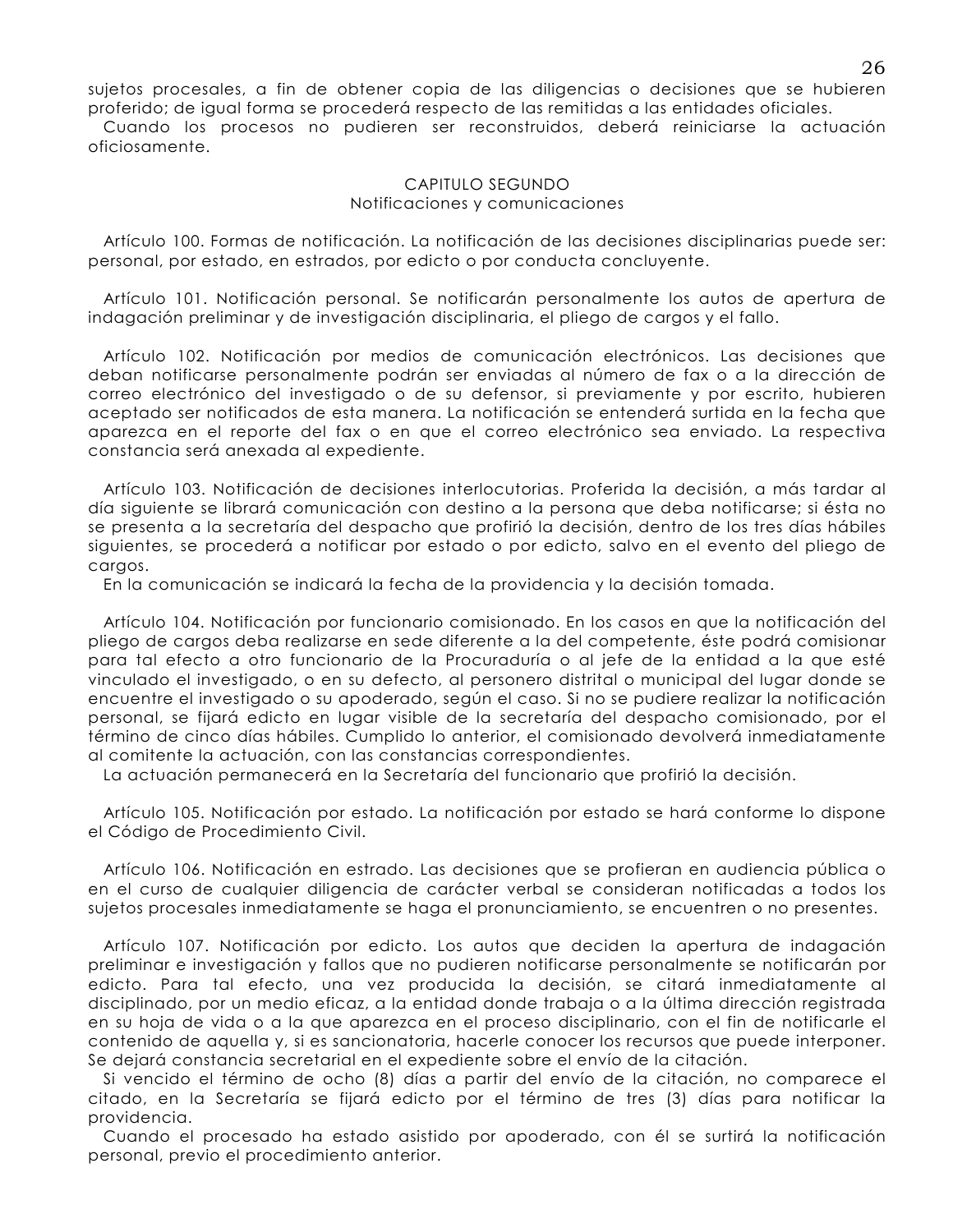Artículo 108. Notificación por conducta concluyente. Cuando no se hubiere realizado la notificación personal o ficta, o ésta fuere irregular respecto de decisiones o del fallo, la exigencia legal se entiende cumplida, para todos los efectos, si el procesado o su defensor no reclama y actúa en diligencias posteriores o interpone recursos contra ellos o se refiere a las mismas o a su contenido en escritos o alegatos verbales posteriores.

Artículo 109. Comunicaciones. Se debe comunicar al quejoso la decisión de archivo y el fallo absolutorio. Se entenderá cumplida la comunicación cuando haya transcurrido cinco días, después de la fecha de su entrega a la oficina de correo.

Las decisiones no susceptibles de recurso se comunicarán al día siguiente por el medio más eficaz y de ello se dejará constancia en el expediente.

#### CAPITULO TERCERO Recursos

Artículo 110. Clases de recursos y sus formalidades. Contra las decisiones disciplinarias proceden los recursos de reposición, apelación y queja, los cuales se interpondrán por escrito, salvo disposición expresa en contrario.

Parágrafo. Contra las decisiones de simple trámite no procede recurso alguno.

Artículo 111. Oportunidad para interponer los recursos. Los recursos de reposición y apelación se podrán interponer desde la fecha de expedición de la respectiva decisión hasta el vencimiento de los tres días siguientes a la última notificación.

Si la notificación de la decisión se hace en estrados, los recursos deberán interponerse y sustentarse en el curso de la respectiva audiencia o diligencia. Si las mismas se realizaren en diferentes sesiones, se interpondrán en la sesión donde se produzca la decisión a impugnar.

Artículo 112. Sustentación de los recursos. Quien interponga recursos deberá expresar por escrito las razones que los sustentan ante el funcionario que profirió la correspondiente decisión. En caso contrario, se declararán desiertos. La sustentación del recurso deberá efectuarse dentro del mismo término que se tiene para impugnar.

Cuando la decisión haya sido proferida en estrado la sustentación se hará verbalmente en audiencia o diligencia, o en la respectiva sesión, según el caso.

Artículo 113. Recurso de reposición. El recurso de reposición procederá únicamente contra la decisión que se pronuncia sobre la nulidad y la negación de la solicitud de copias o pruebas al investigado o a su apoderado, y contra el fallo de única instancia.

Artículo 114. Trámite del recurso de reposición. Cuando el recurso de reposición se formule por escrito debidamente sustentado, vencido el término para impugnar la decisión, se mantendrá en Secretaría por tres días en traslado a los sujetos procesales. De lo anterior se dejará constancia en el expediente. Surtido el traslado, se decidirá el recurso.

Artículo 115. Recurso de apelación. El recurso de apelación procede únicamente contra las siguientes decisiones: la que niega la práctica de pruebas solicitadas en los descargos, la decisión de archivo y el fallo de primera instancia.

En el efecto suspensivo se concederá la apelación de la decisión de archivo, del fallo de primera instancia y de la decisión que niega totalmente la práctica de pruebas, cuando no se han decretado de oficio, caso en el cual se concederá en el efecto diferido; en el devolutivo, cuando la negativa es parcial.

Artículo 116. Prohibición de la reformatio in pejus. El superior, en la providencia que resuelva el recurso de apelación interpuesto contra el fallo sancionatorio, no podrá agravar la sanción impuesta, cuando el investigado sea apelante único.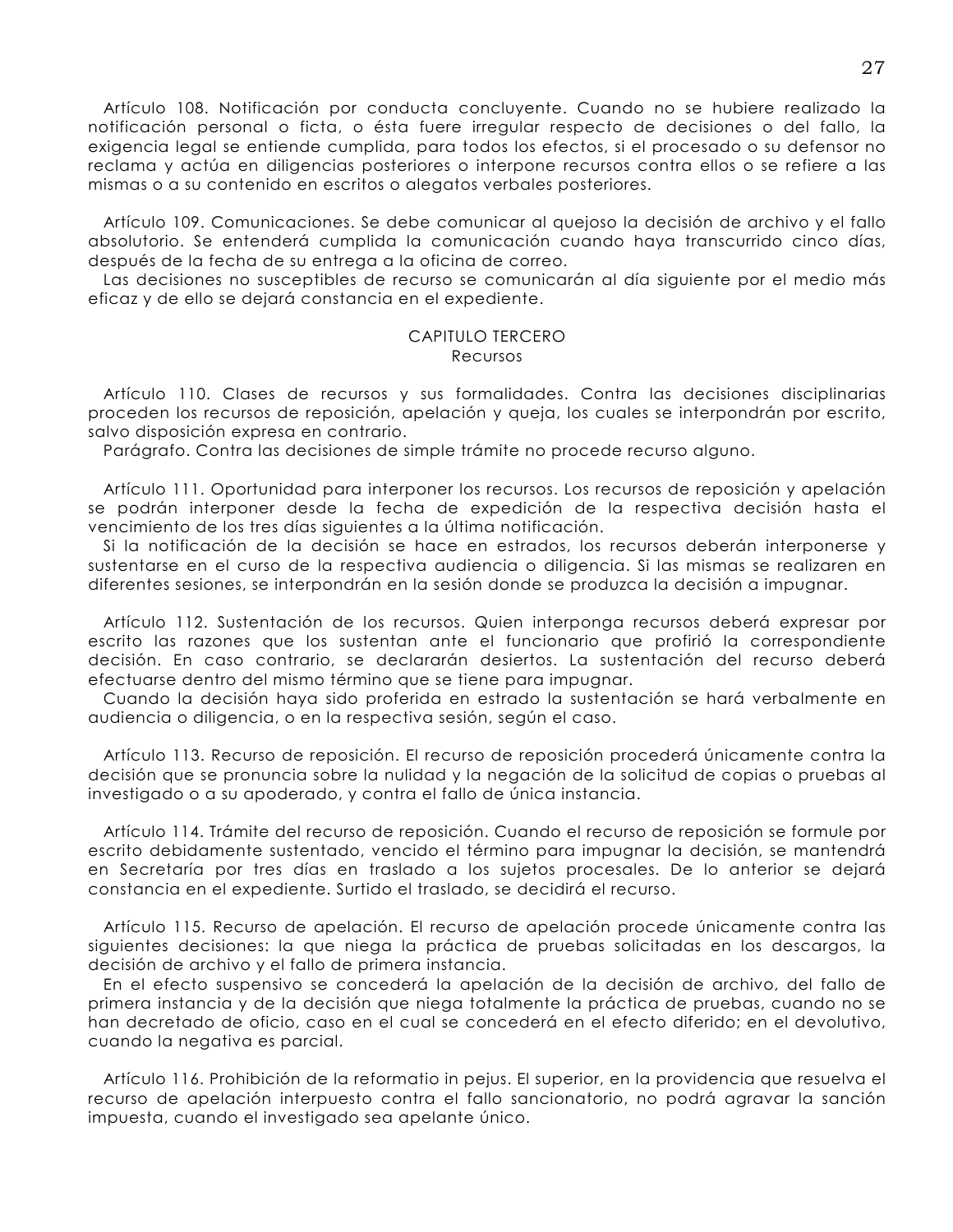Artículo 117. Recurso de gueja. El recurso de gueja procede contra la decisión que rechaza el recurso de apelación.

Artículo 118. Trámite del recurso de queja. Dentro del término de ejecutoria de la decisión que niega el recurso de apelación, se podrá interponer y sustentar el recurso de queja. Si no se hiciere oportunamente, se rechazará.

Dentro de los dos días siguientes al vencimiento del término anterior, el funcionario competente enviará al superior funcional las copias pertinentes, para que decida el recurso.

El costo de las copias estará a carao del impuanante.

Si quien conoce del recurso de queja necesitare copia de otras actuaciones procesales, ordenará al competente que las remita a la mayor brevedad posible. Si decide que el recurso debe concederse, lo hará en el efecto que corresponde.

Artículo 119. Ejecutoria de las decisiones. Las decisiones disciplinarias contra las que proceden recursos quedarán en firme tres días después de la última notificación. Las que se dicten en audiencia o diligencia, al finalizar ésta o la sesión donde se haya tomado la decisión, si no fueren impugnadas.

Las decisiones que resuelvan los recursos de apelación y queja, así como aquellas contra las cuales no procede recurso alguno, quedarán en firme el día que sean suscritas por el funcionario competente.

Artículo 120. Desistimiento de los recursos. Quien hubiere interpuesto un recurso podrá desistir del mismo antes de que el funcionario competente lo decida.

Artículo 121. Corrección, aclaración y adición de los fallos. En los casos de error aritmético, o en el nombre o identidad del investigado, de la entidad o fuerza donde labora o laboraba, o en la denominación del cargo o función que ocupa u ocupaba, o de omisión sustancial en la parte resolutiva del fallo, éste debe ser corregido, aclarado o adicionado, según el caso, de oficio o a petición de parte, por el mismo funcionario que lo profirió.

El fallo corregido, aclarado, o adicionado, será notificado conforme a lo previsto en este código.

#### CAPITULO CUARTO Revocatoria directa

Artículo 122. Procedencia. Los fallos sancionatorios podrán ser revocados de oficio o a petición del sancionado, por el Procurador General de la Nación o por quien los profirió.

Artículo 123. Competencia. Los fallos sancionatorios podrán ser revocados por el funcionario que los hubiere proferido o por su superior funcional.

Parágrafo. El Procurador General de la Nación podrá revocar de oficio los fallos sancionatorios expedidos por cualquier funcionario de la Procuraduría, o asumir directamente el conocimiento de la petición de revocatoria, cuando lo considere necesario, caso en el cual proferirá el fallo sustitutivo correspondiente.

Artículo 124. Causal de revocación de los fallos sancionatorios. Los fallos sancionatorios son revocables sólo cuando infrinjan manifiestamente las normas constitucionales, legales o reglamentarias en que deben fundarse. Igualmente cuando con ellos se vulneren o amenacen manifiestamente los derechos fundamentales.

Artículo 125. Revocatoria a solicitud del sancionado. El sancionado podrá solicitar la revocación total o parcial del fallo sancionatorio, siempre y cuando no hubiere interpuesto contra el mismo los recursos ordinarios previstos en este código.

La solicitud de revocatoria del acto sancionatorio es procedente aun cuando el sancionado haya acudido a la jurisdicción contencioso administrativa, siempre y cuando no se hubiere proferido sentencia definitiva. Si se hubiere proferido, podrá solicitarse la revocatoria de la decisión por causa distinta a la que dio origen a la decisión jurisdiccional.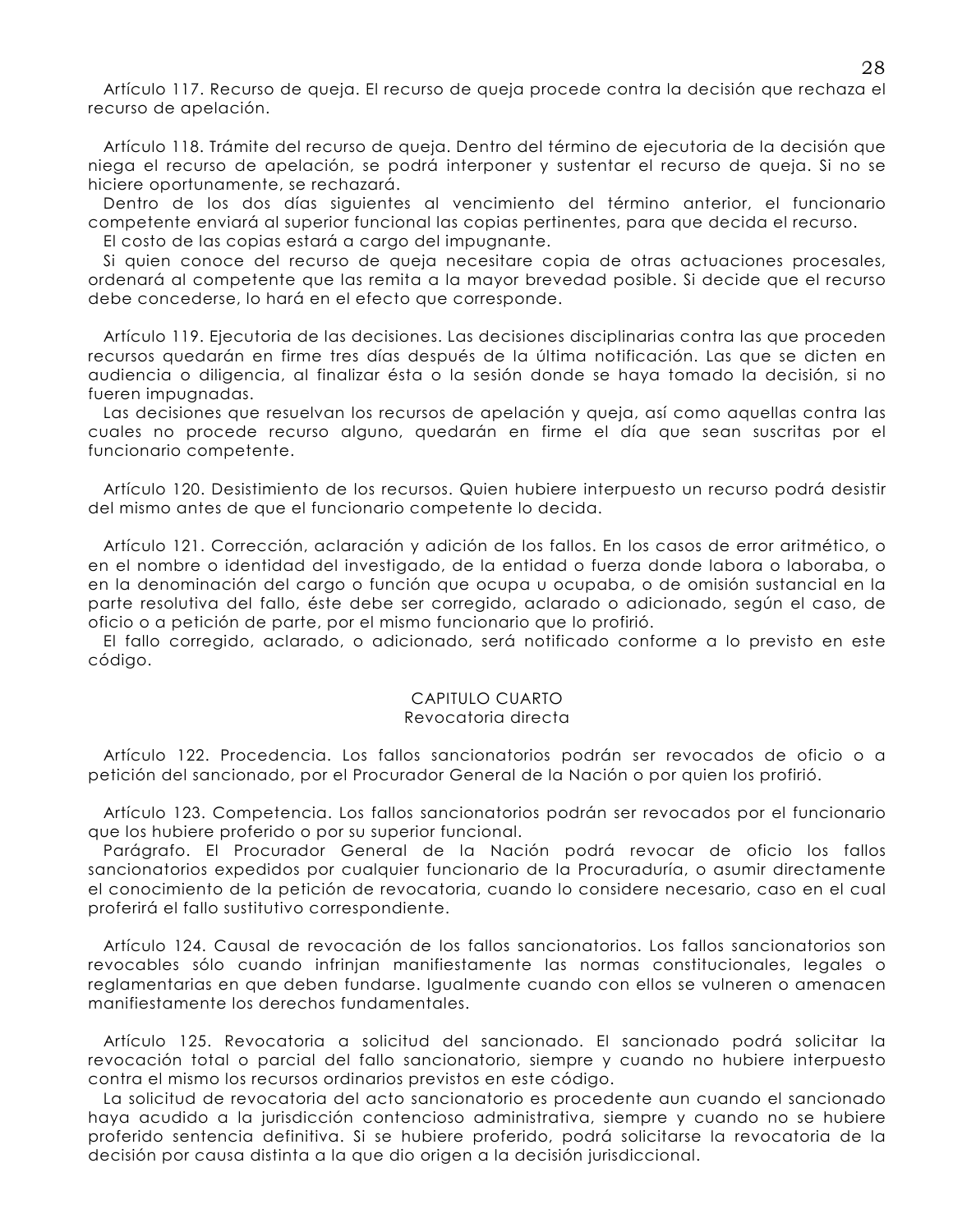La solicitud de revocación deberá decidirla el funcionario competente dentro de los tres meses siguientes a la fecha de su recibo. De no hacerlo, podrá ser recusado, caso en el cual la actuación se remitirá inmediatamente al superior funcional o al funcionario competente para investigarlo por la Procuraduría General de la Nación, si no tuviere superior funcional, quien la resolverá en el término improrrogable de un mes designando a quien deba reemplazarlo. Cuando el recusado sea el Procurador General de la Nación, resolverá el Viceprocurador.

Artículo 126. Requisitos para solicitar la revocatoria de los fallos. La solicitud de revocatoria se formulará dentro de los cinco años siguientes a la fecha de ejecutoria del fallo, mediante escrito que debe contener:

1. El nombre completo del investigado o de su defensor, con la indicación del documento de identidad y la dirección, que para efectos de la actuación se tendrá como única, salvo que oportunamente señalen una diferente.

2. La identificación del fallo cuva revocatoria se solicita.

3. La sustentación expresa de los motivos de inconformidad relacionados con la causal de revocatoria en que se fundamenta la solicitud.

La solicitud que no reúna los anteriores requisitos será inadmitida mediante decisión que se notificará personalmente al solicitante o a su defensor, quienes tendrán un término de cinco días para corregirla o complementarla. Transcurrido éste sin que el peticionario efectuare la corrección, será rechazada.

Artículo 127. Efecto de la solicitud y del acto que la resuelve. Ni la petición de revocatoria de un fallo, ni la decisión que la resuelve revivirán los términos legales para el ejercicio de las acciones contencioso-administrativas.

Tampoco darán lugar a interponer recurso alguno, ni a la aplicación del silencio administrativo.

#### **TITULO VI**

## PRUEBAS

Artículo 128. Necesidad y carga de la prueba. Toda decisión interlocutoria y el fallo disciplinario deben fundarse en pruebas legalmente producidas y aportadas al proceso por petición de cualquier sujeto procesal o en forma oficiosa. La carga de la prueba corresponde al Estado.

Artículo 129. Imparcialidad del funcionario en la búsqueda de la prueba. El funcionario buscará la verdad real. Para ello deberá investigar con igual rigor los hechos y circunstancias que demuestren la existencia de la falta disciplinaria y la responsabilidad del investigado, y los que tiendan a demostrar su inexistencia o lo eximan de responsabilidad. Para tal efecto, el funcionario podrá decretar pruebas de oficio.

Artículo 130. Medios de prueba. Son medios de prueba la confesión, el testimonio, la peritación, la inspección o visita especial, y los documentos, los cuales se practicarán conforme a las normas del Código de Procedimiento Penal en cuanto sean compatibles con la naturaleza y reglas del derecho disciplinario.

Los indicios se tendrán en cuenta al momento de apreciar las pruebas, siguiendo los principios de la sana crítica.

Los medios de prueba no previstos en esta ley se practicarán de acuerdo con las disposiciones que los regulen, respetando siempre los derechos fundamentales.

Artículo 131. Libertad de pruebas. La falta y la responsabilidad del investigado podrán demostrarse con cualquiera de los medios de prueba legalmente reconocidos.

Artículo 132. Petición y rechazo de pruebas. Los sujetos procesales pueden aportar y solicitar la práctica de las pruebas que estimen conducentes y pertinentes.

Serán rechazadas las inconducentes, las impertinentes y las superfluas y no se atenderán las practicadas ilegalmente.

29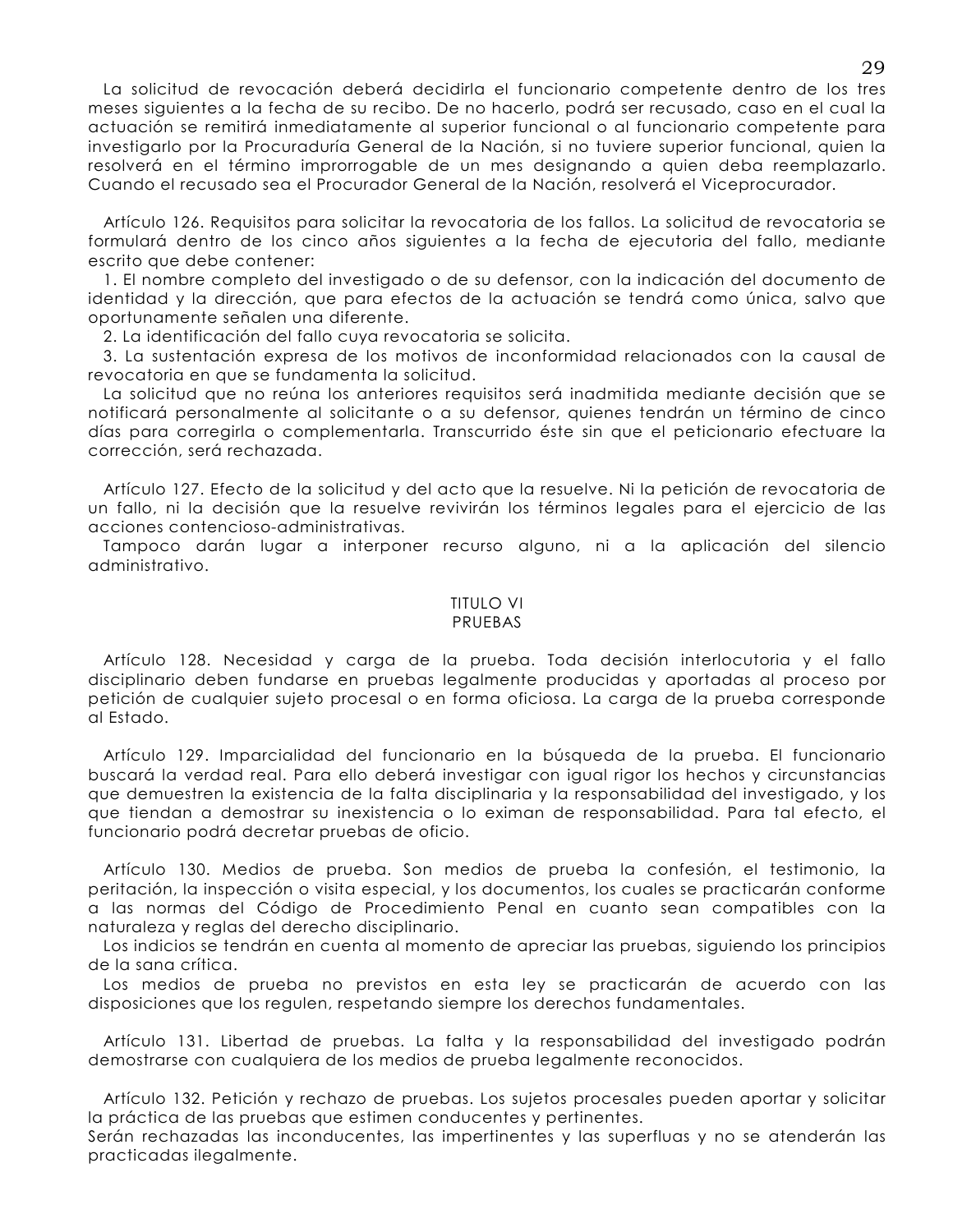Artículo 133. Práctica de pruebas por comisionado. El funcionario competente podrá comisionar para la práctica de pruebas a otro servidor público de igual o inferior categoría de la misma entidad o de las personerías distritales o municipales.

En la decisión que ordene la comisión se deben establecer las diligencias objeto de la misma y el término para practicarlas.

El comisionado practicará aquellas pruebas que surjan directamente de las que son objeto de la comisión, siempre y cuando no se le haya prohibido expresamente.

Si el término de comisión se encuentra vencido se solicitará ampliación y se concederá y comunicará por cualquier medio eficaz, de lo cual se dejará constancia.

Se remitirán al comisionado las copias de la actuación disciplinaria que sean necesarias para la práctica de las pruebas.

El Procurador General de la Nación podrá comisionar a cualquier funcionario para la práctica de pruebas, los demás servidores públicos de la Procuraduría sólo podrán hacerlo cuando la prueba deba practicarse fuera de su sede, salvo que el comisionado pertenezca a su dependencia.

Artículo 134. Práctica de pruebas en el exterior. La práctica de las pruebas o de diligencias en territorio extranjero se regulará por las normas legalmente vigentes.

En las actuaciones disciplinarias adelantadas por la Procuraduría General de la Nación, el Procurador General podrá, de acuerdo con la naturaleza de la actuación y la urgencia de la prueba, autorizar el traslado del funcionario que esté adelantando la actuación, previo aviso de ello al Ministerio de Relaciones Exteriores y a la representación diplomática acreditada en Colombia del país donde deba surtirse la diligencia.

Artículo 135. Prueba trasladada. Las pruebas practicadas válidamente en una actuación judicial o administrativa, dentro o fuera del país, podrán trasladarse a la actuación disciplinaria mediante copias autorizadas por el respectivo funcionario y serán apreciadas conforme a las reglas previstas en este código.

Artículo 136. Aseguramiento de la prueba. El funcionario competente de la Procuraduría General de la Nación, en ejercicio de las facultades de policía judicial, tomará las medidas que sean necesarias para asegurar los elementos de prueba.

Si la actuación disciplinaria se adelanta por funcionarios diferentes a los de la Procuraduría General de la Nación, podrán recurrir a esta entidad y a los demás organismos oficiales competentes, para los mismos efectos.

Artículo 137. Apoyo técnico. El servidor público que conozca de la actuación disciplinaria podrá solicitar, gratuitamente, a todos los organismos del Estado la colaboración técnica que considere necesaria para el éxito de las investigaciones.

Artículo 138. Oportunidad para controvertir la prueba. Los sujetos procesales podrán controvertir las pruebas a partir del momento en que tengan acceso a la actuación disciplinaria.

Artículo 139. Testigo renuente. Cuando el testigo citado sea un particular y se muestre renuente a comparecer, podrá imponérsele multa hasta el equivalente a cincuenta salarios mínimos diarios vigentes en la época de ocurrencia del hecho, a favor del Tesoro Nacional, a menos que justifique satisfactoriamente su no comparecencia, dentro de los tres días siguientes a la fecha señalada para la declaración.

La multa se impondrá mediante decisión motivada, contra la cual procede el recurso de reposición, que deberá interponerse de acuerdo con los requisitos señalados en este código.

Impuesta la multa, el testigo seguirá obligado a rendir la declaración, para lo cual se fijará nueva fecha.

Si la investigación cursa en la Procuraduría General de la Nación, podrá disponerse la conducción del testigo por las fuerzas de policía, siempre que se trate de situaciones de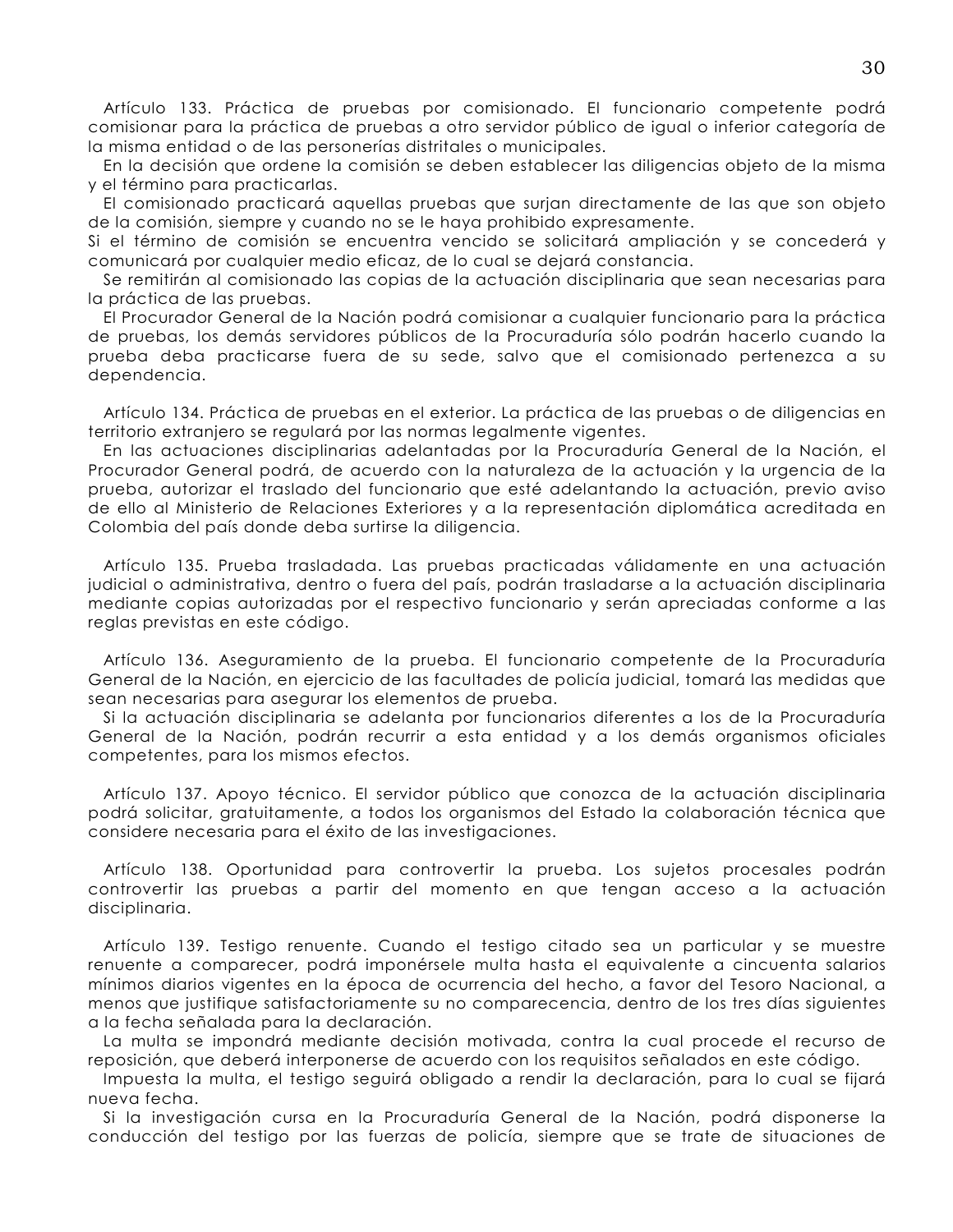urgencia y que resulte necesario para evitar la pérdida de la prueba. La conducción no puede implicar la privación de la libertad.

Esta norma no se aplicará a quien esté exceptuado constitucional o legalmente del deber de declarar.

Artículo 140. Inexistencia de la prueba. La prueba recaudada sin el lleno de las formalidades sustanciales o con desconocimiento de los derechos fundamentales del investigado, se tendrá como inexistente.

Artículo 141. Apreciación integral de las pruebas. Las pruebas deberán apreciarse conjuntamente, de acuerdo con las reglas de la sana crítica.

En toda decisión motivada deberá exponerse razonadamente el mérito de las pruebas en que ésta se fundamenta.

Artículo 142. Prueba para sancionar. No se podrá proferir fallo sancionatorio sin que obre en el proceso prueba que conduzca a la certeza sobre la existencia de la falta y de la responsabilidad del investigado.

#### TITUI O VII **NULIDADES**

Artículo 143. Causales de nulidad. Son causales de nulidad las siguientes:

1. La falta de competencia del funcionario para proferir el fallo.

2. La violación del derecho de defensa del investigado.

3. La existencia de irregularidades sustanciales que afecten el debido proceso.

Parágrafo. Los principios que orientan la declaratoria de nulidad y su convalidación, consagrados en el Código de Procedimiento Penal, se aplicarán a este procedimiento.

Artículo 144. Declaratoria oficiosa. En cualquier estado de la actuación disciplinaria, cuando el funcionario que conozca del asunto advierta la existencia de alguna de las causales previstas en la norma anterior, declarará la nulidad de lo actuado.

Artículo 145. Efectos de la declaratoria de nulidad. La declaratoria de nulidad afectará la actuación disciplinaria desde el momento en que se presente la causal.

Así lo señalará el funcionario competente y ordenará que se reponga la actuación que dependa de la decisión declarada nula.

La declaratoria de nulidad de la actuación disciplinaria no invalida las pruebas allegadas y practicadas legalmente.

Artículo 146. Requisitos de la solicitud de nulidad. La solicitud de nulidad podrá formularse antes de proferirse el fallo definitivo, y deberá indicar en forma concreta la causal o causales respectivas y expresar los fundamentos de hecho y de derecho que la sustenten.

Artículo 147. Término para resolver. El funcionario competente resolverá la solicitud de nulidad, a más tardar dentro de los cinco días siguientes a la fecha de su recibo.

## **TITULO VIII** ATRIBUCIONES DE POLICIA JUDICIAL

Artículo 148. Atribuciones de policía judicial. De conformidad con lo dispuesto en el inciso final del artículo 277 de la Constitución Política, para el cumplimiento de sus funciones, la Procuraduría General de la Nación tiene atribuciones de policía judicial. En desarrollo de esta facultad, el Procurador General y el Director Nacional de Investigaciones Especiales podrán proferir las decisiones correspondientes.

El Procurador General de la Nación podrá delegar en cualquier funcionario de la Procuraduría, en casos especiales, el ejercicio de atribuciones de policía judicial, así como la facultad de interponer las acciones que considere necesarias. Quien hubiere sido delegado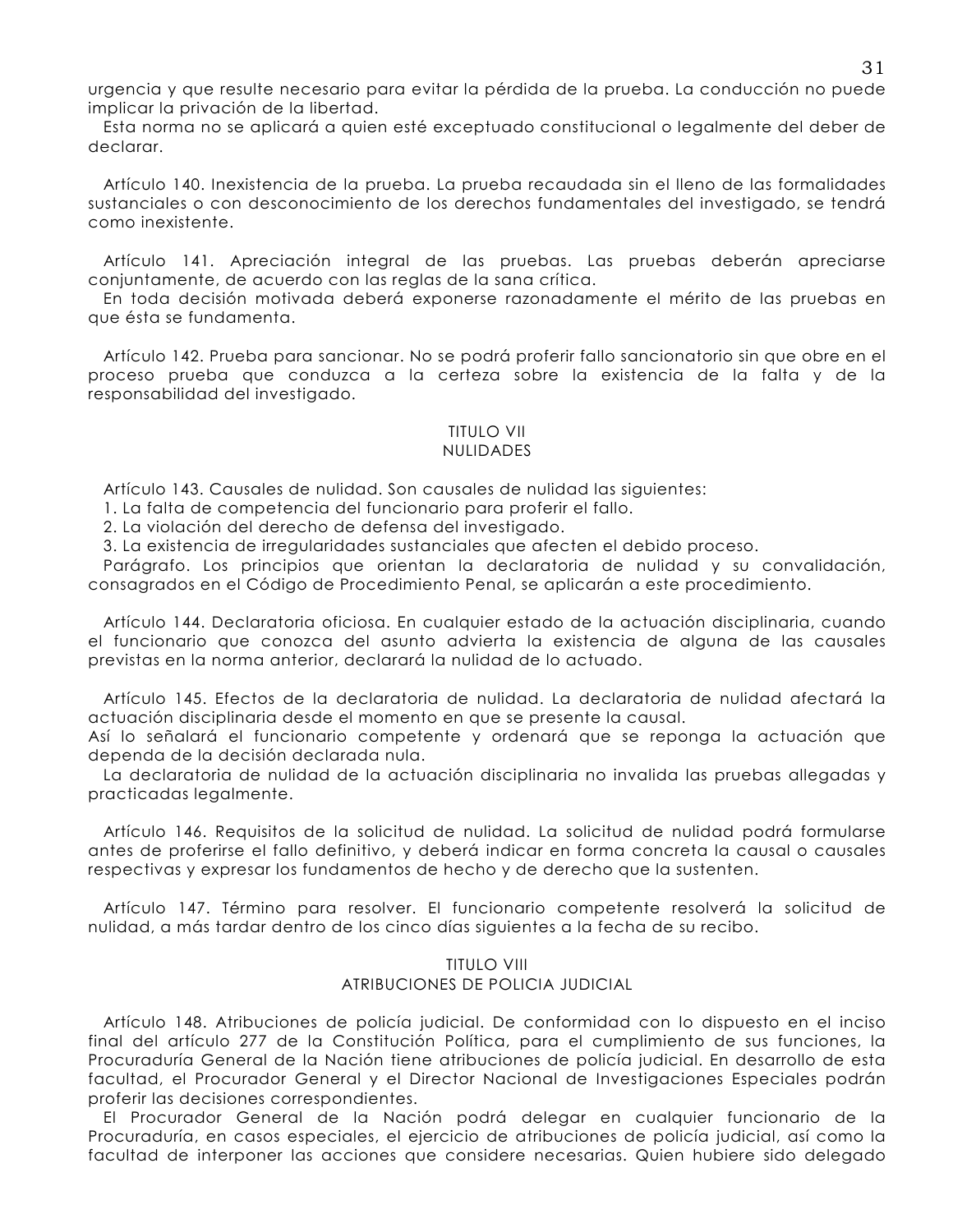podrá proferir las decisiones que se requieran para el aseguramiento y la práctica de pruebas dentro del proceso disciplinario.

De conformidad con lo dispuesto en el artículo 116 de la Constitución Política, para efecto del ejercicio de las funciones de Policía Judicial establecidas en el inciso final del artículo 277, el Procurador General de la Nación tendrá atribuciones jurisdiccionales, en desarrollo de las cuales podrá dictar las providencias necesarias para el aseguramiento y práctica de pruebas en el trámite procesal.

Artículo 149. Intangibilidad de las agrantías constitucionales. Las actuaciones de la Procuraduría General de la Nación, en ejercicio de sus atribuciones de policía judicial, se realizarán con estricto respeto de las garantías constitucionales y legales.

## **TITULO IX** PROCEDIMIENTO ORDINARIO

#### CAPITULO PRIMERO Indagación preliminar

Artículo 150. Procedencia, fines y trámite de la indagación preliminar. En caso de duda sobre la procedencia de la investigación disciplinaria se ordenará una indagación preliminar.

La indagación preliminar tendrá como fines verificar la ocurrencia de la conducta, determinar si es constitutiva de falta disciplinaria o si se ha actuado al amparo de una causal de exclusión de la responsabilidad.

En caso de duda sobre la identificación o individualización del autor de una falta disciplinaria se adelantará indagación preliminar. En estos eventos la indagación preliminar se adelantará por el término necesario para cumplir su objetivo.

En los demás casos la indagación preliminar tendrá una duración de seis (6) meses y culminará con el archivo definitivo o auto de apertura. Cuando se trate de investigaciones por violación a los Derechos Humanos o al Derecho Internacional Humanitario, el término de indagación preliminar podrá extenderse a otros seis meses.

Para el cumplimiento de éste, el funcionario competente hará uso de los medios de prueba legalmente reconocidos y podrá oír en exposición libre al disciplinado que considere necesario para determinar la individualización o identificación de los intervinientes en los hechos investigados.

La indagación preliminar no podrá extenderse a hechos distintos del que fue objeto de denuncia, queja o iniciación oficiosa y los que le sean conexos.

Parágrafo 1º. Cuando la información o queja sea manifiestamente temeraria o se refiera a hechos disciplinariamente irrelevantes o de imposible ocurrencia o sean presentados de manera absolutamente inconcreta o difusa, el funcionario de plano se inhibirá de iniciar actuación alguna.

Parágrafo 2°. Advertida la falsedad o temeridad de la queja, el investigador podrá imponer una multa hasta de 180 salarios mínimos legales diarios vigentes. La Procuraduría General de la Nación, o quienes ejerzan funciones disciplinarias, en los casos que se advierta la temeridad de la queja, podrá imponer sanciones de multa, previa audiencia del quejoso, por medio de resolución motivada contra la cual procede únicamente el recurso de apelación que puede ser interpuesto dentro de los dos días siguientes a su notificación.

Artículo 151. Ruptura de la unidad procesal. Cuando se adelante indagación preliminar por una falta disciplinaria en la que hubieren intervenido varios servidores públicos y solamente se identificare uno o algunos de ellos, se podrá romper la unidad procesal, sin perjuicio de que las actuaciones puedan unificarse posteriormente para proseguir su curso bajo una misma cuerda.

# CAPITULO SEGUNDO

Investigación disciplinaria

Artículo 152. Procedencia de la investigación disciplinaria. Cuando, con fundamento en la queja, en la información recibida o en la indagación preliminar, se identifique al posible autor o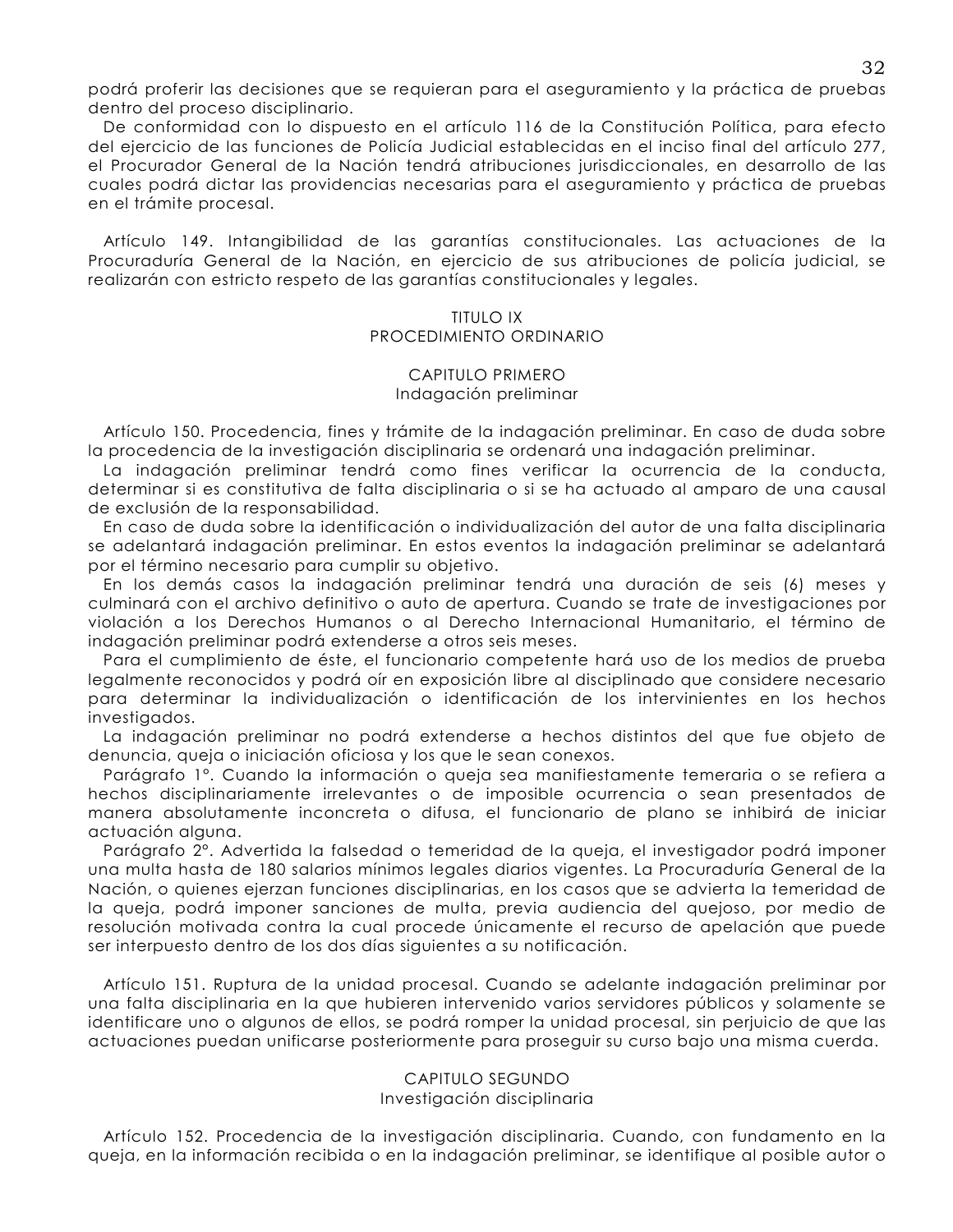autores de la falta disciplinaria, el funcionario iniciará la investigación disciplinaria.

Artículo 153. Finalidades de la decisión sobre investigación disciplinaria. La investigación disciplinaria tiene por objeto verificar la ocurrencia de la conducta; determinar si es constitutiva de falta disciplinaria; esclarecer los motivos determinantes, las circunstancias de tiempo, modo y lugar en las que se cometió, el perjuicio causado a la administración pública con la falta, y la responsabilidad disciplinaria del investigado.

Artículo 154. Contenido de la investigación disciplinaria. La decisión que ordena abrir investigación disciplinaria deberá contener:

1. La identidad del posible autor o autores.

2. La relación de pruebas cuya práctica se ordena.

3. La orden de incorporar a la actuación los antecedentes disciplinarios del investigado, una certificación de la entidad a la cual el servidor público esté o hubiere estado vinculado, una constancia sobre el sueldo devengado para la época de la realización de la conducta y su última dirección conocida.

4. La orden de informar y de comunicar esta decisión, de conformidad con lo señalado en este código.

Artículo 155. Notificación de la iniciación de la investigación. Iniciada la investigación disciplinaria se notificará al investigado y se dejará constancia en el expediente respectivo. En la comunicación se debe informar al investigado que tiene derecho a designar defensor.

Si la investigación disciplinaria la iniciare una oficina de control disciplinario interno, ésta dará aviso inmediato a la Oficina de Registro y Control de la Procuraduría General de la Nación y al funcionario competente de esta entidad o de la personería correspondiente, para que decida sobre el ejercicio del poder disciplinario preferente.

Si la investigación disciplinaria la iniciare la Procuraduría General de la Nación o las personerías distritales o municipales, lo comunicará al jefe del órgano de control disciplinario interno, con la advertencia de que deberá abstenerse de abrir investigación disciplinaria por los mismos hechos o suspenderla inmediatamente, si ya la hubiere abierto, y remitir el expediente original a la oficina competente de la Procuraduría.

Artículo 156. Término de la investigación disciplinaria. El término de la investigación disciplinaria será de seis meses, contados a partir de la decisión de apertura.

En los procesos que se adelanten por las faltas descritas en el artículo 48, numerales 5, 6, 7, 8, 9, 10 y 11 de este código, la investigación disciplinaria no se podrá exceder de doce meses. Este término podrá aumentarse hasta en una tercera parte, cuando en la misma actuación se investiguen varias faltas o a dos o más inculpados.

Vencido el término de la investigación, el funcionario de conocimiento la evaluará y adoptará la decisión de cargos, si se reunieren los requisitos legales para ello o el archivo de las diligencias. Con todo si hicieren falta pruebas que puedan modificar la situación se prorrogará la investigación hasta por la mitad del término, vencido el cual, si no ha surgido prueba que permita formular cargos, se archivará definitivamente la actuación.

Artículo 157. Suspensión provisional. Trámite. Durante la investigación disciplinaria o el juzgamiento por faltas calificadas como gravísimas o graves, el funcionario que la esté adelantando podrá ordenar motivadamente la suspensión provisional del servidor público, sin derecho a remuneración alguna, siempre y cuando se evidencien serios elementos de juicio que permitan establecer que la permanencia en el cargo, función o servicio público posibilita la interferencia del autor de la falta en el trámite de la investigación o permite que continúe cometiéndola o que la reitere.

El término de la suspensión provisional será de tres meses, prorrogable hasta en otro tanto. Dicha suspensión podrá prorrogarse por otros tres meses, una vez proferido el fallo de primera o única instancia.

El auto que decreta la suspensión provisional será responsabilidad personal del funcionario competente y debe ser consultado sin perjuicio de su inmediato cumplimiento si se trata de decisión de primera instancia; en los procesos de única, procede el recurso de reposición.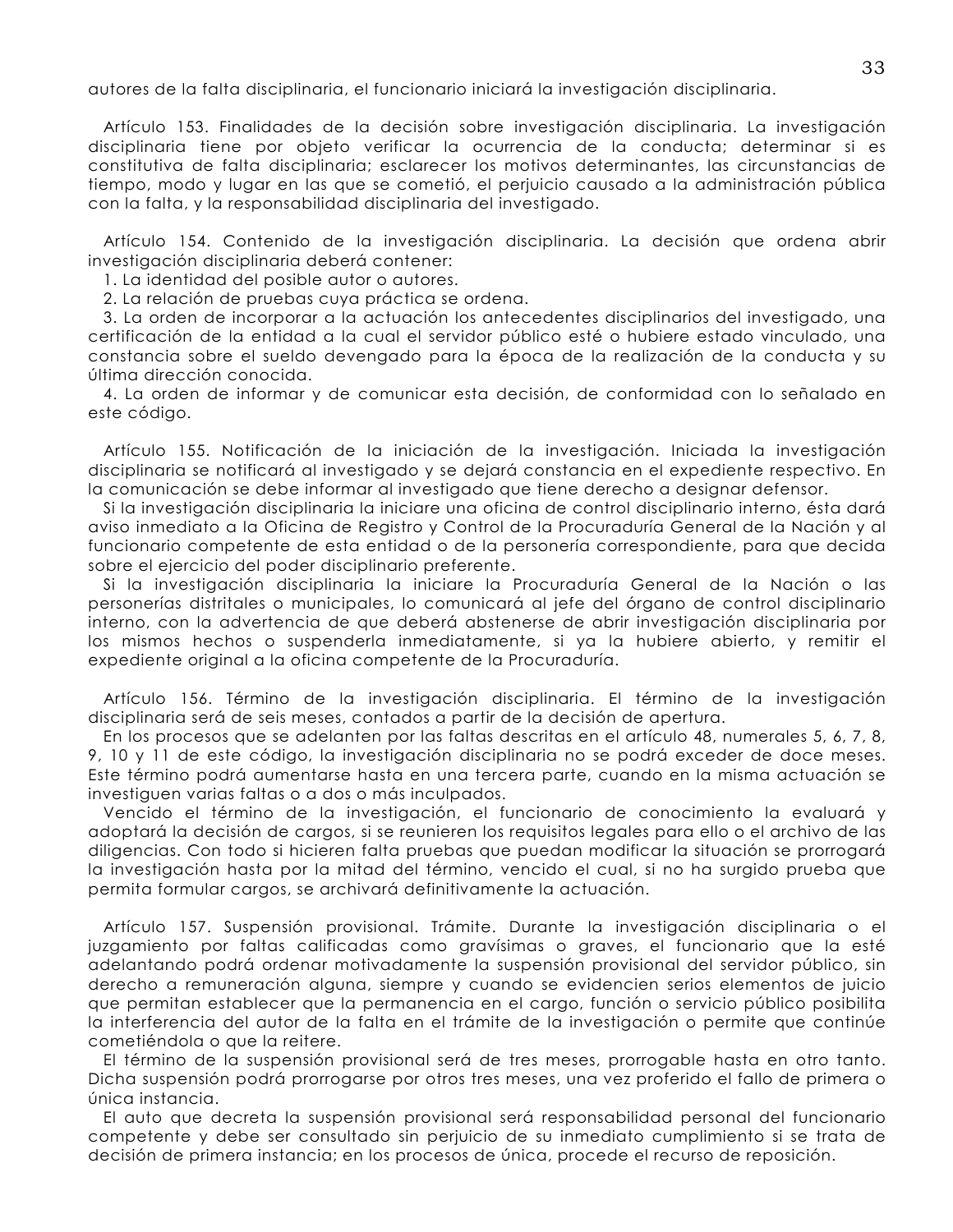Para los efectos propios de la consulta, el funcionario remitirá de inmediato el proceso al superior, previa comunicación de la decisión al afectado.

Recibido el expediente, el superior dispondrá que permanezca en secretaría por el término de tres días, durante los cuales el disciplinado podrá presentar alegaciones en su favor, acompañadas de las pruebas en que las sustente. Vencido dicho término, se decidirá dentro de los diez días siaujentes.

Cuando desaparezcan los motivos que dieron lugar a la medida, la suspensión provisional deberá ser revocada en cualquier momento por quien la profirió, o por el superior jerárquico del funcionario competente para dictar el fallo de primera instancia.

Parágrafo. Cuando la sanción impuesta fuere de suspensión e inhabilidad o únicamente de suspensión, para su cumplimiento se tendrá en cuenta el lapso en que el investigado permaneció suspendido provisionalmente. Si la sanción fuere de suspensión inferior al término de la aplicada provisionalmente, tendrá derecho a percibir la diferencia.

Artículo 158. Reintegro del suspendido. Quien hubiere sido suspendido provisionalmente será reintegrado a su cargo o función y tendrá derecho al reconocimiento y pago de la remuneración dejada de percibir durante el período de suspensión, cuando la investigación termine con fallo absolutorio, o decisión de archivo o de terminación del proceso, o cuando expire el término de suspensión sin que se hubiere proferido fallo de primera o única instancia, salvo que esta circunstancia haya sido determinada por el comportamiento dilatorio del investigado o de su apoderado.

Artículo 159. Efectos de la suspensión provisional. Si el suspendido provisionalmente resultare responsable de haber cometido una falta gravísima, la sanción de destitución e inhabilidad general que se le imponga se hará efectiva a partir de la fecha de la suspensión provisional.

Artículo 160. Medidas preventivas. Cuando la Procuraduría General de la Nación o la Personería Distrital de Bogotá adelanten diligencias disciplinarias podrán solicitar la suspensión del procedimiento administrativo, actos, contratos o su ejecución para que cesen los efectos y se eviten los perjuicios cuando se evidencien circunstancias que permitan inferir que se vulnera el ordenamiento jurídico o se defraudará al patrimonio público. Esta medida sólo podrá ser adoptada por el Procurador General, por quien éste delegue de manera especial, y el Personero Distrital.

## CAPITULO TERCERO

#### Evaluación de la Investigación Disciplinaria

Artículo 161. Decisión de evaluación. Cuando se haya recaudado prueba que permita la formulación de cargos, o vencido el término de la investigación, dentro de los quince días siguientes, el funcionario de conocimiento, mediante decisión motivada, evaluará el mérito de las pruebas recaudadas y formulará pliego de cargos contra el investigado u ordenará el archivo de la actuación, según corresponda, sin perjuicio de lo dispuesto en el inciso 2° del artículo 156.

Artículo 162. Procedencia de la decisión de cargos. El funcionario de conocimiento formulará pliego de cargos cuando esté objetivamente demostrada la falta y exista prueba que comprometa la responsabilidad del investigado. Contra esta decisión no procede recurso alguno.

Artículo 163. Contenido de la decisión de cargos. La decisión mediante la cual se formulen cargos al investigado deberá contener:

1. La descripción y determinación de la conducta investigada, con indicación de las circunstancias de tiempo, modo y lugar en que se realizó.

2. Las normas presuntamente violadas y el concepto de la violación, concretando la modalidad específica de la conducta.

3. La identificación del autor o autores de la falta.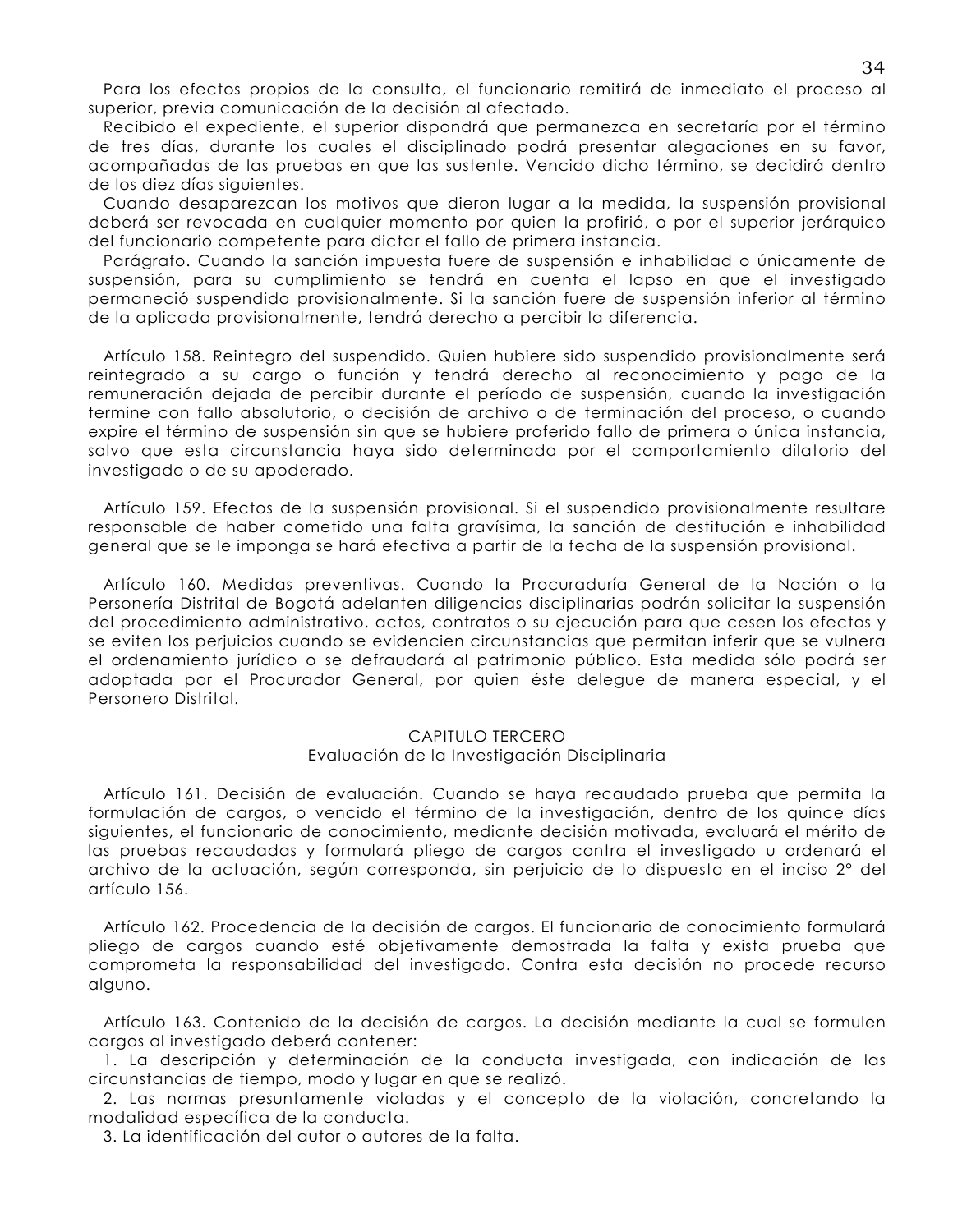4. La denominación del cargo o la función desempeñada en la época de comisión de la conducta.

5. El análisis de las pruebas que fundamentan cada uno de los cargos formulados.

6. La exposición fundada de los criterios tenidos en cuenta para determinar la gravedad o levedad de la falta, de conformidad con lo señalado en el artículo 43 de este código.

7. La forma de culpabilidad.

8. El análisis de los argumentos expuestos por los sujetos procesales.

Artículo 164, Archivo definitivo. En los casos de terminación del proceso disciplinario previstos en el artículo 73 y en el evento consagrado en el inciso 3° del artículo 156 de este código, procederá el archivo definitivo de la investigación. Tal decisión hará tránsito a cosa juzgada.

Artículo 165. Notificación del pliego de cargos y oportunidad de variación. El pliego de cargos se notificará personalmente al procesado o a su apoderado si lo tuviere.

Para el efecto inmediatamente se librará comunicación y se surtirá con el primero que se presente.

Si dentro de los cinco días hábiles siguientes a la comunicación no se ha presentado el procesado o su defensor, si lo tuviere, se procederá a designar defensor de oficio con quien se surtirá la notificación personal.

Las restantes notificaciones se surtirán por estado.

El pliego de cargos podrá ser variado luego de concluida la práctica de pruebas y hasta antes del fallo de primera o única instancia, por error en la calificación jurídica o por prueba sobreviniente. La variación se notificará en la misma forma del pliego de cargos y de ser necesario se otorgará un término prudencial para solicitar y practicar otras pruebas, el cual no podrá exceder la mitad del fijado para la actuación original.

## CAPITULO CUARTO

## Descargos, pruebas y fallo

Artículo 166. Término para presentar descargos. Notificado el pliego de cargos, el expediente quedará en la Secretaría de la oficina de conocimiento, por el término de diez días, a disposición de los sujetos procesales, quienes podrán aportar y solicitar pruebas. Dentro del mismo término, el investigado o su defensor, podrán presentar sus descargos.

Artículo 167. Renuencia. La renuencia del investigado o de su defensor a presentar descargos no interrumpe el trámite de la actuación.

Artículo 168. Término probatorio. Vencido el término señalado en el artículo anterior, el funcionario ordenará la práctica de las pruebas que hubieren sido solicitadas, de acuerdo con los criterios de conducencia, pertinencia y necesidad.

Además, ordenará de oficio las que considere necesarias. Las pruebas ordenadas se practicarán en un término no mayor de noventa días.

Las pruebas decretadas oportunamente dentro del término probatorio respectivo que no se hubieren practicado o aportado al proceso, se podrán evacuar en los siguientes casos:

1. Cuando hubieran sido solicitadas por el investigado o su apoderado, sin que los mismos tuvieren culpa alguna en su demora y fuere posible su obtención.

2. Cuando a juicio del investigador, constituyan elemento probatorio fundamental para la determinación de la responsabilidad del investigado o el esclarecimiento de los hechos.

Artículo 169. Término para fallar. Si no hubiere pruebas que practicar, el funcionario de conocimiento proferirá el fallo dentro de los veinte días siguientes al vencimiento del término para presentar descargos, o al del término probatorio, en caso contrario.

Artículo 170. Contenido del fallo. El fallo debe ser motivado y contener:

1. La identidad del investigado.

2. Un resumen de los hechos.

3. El análisis de las pruebas en que se basa.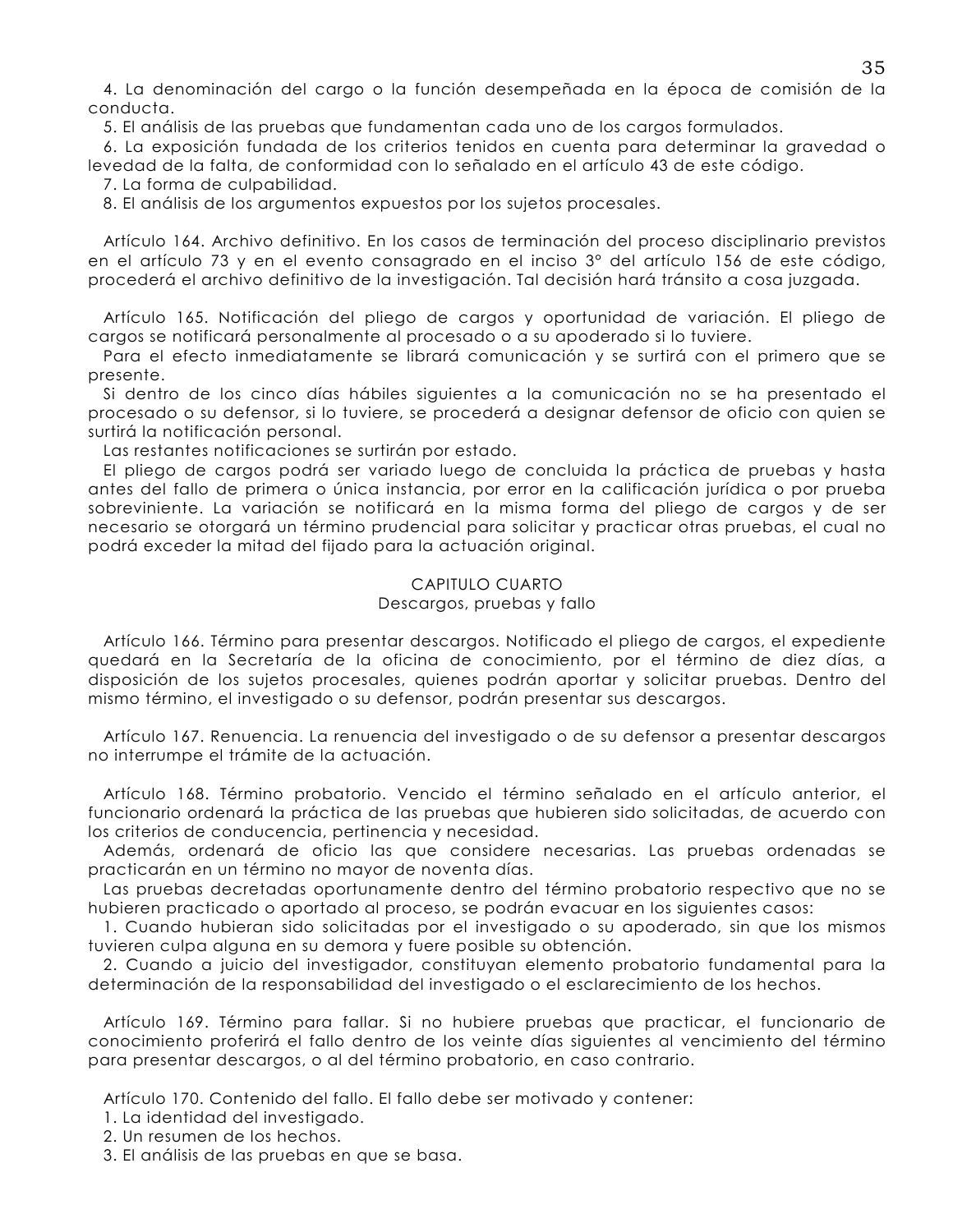4. El análisis y la valoración jurídica de los cargos, de los descargos y de las alegaciones que hubieren sido presentadas.

5. La fundamentación de la calificación de la falta.

6. El análisis de culpabilidad.

7. Las razones de la sanción o de la absolución, y

8. La exposición fundamentada de los criterios tenidos en cuenta para la graduación de la sanción y la decisión en la parte resolutiva.

#### CAPITULO QUINTO Segunda Instancia

Artículo 171. Trámite de la segunda instancia. El funcionario de segunda instancia deberá decidir dentro de los cuarenta y cinco (45) días siguientes a la fecha en que hubiere recibido el proceso. Si lo considera necesario, decretará pruebas de oficio, en cuyo caso el término para proferir el fallo se ampliará hasta en otro tanto.

Parágrafo. El recurso de apelación otorga competencia al funcionario de segunda instancia para revisar únicamente los aspectos impugnados y aquellos otros que resulten inescindiblemente vinculados al objeto de impugnación.

#### **TITULO X**

## EJECUCION Y REGISTRO DE LAS SANCIONES

Artículo 172. Funcionarios competentes para la ejecución de las sanciones. La sanción impuesta se hará efectiva por:

1. El Presidente de la República, respecto de los gobernadores y los alcaldes de Distrito.

2. Los gobernadores, respecto de los alcaldes de su departamento.

3. El nominador, respecto de los servidores públicos de libre nombramiento y remoción o de carrera.

4. Los presidentes de las corporaciones de elección popular o quienes hagan sus veces, respecto de los miembros de las mismas y de los servidores públicos elegidos por ellas.

5. El representante legal de la entidad, los presidentes de las corporaciones, juntas, consejos, guienes hagan sus veces, o quienes hayan contratado, respecto de los trabajadores oficiales.

6. Los presidentes de las entidades y organismos descentralizados o sus representantes legales, respecto de los miembros de las juntas o consejos directivos.

7. La Procuraduría General de la Nación, respecto del particular que ejerza funciones públicas.

Parágrafo. Una vez ejecutoriado el fallo sancionatorio, el funcionario competente lo comunicará al funcionario que deba ejecutarlo, quien tendrá para ello un plazo de diez días, contados a partir de la fecha de recibo de la respectiva comunicación.

Artículo 173. Pago y plazo de la multa. Cuando la sanción sea de multa y el sancionado continúe vinculado a la misma entidad, el descuento podrá hacerse en forma proporcional durante los doce meses siguientes a su imposición; si se encuentra vinculado a otra entidad oficial, se oficiará para que el cobro se efectúe por descuento. Cuando la suspensión en el cargo haya sido convertida en multa el cobro se efectuará por jurisdicción coactiva.

Toda multa se destinará a la entidad a la cual preste o haya prestado sus servicios el sancionado, de conformidad con el Decreto 2170 de 1992.

Si el sancionado no se encontrare vinculado a la entidad oficial, deberá cancelar la multa a favor de ésta, en un plazo máximo de treinta días, contados a partir de la ejecutoria de la decisión que la impuso. De no hacerlo, el nominador promoverá el cobro coactivo, dentro de los treinta días siguientes al vencimiento del plazo para cancelar la multa.

Si el sancionado fuere un particular, deberá cancelar la multa a favor del Tesoro Nacional, dentro de los treinta días siguientes a la ejecutoria de la decisión que la impuso, y presentar la constancia de dicho pago a la Procuraduría General de la Nación.

Cuando no hubiere sido cancelada dentro del plazo señalado, corresponde a la jurisdicción coactiva del Ministerio de Hacienda adelantar el trámite procesal para hacerla efectiva.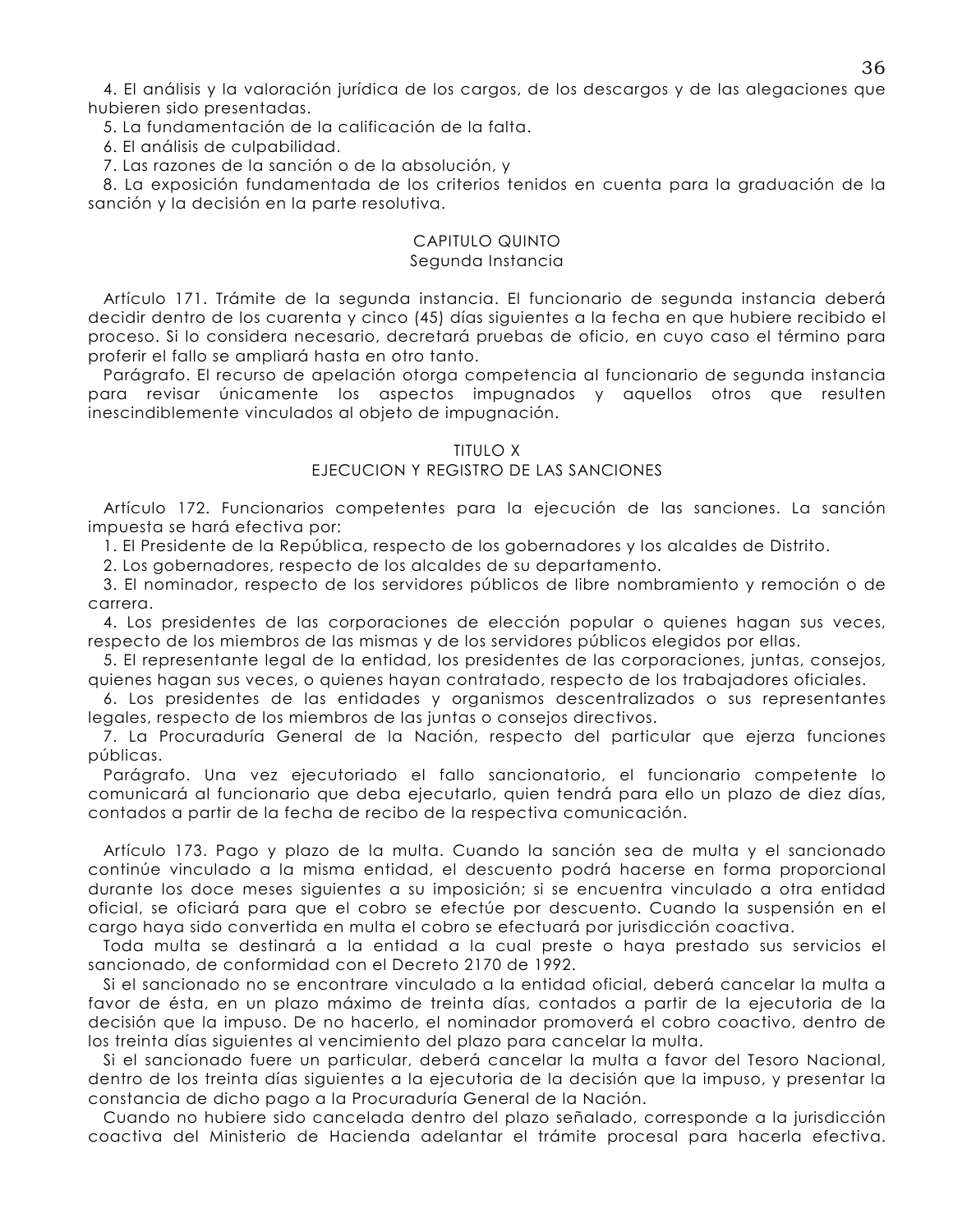Realizado lo anterior, el funcionario de la jurisdicción coactiva informará sobre su pago a la Procuraduría General de la Nación, para el registro correspondiente.

En cualquiera de los casos anteriores, cuando se presente mora en el pago de la multa, el moroso deberá cancelar el monto de la misma con los correspondientes intereses comerciales.

Artículo 174. Registro de sanciones. Las sanciones penales y disciplinarias, las inhabilidades que se deriven de las relaciones contractuales con el Estado, de los fallos con responsabilidad fiscal, de las decisiones de pérdida de investidura y de las condenas proferidas contra servidores, ex servidores públicos y particulares que desempeñen funciones públicas en ejercicio de la acción de repetición o llamamiento en garantía, deberán ser registradas en la División de Registro y Control y Correspondencia de la Procuraduría General de la Nación, para efectos de la expedición del certificado de antecedentes.

El funcionario competente para adoptar la decisión a que se refiere el inciso anterior o para levantar la inhabilidad de que trata el parágrafo 1º del artículo 38 de este Código, deberá comunicar su contenido al Procurador General de la Nación en el formato diseñado para el efecto, una vez quede en firme la providencia o acto administrativo correspondiente.

La certificación de antecedentes deberá contener las anotaciones de providencias ejecutoriadas dentro de los cinco (5) años anteriores a su expedición y, en todo caso, aquellas que se refieren a sanciones o inhabilidades que se encuentren vigentes en dicho momento.

Cuando se trate de nombramiento o posesión en cargos que exijan para su desempeño ausencia de antecedentes, se certificarán todas las anotaciones que figuren en el registro.

#### **TITULO XI** PROCEDIMIENTOS ESPECIALES

## **CAPITULO I** Procedimiento verbal

Artículo 175. Aplicación del procedimiento verbal. El procedimiento verbal se adelantará contra los servidores públicos en los casos en que el sujeto disciplinable sea sorprendido en el momento de la comisión de la falta o con elementos, efectos o instrumentos que provengan de la ejecución de la conducta, cuando haya confesión y en todo caso cuando la falta sea leve.

También se aplicará el procedimiento verbal para las faltas gravísimas contempladas en el artículo 48 numerales 2, 4, 17, 18, 19, 20, 21, 22, 23, 32, 33, 35, 36, 39, 46, 47, 48, 52, 54, 55, 56, 57, 58, 59 y 62 de esta ley.

En todo caso, y cualquiera que fuere el sujeto disciplinable, si al momento de valorar sobre la decisión de apertura de investigación estuvieren dados los requisitos sustanciales para proferir pliego de cargos se citará a audiencia.

El Procurador General de la Nación, buscando siempre avanzar hacia la aplicación de un procedimiento que desarrolle los principios de oralidad y concentración, podrá determinar otros eventos de aplicación del procedimiento verbal siguiendo los derroteros anteriores.

Artículo 176. Competencia. En todos los casos anteriores son competentes para la aplicación del procedimiento verbal, la oficina de control interno disciplinario de la dependencia en que labore el servidor público autor de la falta disciplinaria, la Procuraduría General de la Nación y las personerías municipales y distritales.

Cuando el procedimiento verbal se aplique por las oficinas de control interno se deberá informar de manera inmediata, por el medio más eficaz, al funcionario competente de la Procuraduría General de la Nación o personerías distritales o municipales según la competencia.

Artículo 177. Audiencia. Calificado el procedimiento a aplicar conforme a las normas anteriores, el funcionario competente citará a audiencia al posible responsable, para que dentro del término improrrogable de dos días rinda versión verbal o escrita sobre las circunstancias de su comisión. Contra esta decisión no procede recurso alguno.

En el curso de la audiencia, el investigado podrá aportar y solicitar pruebas, las cuales serán practicadas en la misma diligencia, dentro del término improrrogable de tres días, si fueren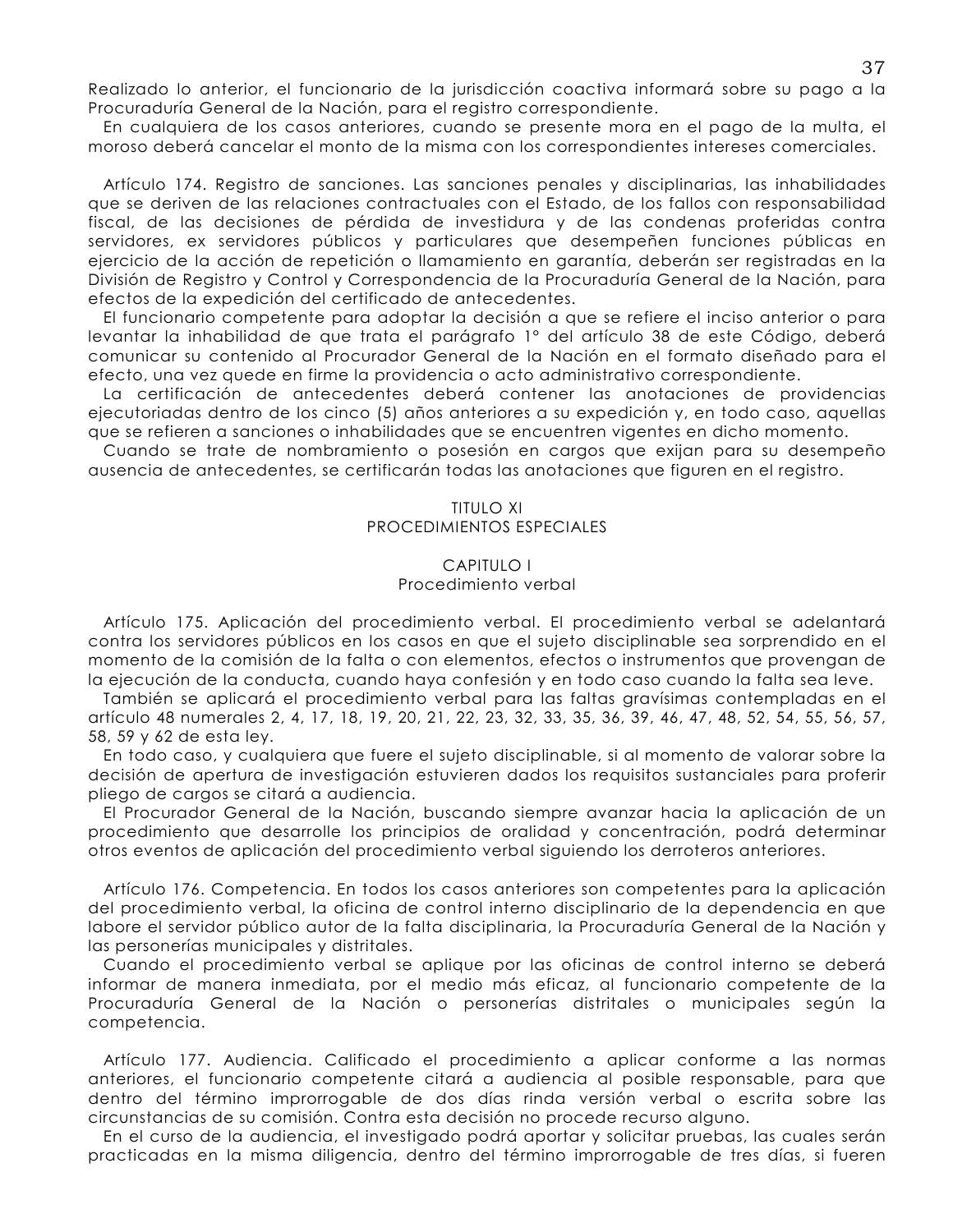conducentes y pertinentes. Si no fuere posible hacerlo se suspenderá la audiencia por el término máximo de cinco días y se señalará fecha para la práctica de la prueba o pruebas pendientes.

De la audiencia se levantará acta en la que se consignará sucintamente lo ocurrido en ella.

Artículo 178. Adopción de la decisión. Concluidas las intervenciones se procederá verbal y motivadamente a emitir el fallo. La diligencia se podrá suspender, para proferir la decisión dentro de los dos días siguientes. Los términos señalados en el procedimiento ordinario para la segunda instancia, en el verbal, se reducirán a la mitad.

Artículo 179. Ejecutoria de la decisión. La decisión final se entenderá notificada en estrados y quedará ejecutoriada a la terminación de la misma, si no fuere recurrida.

Artículo 180. Recursos. Contra el fallo proferido en audiencia sólo procede el recurso de apelación, que se interpondrá en la misma diligencia y se sustentará verbalmente o por escrito dentro de los dos días siguientes y será decidido dos días después por el respectivo superior. Procede el recurso de reposición cuando el procedimiento sea de única instancia, el cual deberá interponerse y sustentarse una vez se produzca la notificación por estrado, agotado lo cual se decidirá el mismo.

Artículo 181. Remisión al procedimiento ordinario. Los aspectos no regulados en este procedimiento se regirán por lo dispuesto en el siguiente y por lo señalado en el procedimiento ordinario, siempre y cuando no afecte su naturaleza especial.

#### **CAPITULO II**

Procedimiento disciplinario especial ante el Procurador General de la Nación

Artículo 182. Procedencia. Cuando la conducta por la cual se procede sea alguna de las previstas en el artículo 278, numeral 1, de la Constitución Política, el procedimiento aplicable será el previsto en este capítulo.

Artículo 183. Declaración de procedencia. Conocida la naturaleza de la falta disciplinaria, el Procurador General de la Nación declarará la procedencia del procedimiento especial y citará a audiencia al servidor público investigado, mediante decisión motivada.

Artículo 184, Requisitos de la decisión de citación a audiencia. La decisión mediante la cual se cite a audiencia al servidor público deberá reunir los siguientes requisitos:

1. Breve motivación en la que se expongan los hechos constitutivos de la falta y su tipicidad.

2. Enumeración de las pruebas con fundamento en las cuales se hace la citación a audiencia.

3. Relación de las pruebas que se practicarán en el curso de la audiencia pública.

4. Indicación del lugar, la fecha y la hora en la que se realizará la audiencia.

5. Citación al servidor público para que comparezca a la audiencia, asistido por defensor si así lo quisiere, y para que aporte, o, en su oportunidad solicite las pruebas que pretenda hacer valer en la diligencia.

6. Explicación de las causas que fundamentan la orden de suspensión provisional del cargo del servidor público, si tal medida preventiva fuere procedente, de acuerdo con las normas legales respectivas.

Artículo 185. Oportunidad. La audiencia se deberá realizar no antes de diez días, contados a partir de la notificación de la decisión que la ordena, ni quince días después. Durante este término el expediente permanecerá en la Secretaría de la Procuraduría Auxiliar para Asuntos Disciplinarios, a disposición de los sujetos procesales.

Artículo 186. Notificación y declaración de ausencia. La decisión que cita a audiencia se notificará personalmente al servidor público investigado, dentro de los dos días siguientes.

Si no se lograre realizar la notificación personal en el término indicado, se fijará edicto por dos días para notificar la providencia. Vencido este término, si no compareciere el investigado, se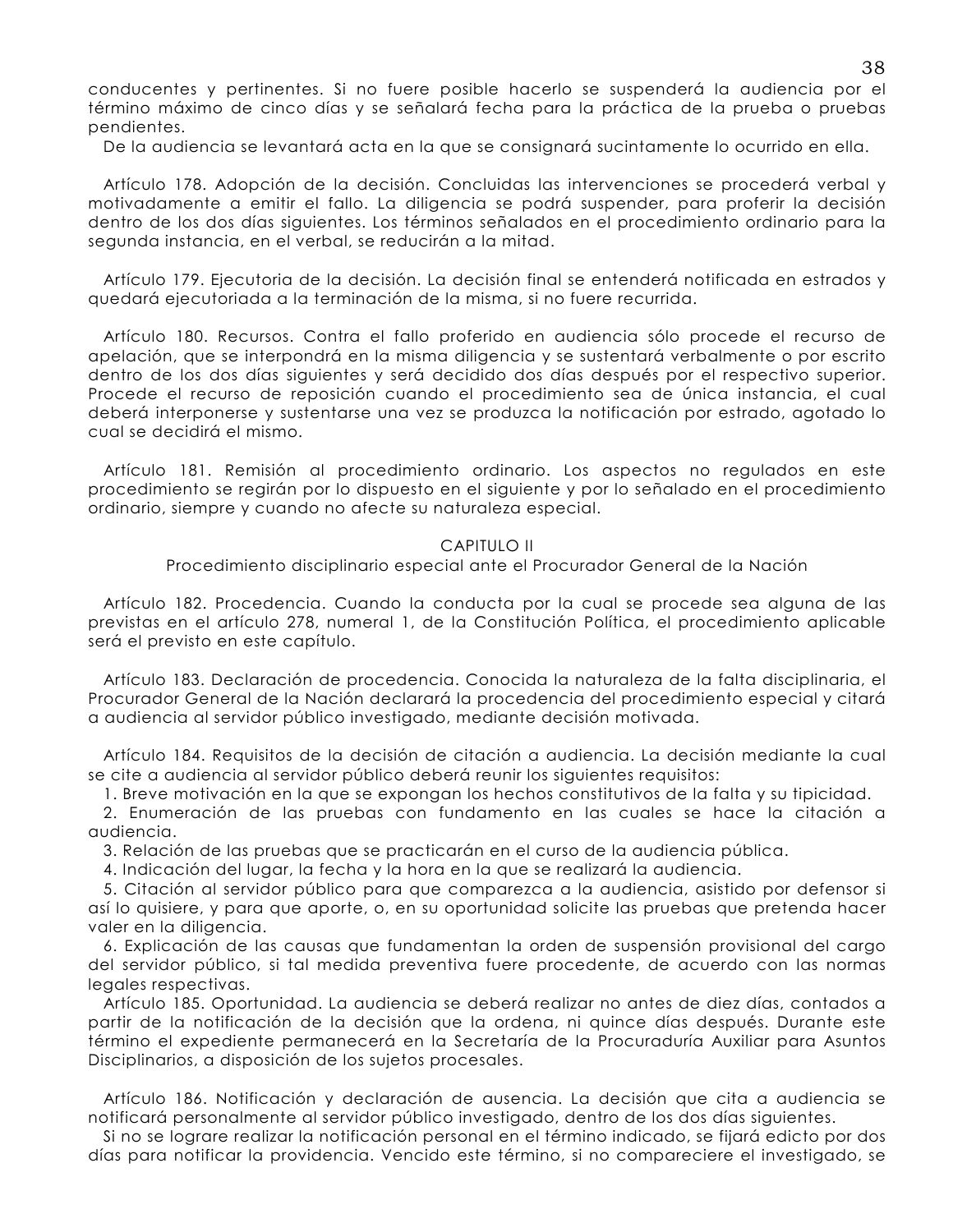le designará defensor de oficio, a quien se le notificará la decisión y con quien se continuará el procedimiento, sin perjuicio de que el investigado comparezca o designe defensor. Contra la decisión que cita a audiencia no procede recurso alguno.

Artículo 187. Pruebas. Hasta el momento de la iniciación de la audiencia pública, el investigado o su defensor, y los demás sujetos procesales podrán solicitar la práctica de las pruebas que pretendieren hacer valer en el curso de la diligencia.

El Procurador General de la Nación resolverá sobre las pruebas solicitadas, en el curso de la audiencia pública.

Artículo 188. Celebración de la audiencia. Llegados el día y la hora fijados para la celebración de la audiencia pública, por Secretaría se dará lectura a la decisión de citación a audiencia y a la solicitud de pruebas que hubiere presentado cualquiera de los sujetos procesales.

A continuación, el Procurador General de la Nación resolverá sobre las pruebas solicitadas y ordenará la práctica de las que resulten conducentes y pertinentes, así como de las que de oficio estime necesarias.

Si se tratare de pruebas que no pudieren realizarse en el curso de la audiencia, la suspenderá por un lapso no superior a diez días y dispondrá lo necesario para su práctica, con citación del investigado y de los demás sujetos procesales.

Practicadas las pruebas se concederá la palabra, por una sola vez al investigado y a su defensor.

El Procurador General de la Nación podrá solicitar al investigado o a su defensor que limiten su intervención a los asuntos relativos al objeto de la actuación disciplinaria, pero no podrá limitar temporalmente la exposición de los argumentos.

Terminadas las intervenciones se suspenderá la diligencia, la cual deberá reanudarse en un término no superior a cinco días, con el fin de dar lectura al fallo correspondiente.

En la fecha señalada, instalada la audiencia, por Secretaría se dará lectura al fallo.

Artículo 189. Recursos. Contra las decisiones adoptadas en audiencia, incluido el fallo, procede el recurso de reposición, que será resuelto en el curso de la misma.

Artículo 190. Acta. De la actuación adelantada en la audiencia se dejará constancia escrita y sucinta, en acta que suscribirán el Procurador General de la Nación y los sujetos procesales que hubieren intervenido.

Artículo 191. Remisión al procedimiento ordinario. Los aspectos no regulados en este procedimiento se regirán por lo dispuesto para el procedimiento ordinario, en lo que fuere pertinente.

## **CAPITULO III**

## Competencia contra altos dignatarios del Estado

Artículo 192. Competencia especial de la Corte Suprema de Justicia. Es competente la Corte Suprema de Justicia, Sala Plena, para conocer en única instancia, de acuerdo con las formalidades consagradas en este código, de los procesos disciplinarios que se adelanten en contra del Procurador General de la Nación.

# **TITULO XII** DEL REGIMEN DE LOS FUNCIONARIOS DE LA RAMA JUDICIAL

# CAPITULO PRIMERO Disposiciones generales

Artículo 193. Alcance de la función jurisdiccional disciplinaria. Mediante el ejercicio de la función jurisdiccional disciplinaria, se tramitan y resuelven los procesos que, por infracción al régimen disciplinario contenido en el presente estatuto, se adelanten contra quienes ejerzan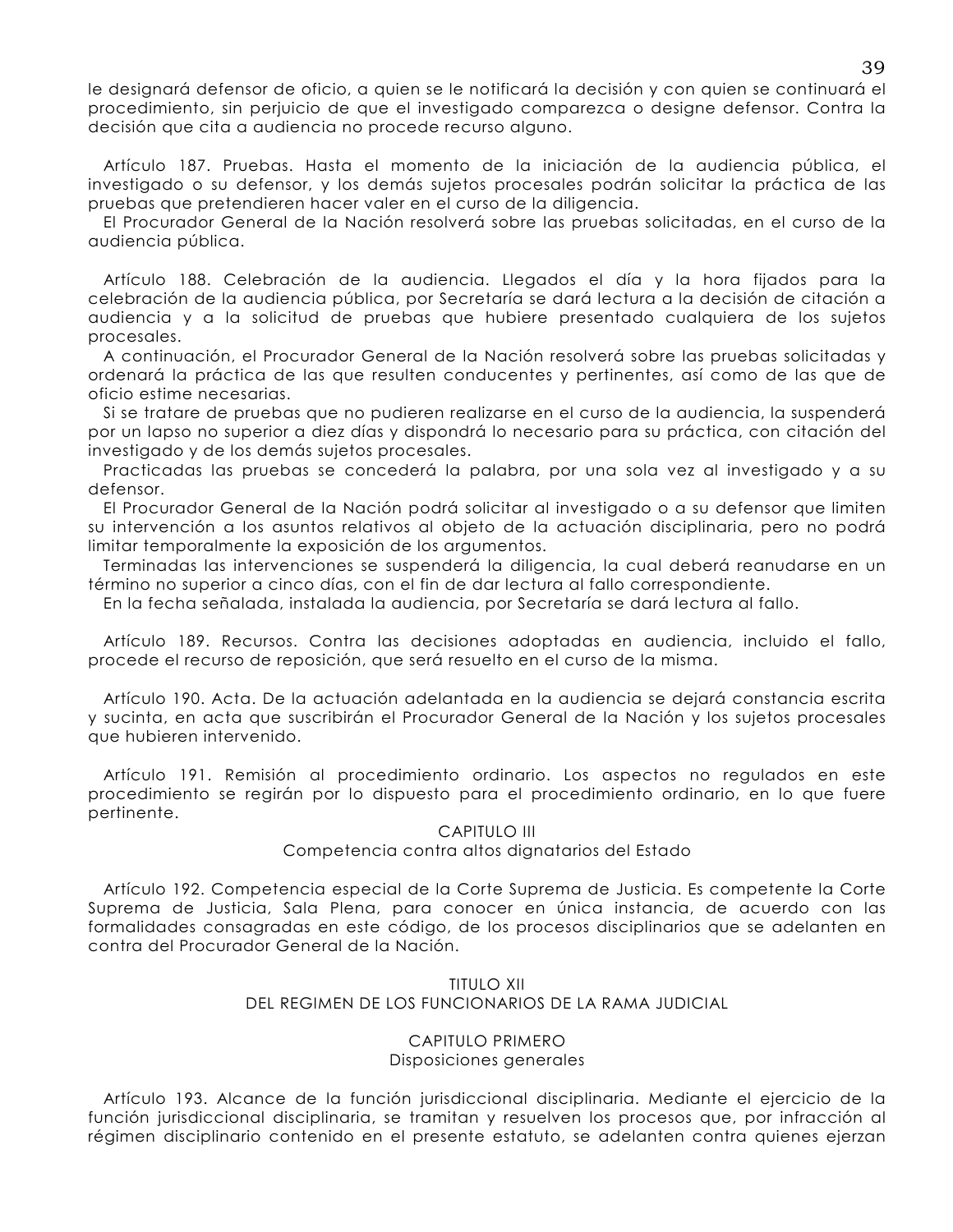funciones jurisdiccionales de manera permanente, transitoria y ocasional, excepto quienes tengan fuero especial.

Artículo 194. Titularidad de la acción disciplinaria. La acción disciplinaria contra los funcionarios judiciales corresponde al Estado y se ejerce por la Sala Jurisdiccional Disciplinaria del Consejo Superior de la Judicatura y por las Salas Disciplinarias de los Consejos Seccionales.

Artículo 195. Integración normativa. En la aplicación del régimen disciplinario para los funcionarios judiciales prevalecerán los principios rectores de la Constitución Política, los tratados internacionales sobre derechos humanos ratificados por Colombia, la Ley Estatutaria de la Administración de Justicia, las normas aquí contenidas y las consagradas en el Código Penal y de Procedimiento Penal.

## CAPITULO SEGUNDO **Faltas Disciplinarias**

Artículo 196. Falta disciplinaria. Constituye falta disciplinaria y da lugar a acción e imposición de la sanción correspondiente el incumplimiento de los deberes y prohibiciones, la incursión en las inhabilidades, impedimentos, incompatibilidades y conflictos de intereses previstos en la Constitución, en la Ley Estatutaria de la Administración de Justicia y demás leyes. Constituyen faltas gravísimas las contempladas en este código.

#### CAPITULO TERCERO Sujetos procesales

Artículo 197. Sujetos procesales. Son sujetos procesales, el disciplinado, su defensor y el Ministerio Público.

# CAPITULO CUARTO Impedimentos y recusaciones

Artículo 198. Decisión sobre impedimentos y recusaciones. En la Sala Jurisdiccional Disciplinaria del Consejo Superior de la Judicatura y de los Consejos Seccionales, los impedimentos y recusaciones serán resueltos de plano por los demás integrantes de la Sala y si fuere necesario se sortearán conjueces. En las salas disciplinarias duales de los Consejos Seccionales los impedimentos y recusaciones de uno de sus miembros serán resueltos por el otro magistrado, junto con el conjuez o conjueces a que hubiere lugar.

## CAPITULO QUINTO **Providencias**

Artículo 199. Funcionario competente para proferir las providencias. Los autos interlocutorios y las sentencias serán dictados por la Sala, y los autos de sustanciación por el Magistrado Sustanciador.

Artículo 200. Términos. Los autos de sustanciación se dictarán dentro del término de cinco (5) días. El Magistrado Ponente dispondrá de treinta (30) días para registrar proyecto de sentencia y la Sala de veinte (20) para proferirla. Para decisiones interlocutorias los términos se reducen a la mitad.

## CAPITULO SEXTO Notificaciones y ejecutoria

Artículo 201. Notificaciones. Se notificarán por estado los autos susceptibles de recursos y por edicto la sentencia.

Se notificarán personalmente al disciplinado y/o su defensor el pliego de cargos y la sentencia. Si no fuere posible la notificación personal del pliego de cargos al investigado,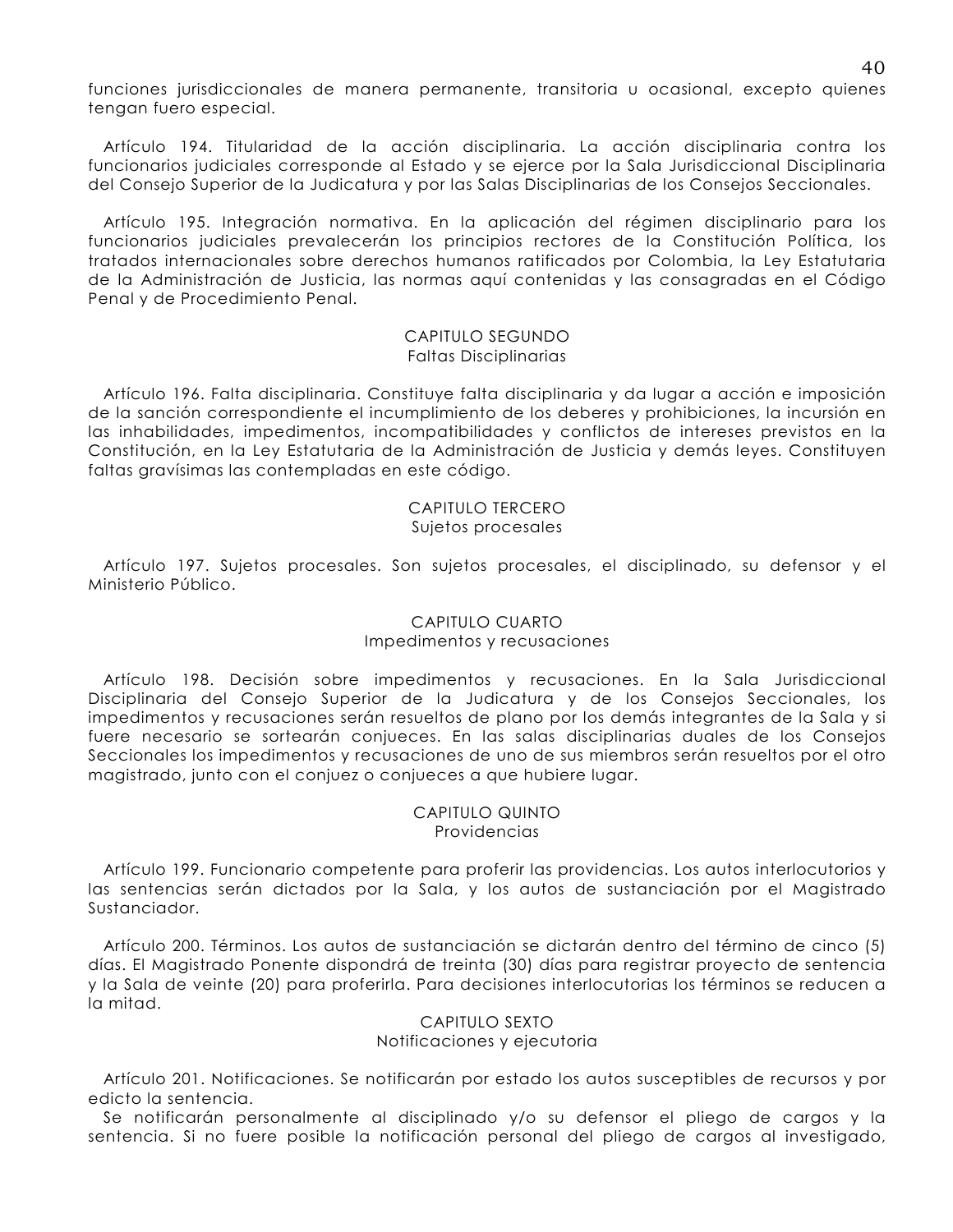vencidos los términos previstos en esta ley, se le designará defensor de oficio con quien se surtirá la notificación y continuará el trámite de la actuación.

Parágrafo. Podrán ser designados defensores de oficio los miembros de los consultorios jurídicos a que se refiere el artículo 1º de la Ley 583 de 2000 y/o defensores públicos.

Al Ministerio Público se notificarán personalmente las providencias susceptibles de recursos; trámite que se entenderá agotado tres (3) días después de ponerse el expediente a su disposición, si no se surte con anterioridad.

Artículo 202. Comunicación al queioso. Del quto de archivo definitivo y de la sentencia absolutoria se enterará al quejoso mediante comunicación acompañada de copia de la decisión que se remitirá a la dirección registrada en el expediente al día siguiente del pronunciamiento, para su eventual impugnación de conformidad con lo establecido en esta normatividad. Si fueren varios los quejosos se informará al que primero haya formulado la denuncia o quien aparezca encabezándola.

Artículo 203. Notificación por funcionario comisionado. En los casos en que la notificación personal deba realizarse en sede diferente del competente, la Sala Jurisdiccional disciplinaria del Consejo Superior de la Judicatura y de los Consejos Seccionales podrán comisionar a cualquier otro funcionario o servidor público con autoridad en el lugar donde se encuentre el investigado o su defensor.

Artículo 204. Notificación por edicto. Cuando no haya sido posible notificar personalmente al imputado o a su defensor dentro de los cinco (5) días siguientes al envío de la comunicación, la sentencia se notificará por edicto.

Artículo 205. Ejecutoria. La sentencia de única instancia dictada por la Sala Jurisdiccional Disciplinaria del Consejo Superior de la Judicatura y las que resuelvan los recursos de apelación, de queja, la consulta, y aquellas no susceptibles de recurso, quedarán ejecutoriadas al momento de su suscripción.

Artículo 206. Notificación de las decisiones. La sentencia dictada por la Sala Jurisdiccional Disciplinaria del Consejo Superior de la Judicatura, y la providencia que resuelva los recursos de apelación y de queja, y la consulta se notificarán sin perjuicio de su ejecutoria inmediata.

#### CAPITULO SEPTIMO Recursos y consulta

Artículo 207. Clases de recursos. Contra las providencias proferidas en el trámite disciplinario proceden los recursos a que se refiere este Código. Además, procederá la apelación contra el auto de archivo definitivo y el auto que niega las pruebas.

Artículo 208. Consulta. Las sentencias u otras providencias que pongan fin de manera definitiva a los procesos disciplinarios de que conocen en primera instancia los Consejos Seccionales de la Judicatura y no fueren apeladas, serán consultadas con el superior solo en lo desfavorable a los procesados.

## CAPITULO OCTAVO Pruebas

Artículo 209. Práctica de pruebas por comisionado. Para la práctica de pruebas los Magistrados de la Sala Jurisdiccional Disciplinaria de los Consejos Seccionales podrán comisionar dentro de su sede a sus abogados asistentes, y fuera de ella a funcionarios judiciales de igual o inferior categoría.

Los Magistrados del Consejo Superior de la Judicatura, Sala Jurisdiccional Disciplinaria, podrán comisionar a sus abogados asistentes y a cualquier funcionario judicial del país para la práctica de pruebas.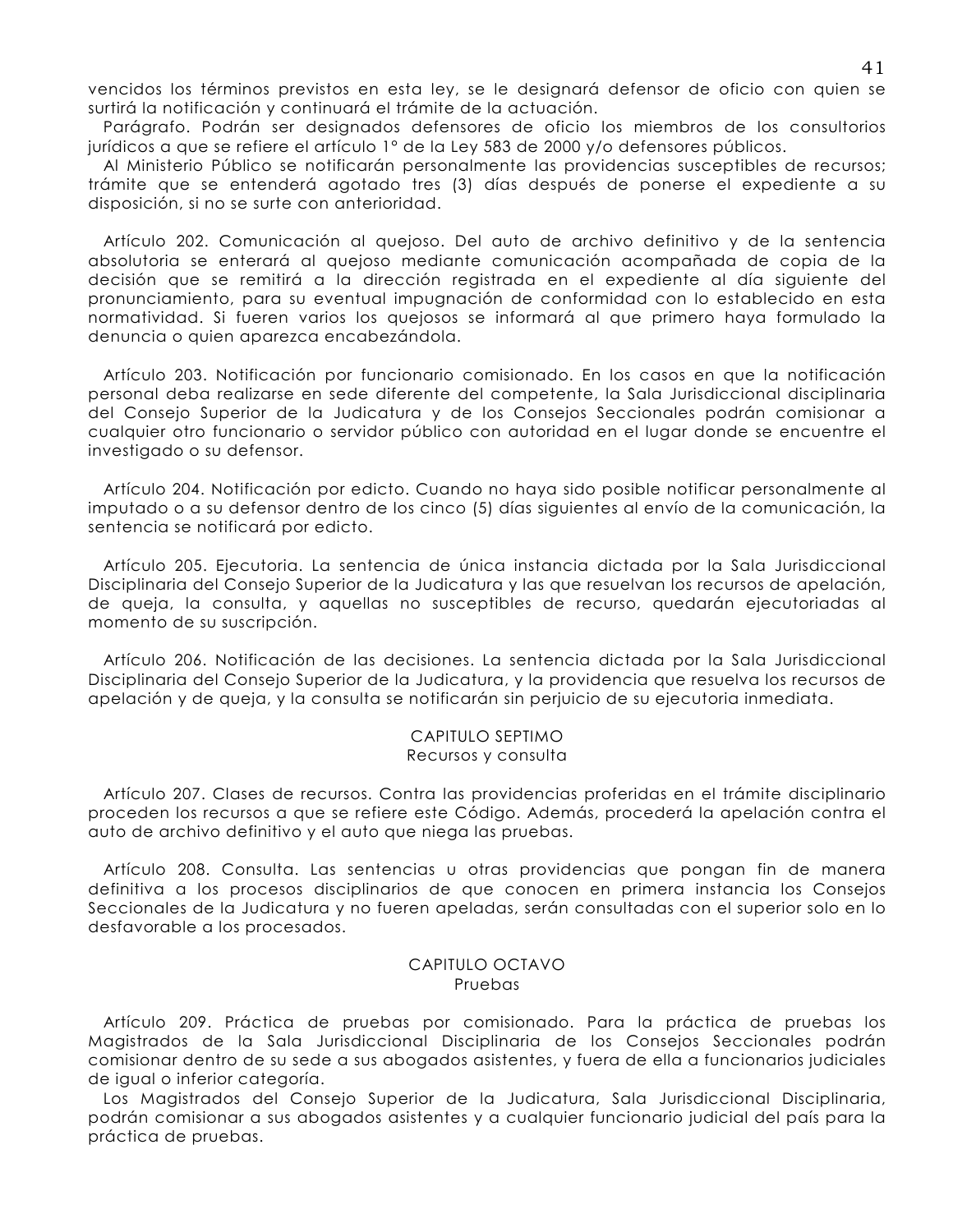## CAPITULO NOVENO Investigación disciplinaria

Artículo 210. Archivo definitivo. El archivo definitivo de la actuación disciplinaria procederá en cualquier etapa cuando se establezcan plenamente los presupuestos enunciados en el presente Código.

Artículo 211. Término. La investigación disciplinaria contra funcionarios de la Rama Judicial se adelantará dentro del término de seis (6) meses, prorrogable a tres (3) más cuando en la misma actuación se investiguen varias faltas o se trate de dos o más inculpados.

Artículo 212. Suspensión provisional. La suspensión provisional a que se refiere este Código, en relación con los funcionarios judiciales será ordenada por la Sala respectiva.

Artículo 213. Reintegro del suspendido. Quien hubiere sido suspendido provisionalmente será reintegrado a su cargo y tendrá derecho a la remuneración dejada de percibir durante el período de suspensión, cuando la investigación termine con archivo definitivo o se produzca fallo absolutorio, o cuando expire el término de suspensión sin que hubiere concluido la investigación, salvo que esta circunstancia haya sido determinada por el comportamiento dilatorio del investigado o de su defensor. Si la sanción fuere de suspensión inferior al término de la aplicada provisionalmente, tendrá derecho a percibir la diferencia.

# CAPITULO DECIMO

# Procedimiento verbal

Artículo 214. Aplicación del procedimiento verbal. El procedimiento especial establecido en este Código procede de conformidad con la competencia de las Salas Disciplinarias de los Consejos Superior y Seccionales. Lo adelantará el Magistrado Sustanciador en audiencia hasta agotar la fase probatoria. Dentro de los cinco (5) días siguientes registrará el proyecto de fallo que será dictado por la Sala en el término de ocho (8) días. Contra el anterior fallo procede el recurso de apelación.

Los términos señalados en el procedimiento ordinario para la segunda instancia, en el verbal, se reducirán a la mitad.

Artículo 215. En el desarrollo de la audiencia se podrán utilizar medios técnicos y se levantará un acta sucinta de lo sucedido en ella. Los sujetos procesales podrán presentar por escrito en la misma diligencia un resumen de sus alegaciones.

# CAPITULO UNDECIMO Régimen de los conjueces y jueces de paz

Artículo 216. Competencia. Corresponde exclusivamente a la Sala Jurisdiccional Disciplinaria de los Consejos Seccionales de la Judicatura juzgar disciplinariamente, en primera instancia, a los Jueces de Paz.

Corresponde exclusivamente a la Sala Jurisdiccional Disciplinaria del Consejo Superior de la Judicatura, en única instancia, el conocimiento de los asuntos disciplinarios contra los Conjueces que actúan ante los Tribunales Superiores de Distrito Judicial, Contencioso Administrativo y Consejos Seccionales de la Judicatura.

Artículo 217. Deberes, prohibiciones, inhabilidades, impedimentos, incompatibilidades y conflicto de intereses. El régimen disciplinario para los Conjueces en la Rama Judicial comprende el catálogo de deberes y prohibiciones previstas en la Ley Estatutaria de la Administración de Justicia, en cuanto resulten compatibles con la función respecto del caso en que deban actuar, y el de inhabilidades, incompatibilidades, impedimentos y conflictos de intereses previstos en dicha ley y en las demás disposiciones que los regulen.